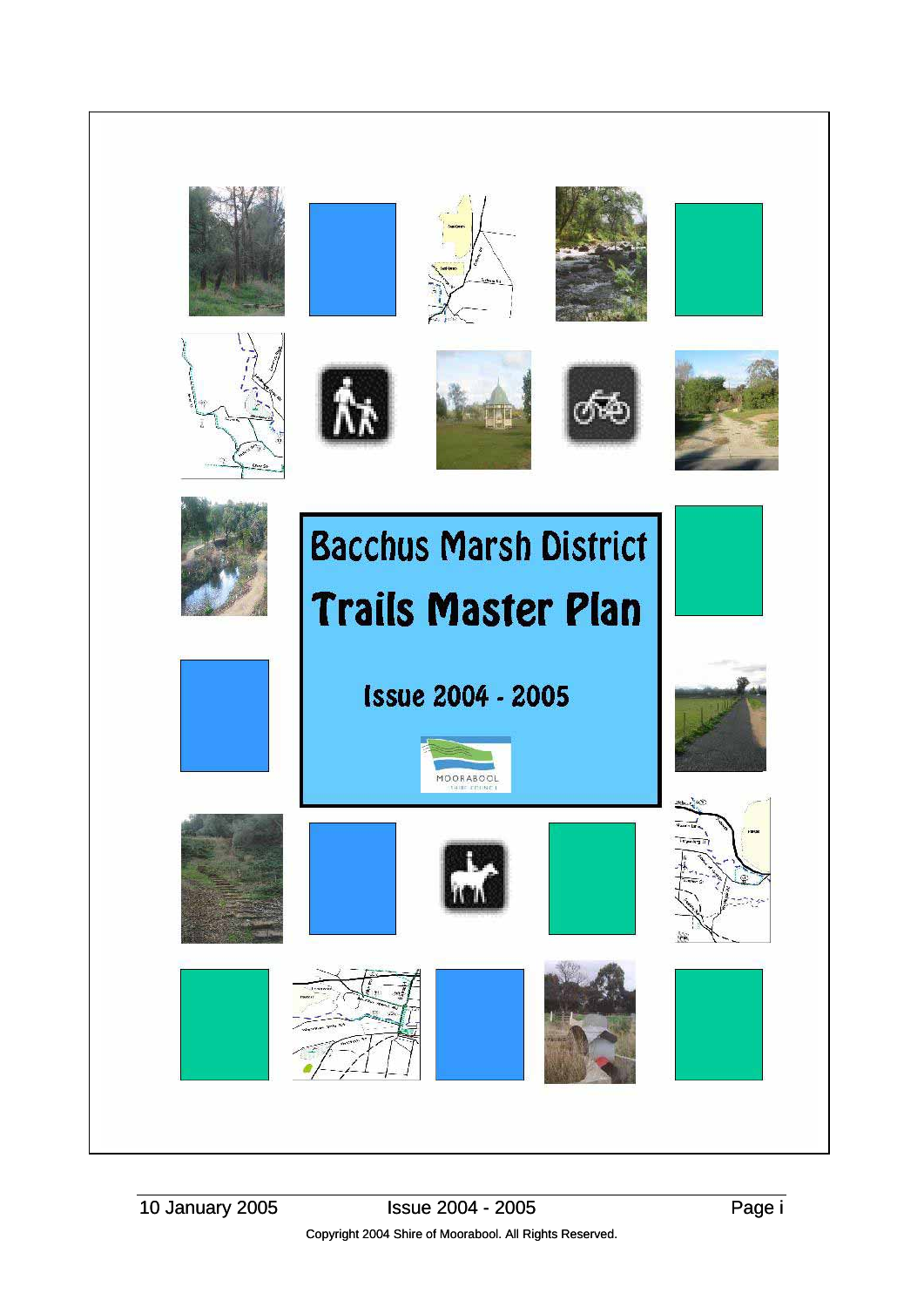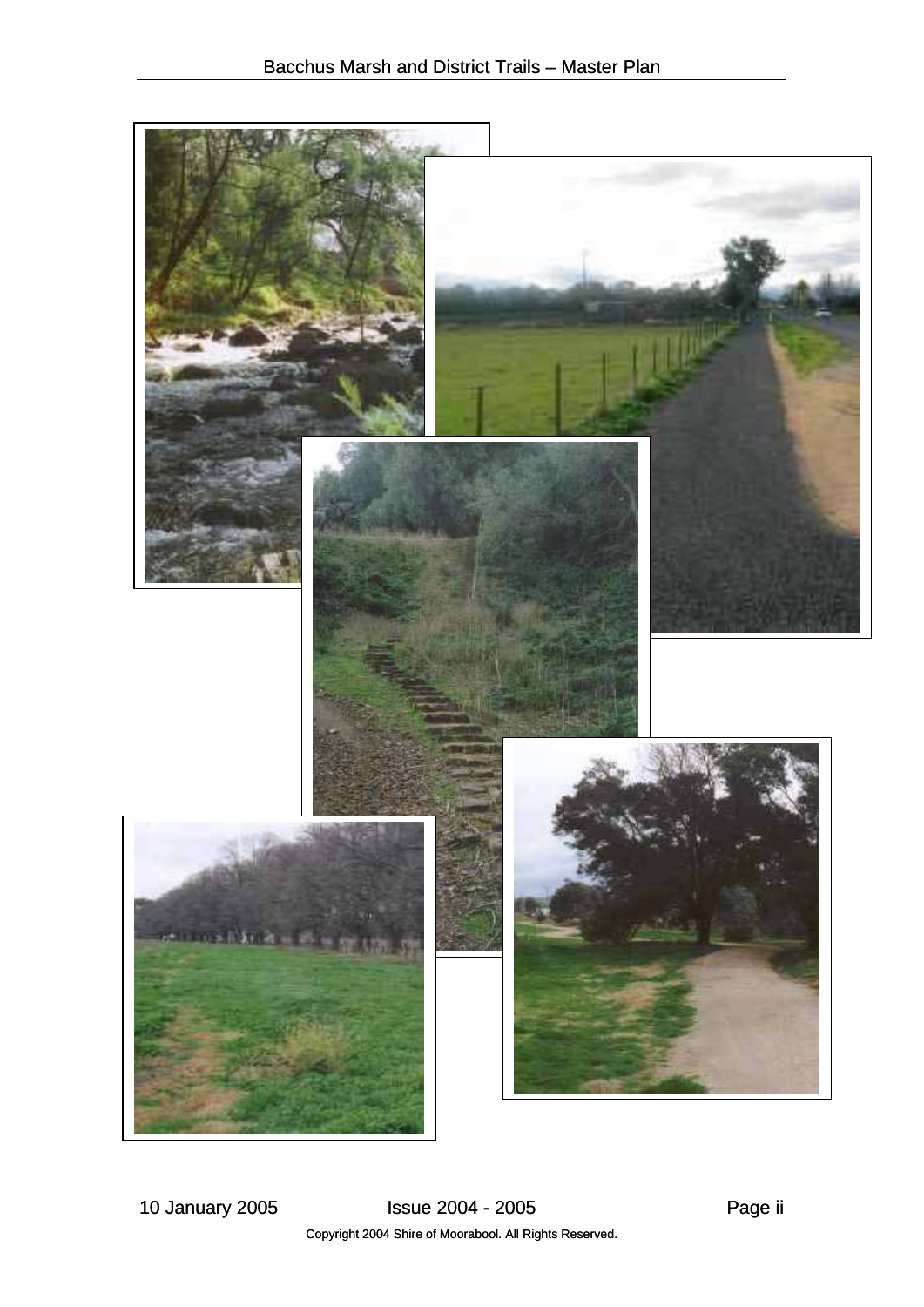# **Table of Contents**

|   | About the Bacchus Marsh District Trails Advisory Committee of Council viii |       |  |  |  |  |  |  |  |
|---|----------------------------------------------------------------------------|-------|--|--|--|--|--|--|--|
|   |                                                                            |       |  |  |  |  |  |  |  |
|   |                                                                            |       |  |  |  |  |  |  |  |
| 1 |                                                                            |       |  |  |  |  |  |  |  |
| 2 |                                                                            |       |  |  |  |  |  |  |  |
|   | 2.1                                                                        |       |  |  |  |  |  |  |  |
|   | 2.2                                                                        |       |  |  |  |  |  |  |  |
| 3 |                                                                            |       |  |  |  |  |  |  |  |
|   | 3.1                                                                        |       |  |  |  |  |  |  |  |
|   | 3.2                                                                        |       |  |  |  |  |  |  |  |
|   | 3.3                                                                        |       |  |  |  |  |  |  |  |
| 4 |                                                                            |       |  |  |  |  |  |  |  |
| 5 |                                                                            |       |  |  |  |  |  |  |  |
| 6 |                                                                            |       |  |  |  |  |  |  |  |
|   | 6.1                                                                        |       |  |  |  |  |  |  |  |
|   |                                                                            | 6.1.1 |  |  |  |  |  |  |  |
|   |                                                                            | 6.1.2 |  |  |  |  |  |  |  |
|   |                                                                            | 6.1.3 |  |  |  |  |  |  |  |
|   |                                                                            | 6.1.4 |  |  |  |  |  |  |  |
|   |                                                                            | 6.1.5 |  |  |  |  |  |  |  |
|   | 6.2                                                                        |       |  |  |  |  |  |  |  |
|   | 6.3                                                                        |       |  |  |  |  |  |  |  |
|   | 6.4                                                                        |       |  |  |  |  |  |  |  |
|   | 6.5                                                                        |       |  |  |  |  |  |  |  |
| 7 |                                                                            |       |  |  |  |  |  |  |  |
|   | 7.1                                                                        |       |  |  |  |  |  |  |  |
|   | 7.2                                                                        |       |  |  |  |  |  |  |  |
| 8 |                                                                            |       |  |  |  |  |  |  |  |
|   | 8.1                                                                        |       |  |  |  |  |  |  |  |
|   | 8.2                                                                        |       |  |  |  |  |  |  |  |
|   | 8.3                                                                        |       |  |  |  |  |  |  |  |
| 9 |                                                                            |       |  |  |  |  |  |  |  |
|   | 9.1                                                                        |       |  |  |  |  |  |  |  |

Issue 2004 - 2005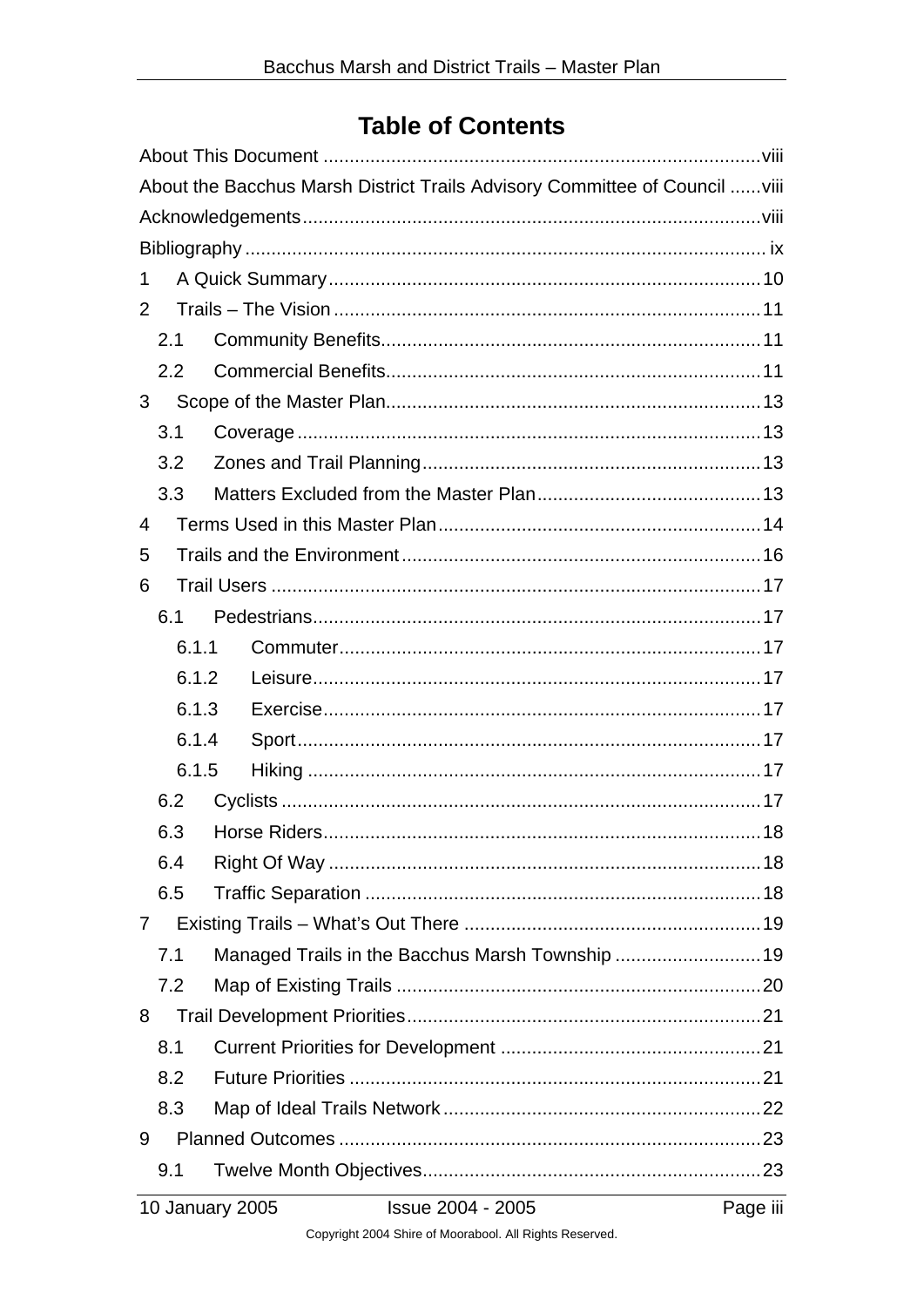| 9.2    |                                                   |  |  |
|--------|---------------------------------------------------|--|--|
| 9.3    |                                                   |  |  |
| 10     |                                                   |  |  |
| 10.1   |                                                   |  |  |
| 11     |                                                   |  |  |
| 11.1   |                                                   |  |  |
| 11.2   |                                                   |  |  |
| 11.3   |                                                   |  |  |
| 11.4   |                                                   |  |  |
| 11.5   |                                                   |  |  |
| 11.6   |                                                   |  |  |
| 11.7   |                                                   |  |  |
| 12     |                                                   |  |  |
| 12.1   |                                                   |  |  |
| 12.2   | Handling Proposals for Changing Existing Trails30 |  |  |
| 12.3   |                                                   |  |  |
| 12.4   |                                                   |  |  |
| 12.4.1 |                                                   |  |  |
|        | 12.4.2                                            |  |  |
|        | 12.4.3                                            |  |  |
|        | 12.4.4                                            |  |  |
| 12.5   |                                                   |  |  |
| 12.6   |                                                   |  |  |
| 13     |                                                   |  |  |
| 13.1   |                                                   |  |  |
| 13.2   |                                                   |  |  |
| 13.3   |                                                   |  |  |
| 13.4   |                                                   |  |  |
| 13.5   |                                                   |  |  |
| 13.6   |                                                   |  |  |
| 14     |                                                   |  |  |
| 14.1   |                                                   |  |  |
| 14.2   |                                                   |  |  |
| 14.3   |                                                   |  |  |
|        | 14.3.1                                            |  |  |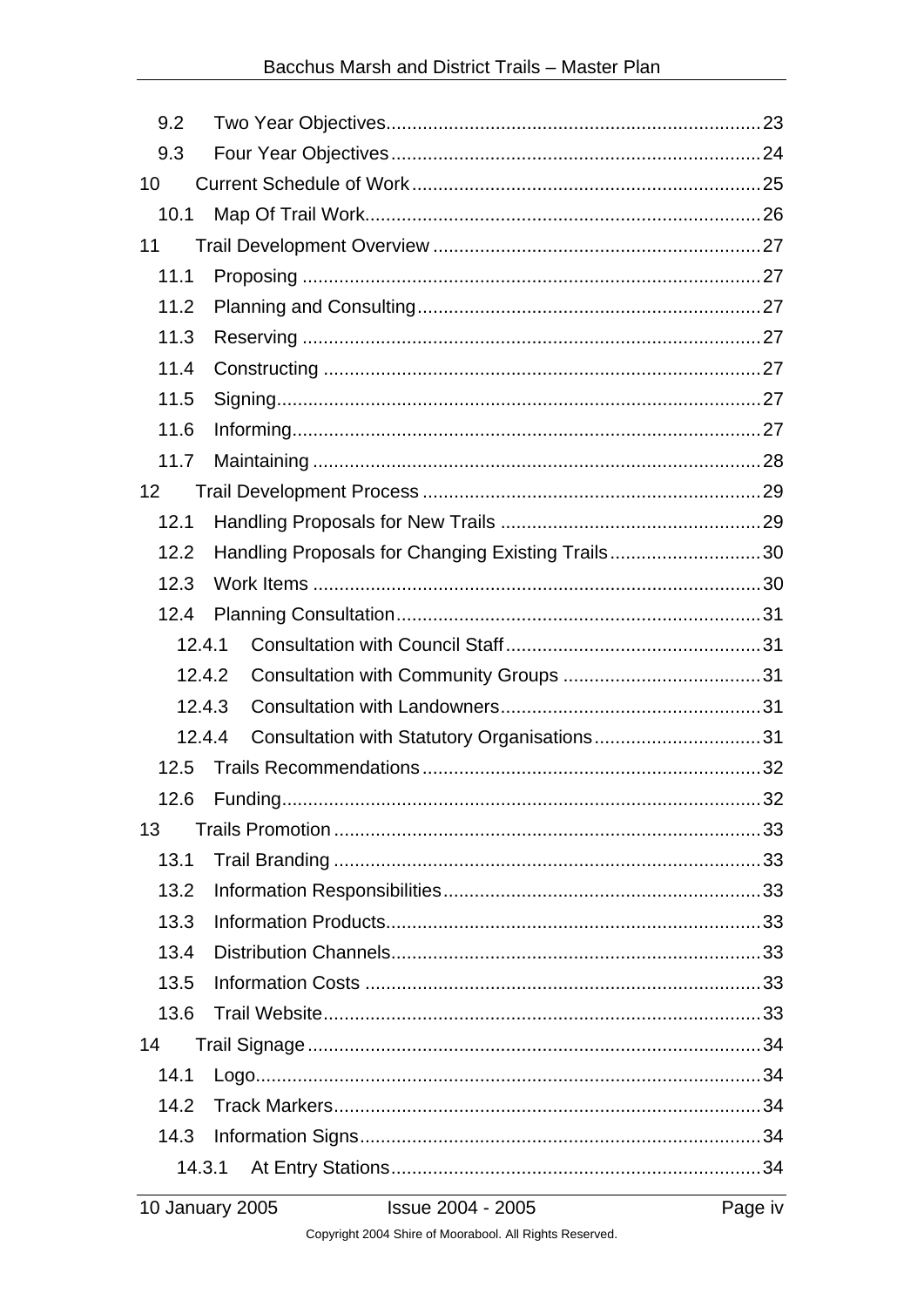| 14.3.2  |         |                                                     |  |
|---------|---------|-----------------------------------------------------|--|
| 14.3.3  |         |                                                     |  |
| 14.3.4  |         |                                                     |  |
| 14.3.5  |         |                                                     |  |
|         | 14.3.6  |                                                     |  |
|         |         |                                                     |  |
|         | 14.4.1  | Service Organisation Sponsorship Signs 35           |  |
|         |         | 14.4.2 Commercial Organisation Sponsorship Signs 35 |  |
| 15      |         |                                                     |  |
| 16      |         |                                                     |  |
| 16.1    |         |                                                     |  |
| 16.2    |         |                                                     |  |
| 17      |         |                                                     |  |
| 17.1    |         |                                                     |  |
| 17.2    |         |                                                     |  |
|         |         |                                                     |  |
| 18      |         |                                                     |  |
| 18.1    |         |                                                     |  |
|         | 18.1.1  |                                                     |  |
|         | 18.1.2  |                                                     |  |
|         | 18.1.3  |                                                     |  |
|         | 18.1.4  |                                                     |  |
|         | 18.1.5  |                                                     |  |
|         | 18.1.6  |                                                     |  |
|         | 18.1.7  |                                                     |  |
|         | 18.1.8  |                                                     |  |
|         | 18.1.9  |                                                     |  |
|         | 18.1.10 |                                                     |  |
|         | 18.1.11 |                                                     |  |
|         | 18.1.12 |                                                     |  |
| 18.1.13 |         |                                                     |  |
| 18.1.14 |         |                                                     |  |
| 18.2    |         |                                                     |  |
| 18.3    |         |                                                     |  |
| 18.3.1  |         |                                                     |  |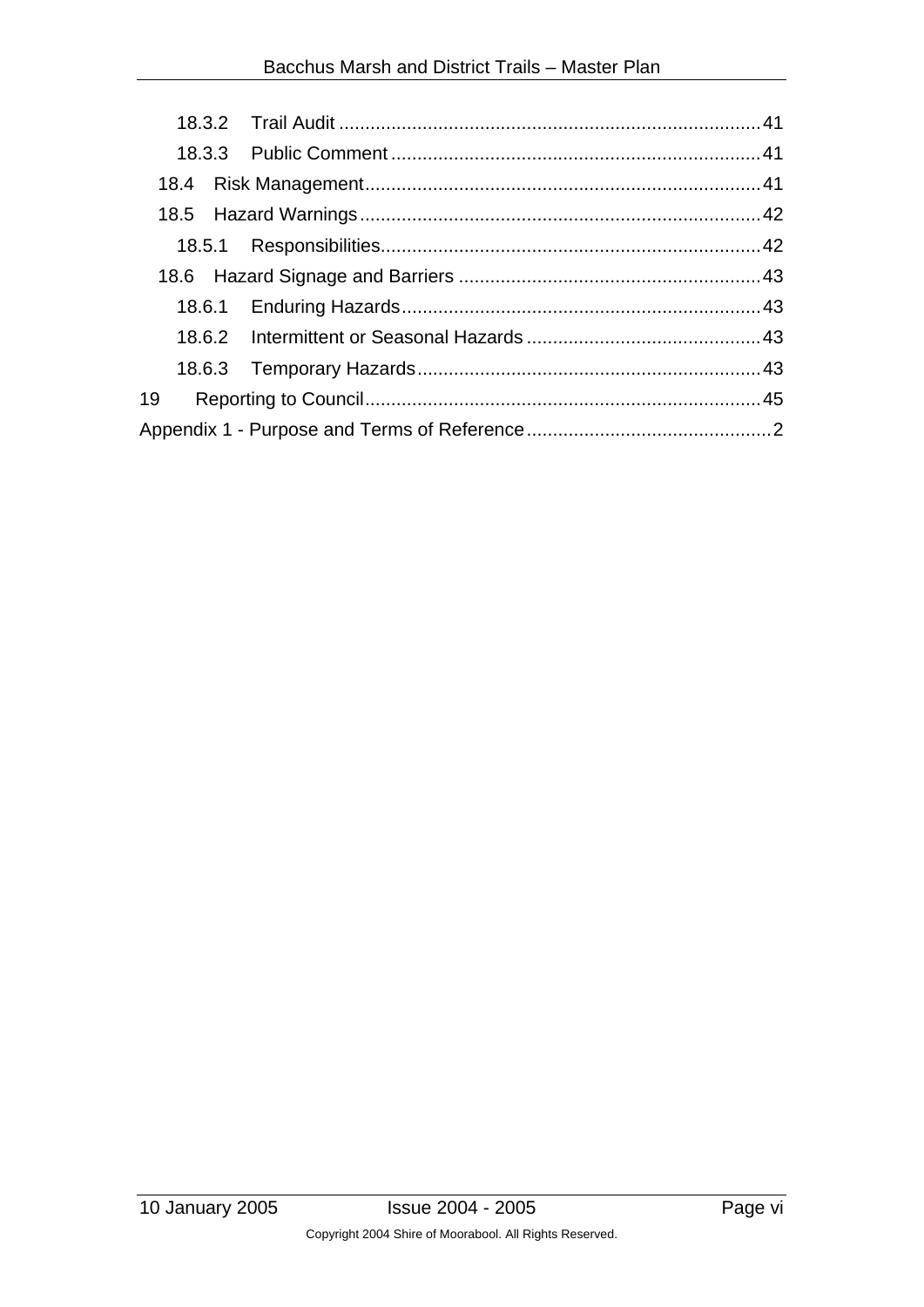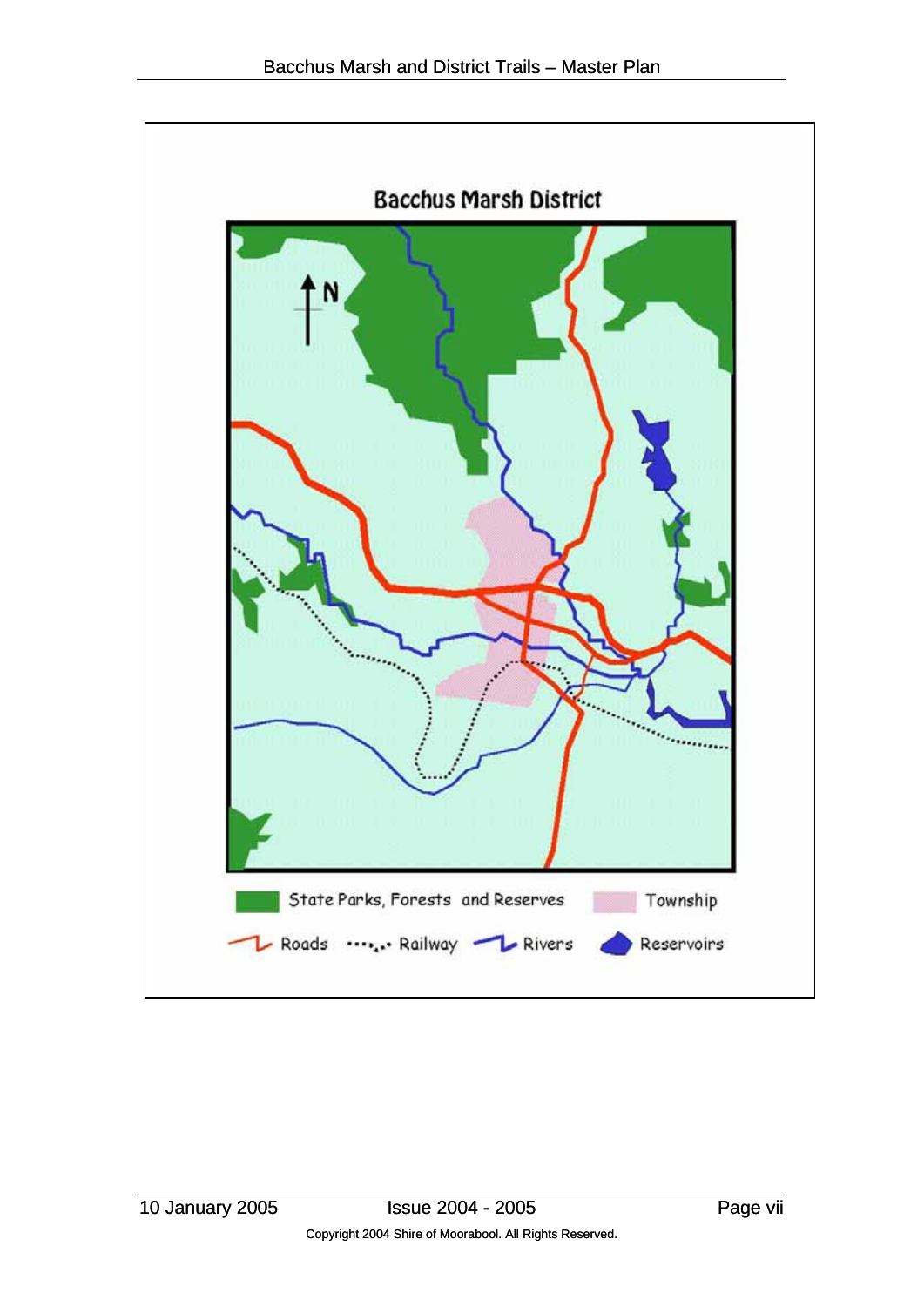# <span id="page-7-0"></span>**About This Document**

This document is owned by the Shire of Moorabool.

This document is prepared for the Shire of Moorabool by the Bacchus Marsh District Trails Advisory Committee (Section 68) of Council.

This document is updated annually by the Bacchus Marsh District Trails Advisory Committee as an outcome of the ongoing review and planning of trails in the Bacchus Marsh district. This update process commences in May of each year and is normally completed by August of each year.

A draft version of this document is presented to Council for consideration and review. When adopted by Council, this document is used as a reference to guide trail development over subsequent years.

# **About the Bacchus Marsh District Trails Advisory Committee of Council**

The Bacchus Marsh District Trails Advisory Committee was established by Moorabool Shire Council under Section 86 of the Local Government Act 1989. The

Purpose and Terms of Reference of the Committee are contained in Appendix A of this document.

Meetings of the Committee are held on the first Tuesday of each month, except for November (Melbourne Cup Day) when the meeting is deferred to a suitable day, and January when no meeting is held.

The location and times of the meeting can be obtained from Council staff.

In carrying out its function the Committee consults widely with community organisations and other groups with specialised interests in trails.

# **Acknowledgements**

The Committee acknowledges the contributions that have been made by clubs and organisations in the Bacchus Marsh community towards the production of this document. A special mention must be made of the Rotary Club of Bacchus Marsh whose Environment Committee already has a trails project underway at the Gisborne Road bridge over the Lerderderg River. The Committee has been greatly assisted in its work by Councillors and Staff of the Moorabool Shire.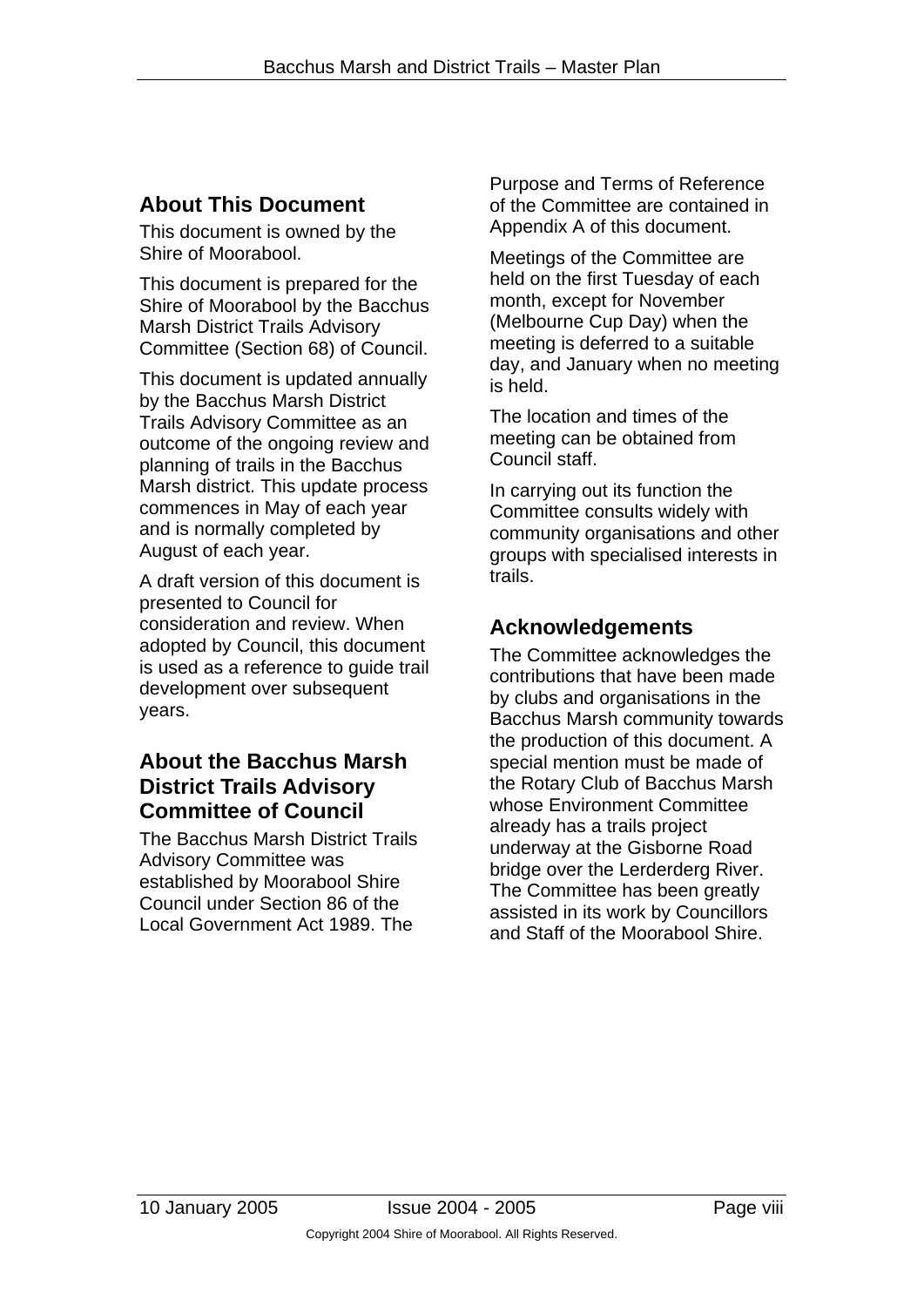# <span id="page-8-0"></span>**Bibliography**

The following documents provided valuable information and guidance during the preparation of this master plan:

Australian Standard 2156.1 –2001 Walking Tracks Part 1: Classification and signage.

Australian Standard 2156.2 –2001 Walking Tracks Part 2: Infrastructure design.

HB69.13-1995 Guide to traffic engineering practice – Pedestrians, and HB69.14-1999 Guide to traffic engineering practice – Bicycles.

Jack's Track Notes, Jack Myers. Published by the Friends of Werribee Gorge & Long Forest Mallee Inc., Second Edition 2002.

Yarra Bend Park – Trails Strategy Master Plan April 2001, Parks Victoria. [www.parkweb.vic.gov.au](http://www.parkweb.vic.gov.au/) .

Moorabool Strategic Bicycle Plan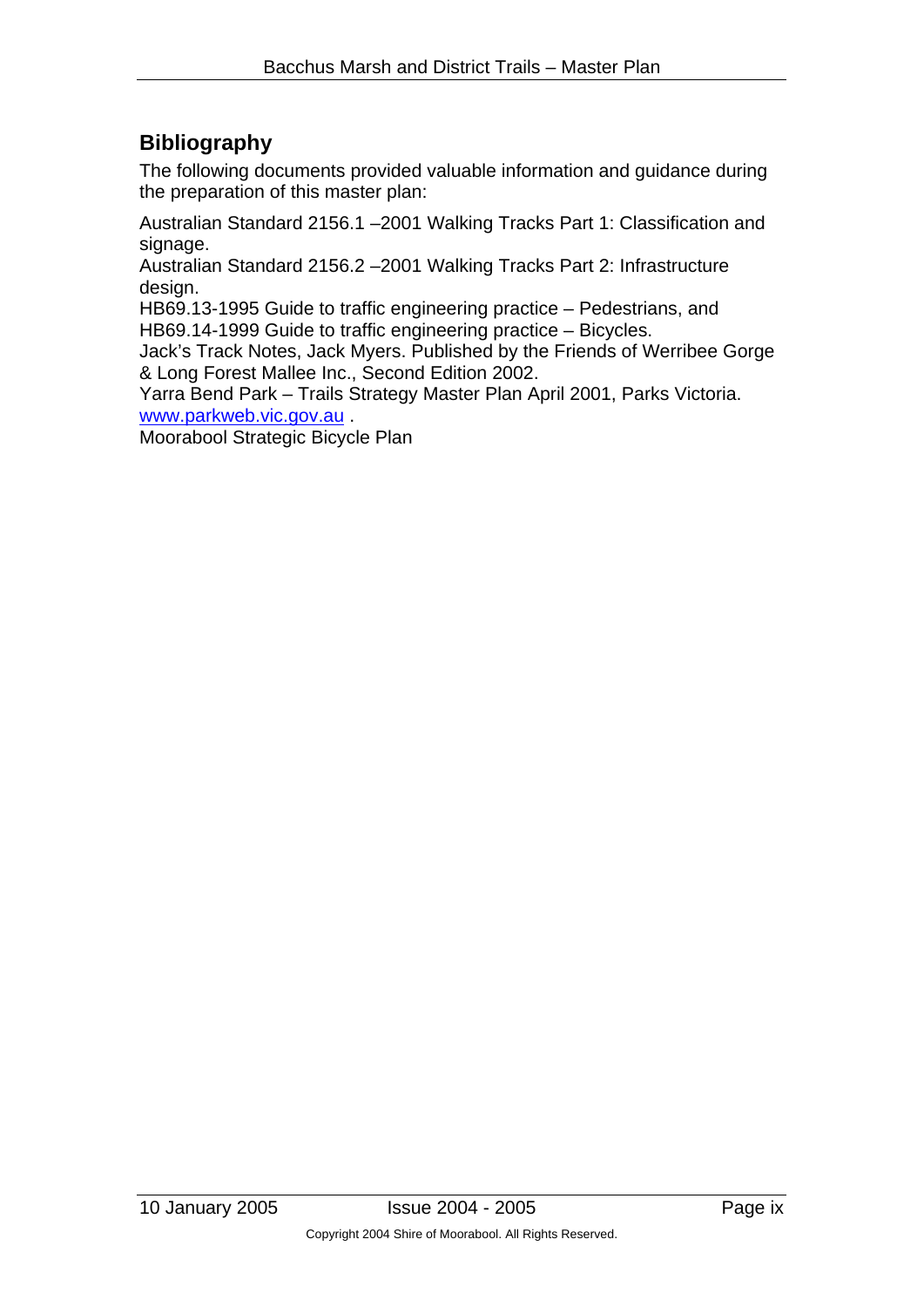# <span id="page-9-0"></span>**1 A Quick Summary**

Over many years the rivers, forests and hills of the Bacchus Marsh district have encouraged individuals and groups to develop tracks and trails that thousands of residents and visitors have enjoyed.

Until recently, the tracks in the state forests and reserves outside the township have sprung to mind when thinking of Bacchus Marsh and "trails".

Increasingly however, pedestrian and cyclist routes within and at the edges of the township have risen in importance to residents, either as leisure, exercise or commuting facilities. It is these trails that are the current focus of the Master Plan.

Because these recent trails have largely been developed as special projects or in response to subdivision planning requirements, it is fair to say that the existing trails represent a fragmented, rather than integrated network.

This Master Plan is an attempt to ensure that future trail development occurs in such a way as to link existing routes with new trails while reducing fragmentation, thereby increasing the overall amenity of the network.

The Master Plan also recognises that unused land on which trails could be built is becoming increasingly scarce within and around Bacchus Marsh. Some specific proposals are presented to address this issue.

As funding for trails is scarce, the Master Plan also identifies work priorities so that the most important work is done first.

To assist the planning and prioritisation process for trails, the Bacchus Marsh District has been divided into zones: **Forest**, **Rural**, **River** and **Urban**. Each of these zones has some environmental and human use characteristics that differ from the other zones.

For the next four years a **high priority should be given to reducing the fragmented nature of the trail network** in the **River** and **Urban** zones. Isolated trails or trail fragments should be extended to link up with others in the same locality. This also means that a determined effort should be made to ensure that Darley can be linked with Maddingley via a nonmotorised route.

A **special priority** for the next 12 months is to produce and distribute **information** about the **Peppertree Park Circuit** and the **Avenue of Honour and River Circuit**. This information is to be especially targeted at encouraging visitors from Melbourne.

This document is not in itself a compendium of detailed information about every trail in the Bacchus Marsh district. Detailed information about specific trails will be found in other identified documents, either already in existence or being developed by the Committee according to the prescriptions of this Master Plan.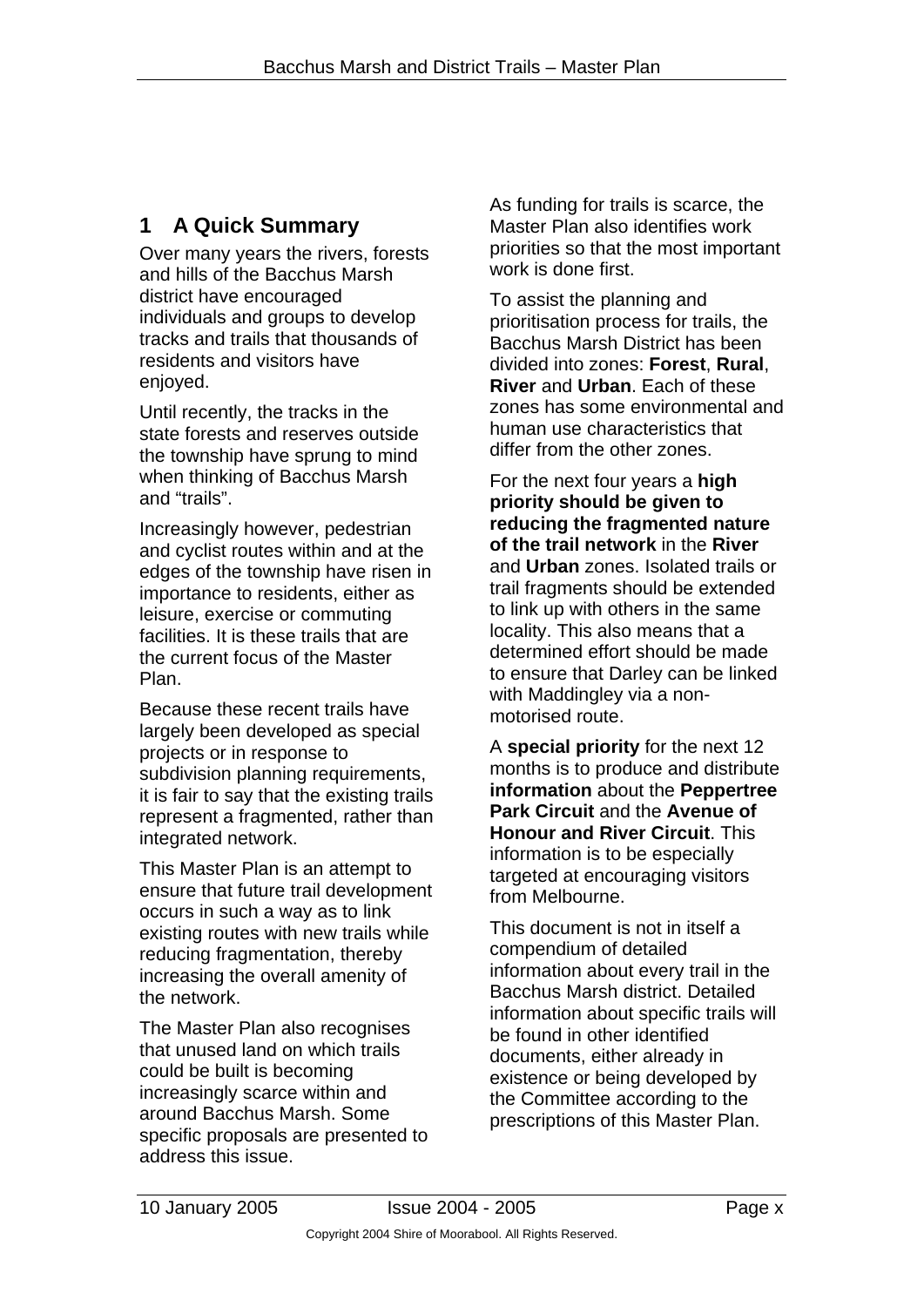# <span id="page-10-0"></span>**2 Trails – The Vision**

The Moorabool Shire Council is pursuing "the development and integration of community trails in the Bacchus Marsh district in order to promote community capacity, a healthy lifestyle and well being, and the discovery of the district's environmental and historic assets".[1](#page-10-1)

Walking Trails, Bicycle Paths and Horse-Riding Trails are part of the community infrastructure of the Moorabool Shire, just as much as swimming pools and sports grounds. Properly managed, they provide an amenity to the community and increase the attractiveness of living in Bacchus Marsh. They need planning and management in order to enhance and complement other infrastructure developments, especially roads and housing estates.

Trails provide alternative routes to roads carrying motorised traffic – such traffic is excluded from using trails.

This Master Plan should be used as a standard reference to guide the activities of those persons and organisations undertaking the development of trails in the Bacchus Marsh district.

#### *2.1 Community Benefits*

A list of the ways in which trails benefit the community includes:

Recreation. Trails can be used for relaxing, for taking time to observe the sights and sounds of the countryside and the town. Sporting activities can be organised on trails.

Education. Nature walks can be undertaken by schools along trails. Points of interest can add meaning to History and Science lessons. Health. The benefits of regular exercise are well documented. Trails facilitate such exercise in an enjoyable environment. Safety. A good network of trails should reduce the risk of collisions between motor vehicles and pedestrians or cyclists.

# *2.2 Commercial Benefits*

A good network of trails also increases the attractiveness of the town to outside visitors. Day trippers and holiday makers bring money into a community, ultimately increasing local employment opportunities.

<sup>1</sup> Extracted from the Bacchus Marsh

l

<span id="page-10-1"></span>District Trails Advisory Committee of Council Purpose and Terms of Reference – see Appendix 1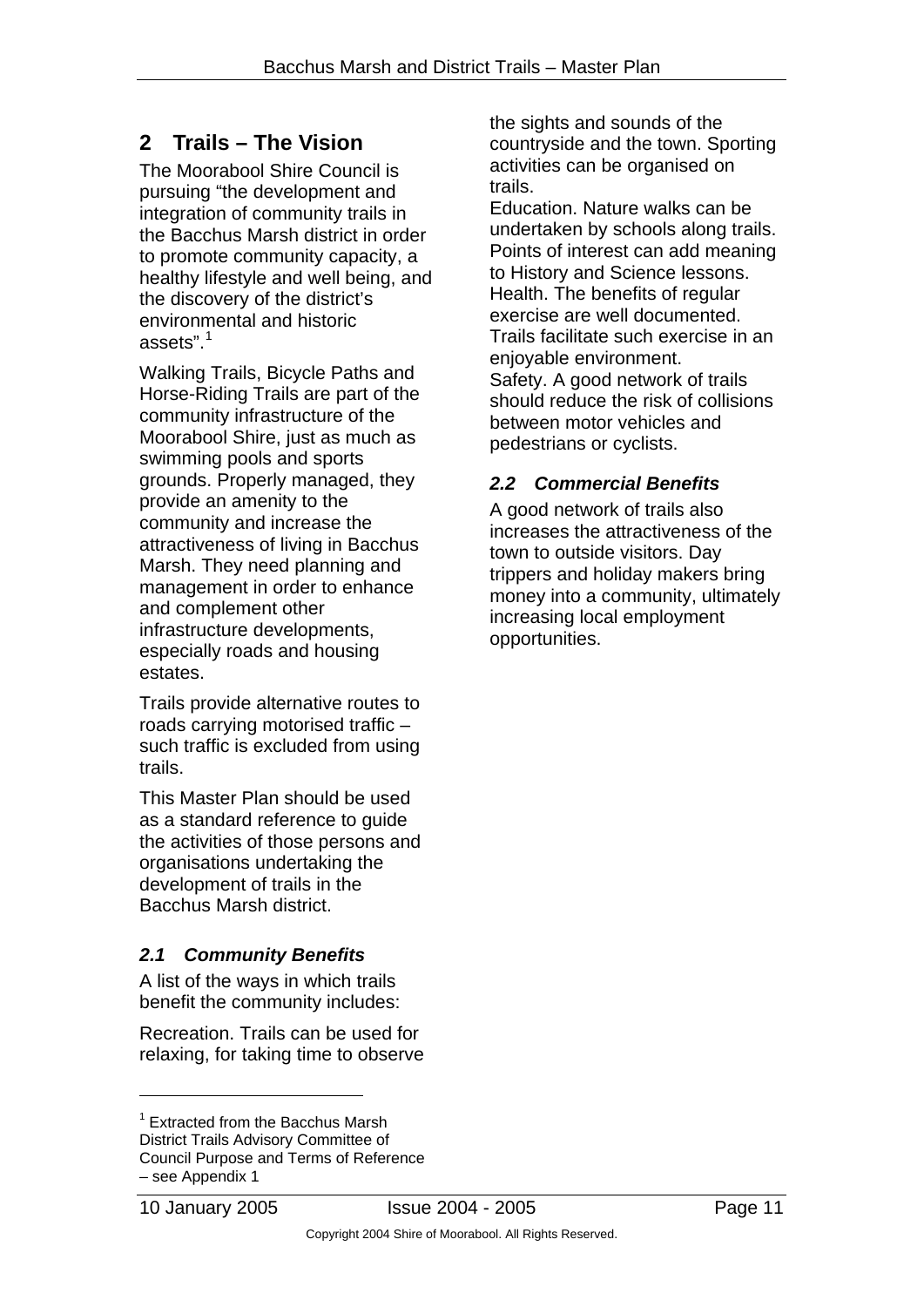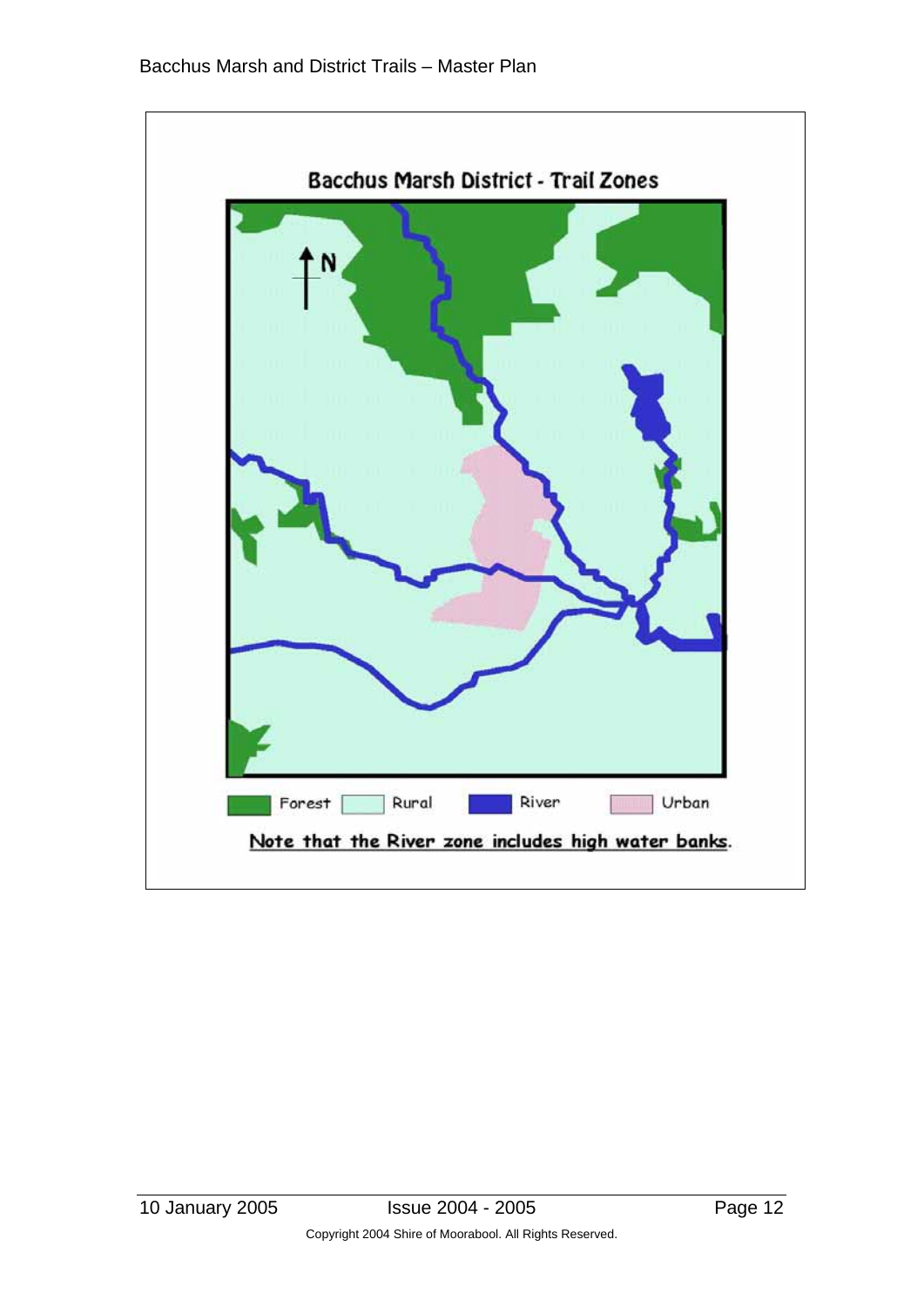# <span id="page-12-0"></span>**3 Scope of the Master Plan**

### *3.1 Coverage*

This plan concerns trails in the Bacchus Marsh district. A map of this district is shown opposite. For the purposes of this Master Plan the district has been divided into four zone types:

- Forest,
- Rural,
- River, and
- Urban.

See map of Bacchus Marsh District – Trail Zones.

#### *3.2 Zones and Trail Planning*

The trail zones shown on the map have been devised because planning issues are different from one zone to another.

For example, in the **Forest** zone "ownership" and management of the land is vested by the State Government in such organisations as Parks Victoria and the Department of Sustainability and the Environment. In the **Rural** zone the owners of the land are farmers and market gardeners.

Negotiations between the Committee and the land owners can be expected to differ in these cases as the objectives of the owners will vary from resource management and environmental concerns to commercial considerations.

The zones also enable the Committee to simply indicate where trail priorities are focussed.

Thus, this **first** issue of the Master Plan focuses on trails in the **River** and **Urban** zones. Trails in the

**Forest** zone are already well documented in other publications (see the bibliography).

#### *3.3 Matters Excluded from the Master Plan*

The Committee does not attempt to plan or advise Council on some matters brought into focus by this plan but which are not, in essence, concerned with trail management and planning.

For example, the content and format of signage at Points of Interest is best designed by recognised organisations and/or community groups with more knowledge of a particular site; such as the Bacchus Marsh Historical Society. **Trail markers and safety signs of course are definitely in the scope of this plan.**

Detailed planning, design, scheduling and construction of trails are beyond the particular expertise of the Committee. Such skills lie with Council's engineering, planning and works staff and their contractors. However, this Committee will refer to appropriate standards during the planning process and recommend aspects of trail design based on the anticipated user group(s).

Accordingly, the trail details that are included in both this Master Plan and the Committee's recommendations to Council are generally restricted to facts that an interested layperson (and committee member) can understand – the location of a trail, its purpose, length, type and number of amenities; obvious hazards to walkers, cyclists and horse-riders.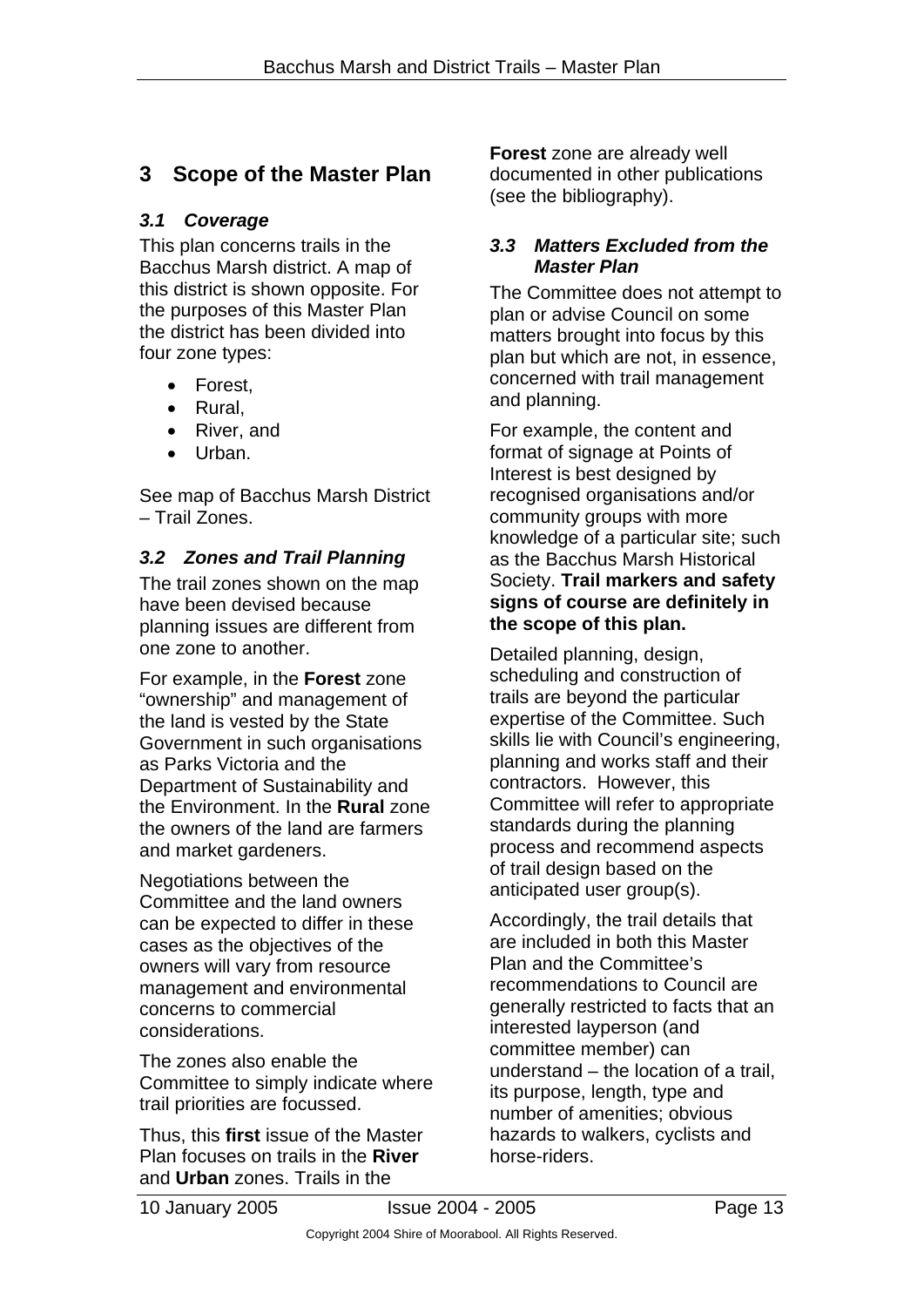# <span id="page-13-0"></span>**4 Terms Used in this Master Plan**

The following terms are used in this document and to facilitate communication among readers.

**Trail**. A named corridor along tracks, paths, pavements, roadways, etc; in both rural and urban areas. Suitable for the passage of walkers, cyclists and horse-riders, though not necessarily all of these. Generally signposted for the benefit of the traveller and usually managed in some formal way.

NOTE: It is important to distinguish a "trail" from the infrastructure that supports it. A "trail" may pass along any number of streets and tracks, and in fact may share these streets and tracks with other "trails". For example, the Great Dividing Trail will share Grant Street with at least one local trail or circuit.

**Barriers**. Structures crossing a trail which either prevent the traveller from proceeding, or require some additional effort on the traveller's part to negotiate. Examples include stiles, cattle grids, footbridge, river ford, etc.

**Circuit**. A sequence of trails which, when followed, takes the traveller back to the starting point. An individual trail may be a Circuit in itself.

#### **Emergency Vehicle Access Point**

**(EVAP)**. A point on the trail where emergency vehicles such as ambulances can approach or enter the trail pathway.

**Junction**. A point on the trail where it crosses or meets a different trail.

**Link**. A short trail that connects two otherwise separate trails.

**Managed Trail**. A trail managed by Council in the sense that Council ensures that persons using the trail in accordance with approved and publicised guidelines will not come to harm from natural hazards other than "Acts of God". Council publishes disclaimers on trail signage and in trail publications warning of the dangers of not following those guidelines. See also "**Unmanaged Trail**". Council ensures that the start and end of managed trails are marked. Persons continuing to travel beyond the end of a managed trail do so at their own risk.

**Point Of Interest**. A point on the trail which offers access to some landscape feature such as a geological structure, an historic building, or some notable vegetation. Commercial ventures such as fruit and vegetable stalls could also be considered as points of interest.

**Entry Station[2](#page-13-1)** . A point on a trail, usually but not necessarily at a Termination Point, where the traveller can join the trail. An Entry Station usually provides amenities such as toilets, car parking, etc as well as comprehensive signage describing the trail.

<sup>2</sup> This is GDT nomenclature.

<span id="page-13-1"></span>10 January 2005 Issue 2004 - 2005 Page 14

Copyright 2004 Shire of Moorabool. All Rights Reserved.

1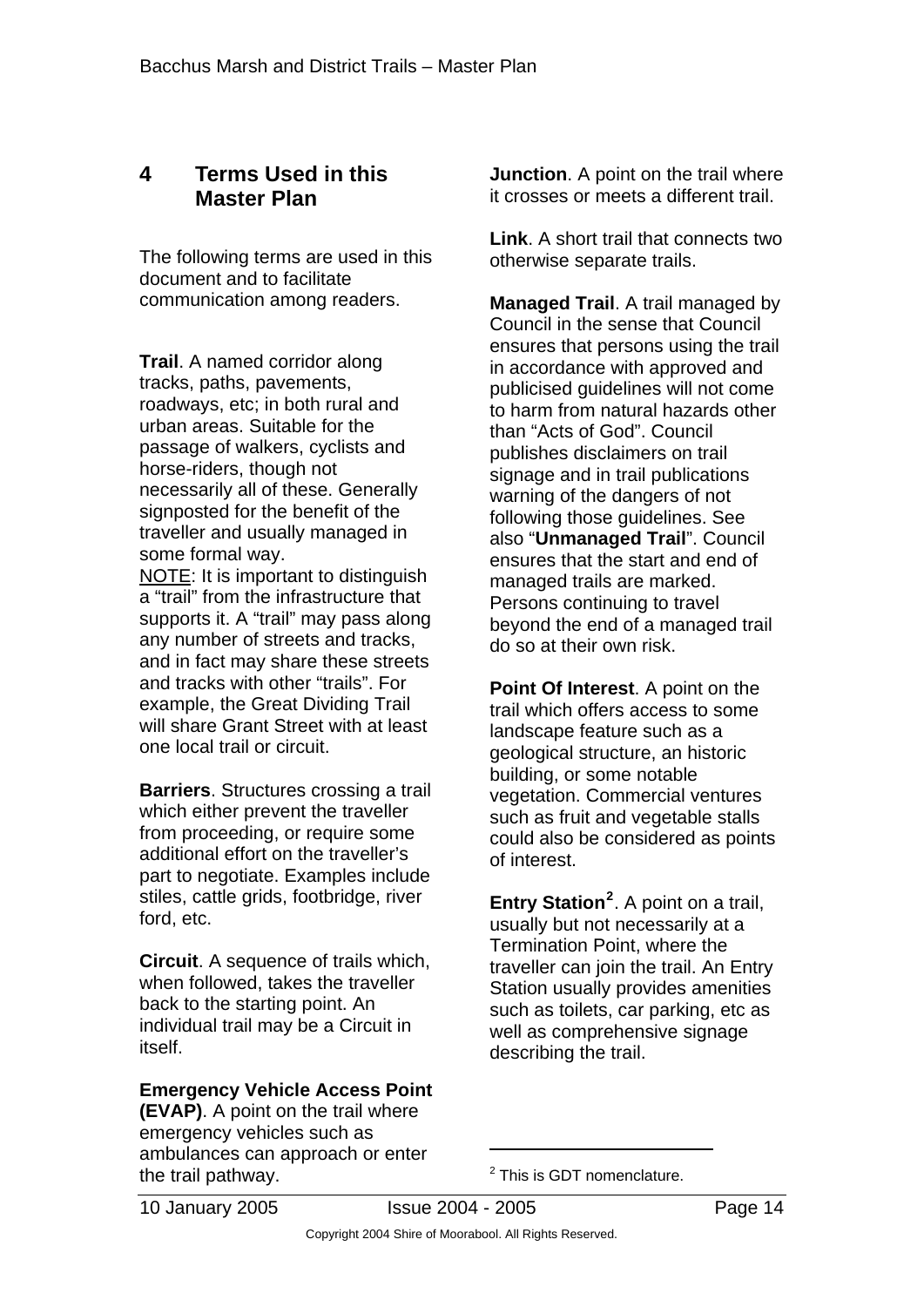**Track**. For the purposes of this Master Plan is synonymous with **Unmanaged Trail**.

**Trail Clearway**. The verges on either side of the Trail Pathway which extend to natural or manmade barriers (for example: watercourse, fences, etc. Insofar as the Trail Clearway allows passage it is considered to be part of the trail. It may be used to provide temporary detours should a hazard impact on the Trail Pathway. On some trails it might provide permanent passage for horseriders.

**Trail Pathway**. The prepared surface upon which pedestrians and cyclists actually travel.

**Trail Code**. A unique number allocated by the Committee that persists for the life of the actual trail, whether or not the name of the trail changes over time. When written in publications or signs it is

preceded by a letter that indicates the topographical continuity of the trail: '**C**' indicates a circuit, '**T**' indicates a linear trail and '**L**' indicates that the trail is a link between two otherwise separated trails. For example '**C1**' identifies the Peppertree trail; '**C2**' identifies the Avenue of Honour and River trail while '**T3**' identifies the Stamford Hill trail.

**Trail Head.** The termination of the trail toward which the user is travelling. This term is used rather than Trail Start or Trail End; these can be ambiguous depending on the direction in which the user is travelling.

**Unmanaged Trail**. An informal track or path for which Council takes no responsibility, and is used by persons at their own risk. Unmanaged Trails are not shown in maps prepared for public consumption in accordance with this Master Plan.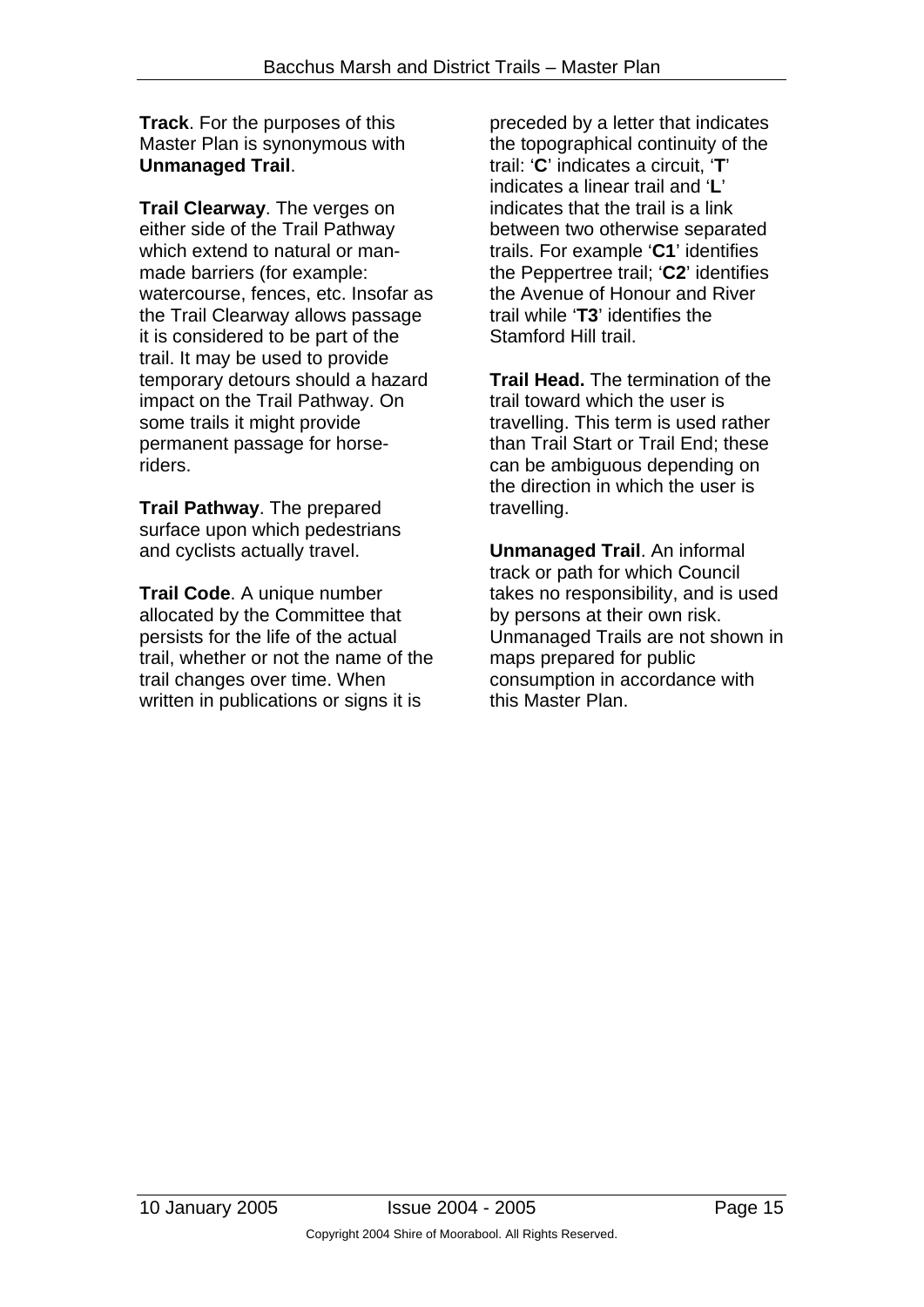# <span id="page-15-0"></span>**5 Trails and the Environment**

In planning new trails the Committee is aware that flowing from its work are two environmental results that sometimes appear to be in conflict.

An increased awareness and respect for the benefits that the natural environment brings to the community resulting from easier access, and an increased impact of the community on the natural environment because of trail building and usage.

For example, a river crossing that ioins two trails will generally provide a synergy of amenity that is greater than the amenity provided by the two separate trails. However, consideration must also be given to the impact of the crossing on the habitats of flora

and fauna living along the water course.

Another example would be that by upgrading trails and enabling easier access into nature reserves, more foot traffic is generated and the risk of "off-trail" damaging movement increased.

In an attempt to reconcile such dilemmas, the Committee explicitly includes "Expected Environmental Impact" in its planning criteria for changes to the existing trail network. The Trail Audit process envisaged in this Master Plan also provides for an "Unplanned Environmental Impact" category – this "after the event" feedback should lead to improved planning skills. The Committee notes that such impacts need not always be negative. Carefully planned changes may produce both expected and unplanned improvement to the environment.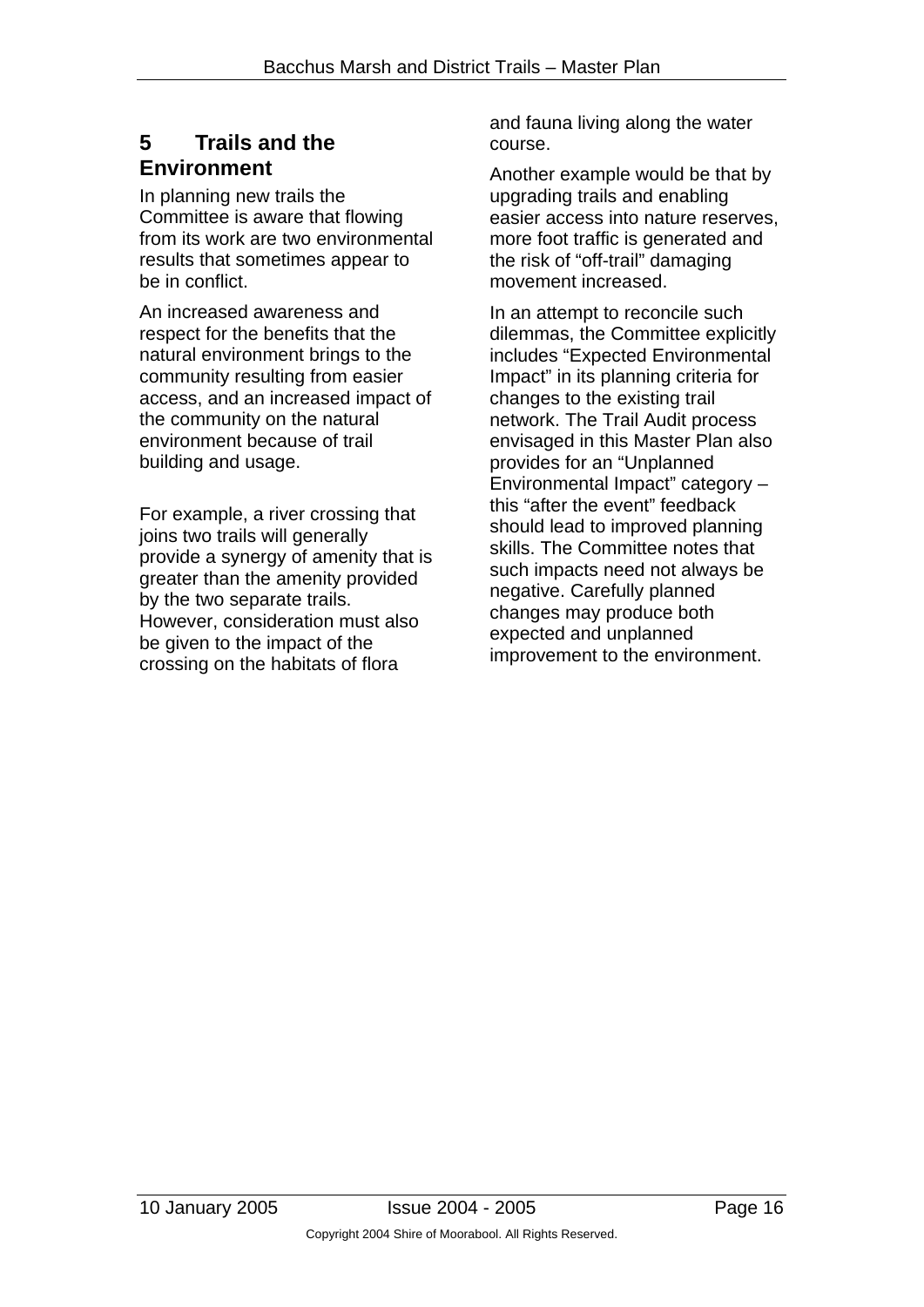# <span id="page-16-0"></span>**6 Trail Users**

The Committee identifies three types of trail users: Pedestrians, Cyclists and Horse Riders. Not all of the trails identified in this Master Plan are suitable for use by all types of trail users. The list of characteristics published for each trail must include specific advice about user types.

# *6.1 Pedestrians*

The term "pedestrian" formally means anyone on foot, however the Committee also recognises that some pedestrians are assisted in their movement along a trail and includes the following devices in the meaning of pedestrian:

- Wheelchairs and motorised "Gophers".
- Parents with Prams
- Roller Skates, In-Line Skates or Roller Blades, Skateboards.

The following are convenient categories of users within the pedestrian's type. This breakdown is of some use when discussing suitable characteristics of surface, equipment and such. These categories have been equally applied to the other identifies trail user types.

# 6.1.1 COMMUTER

Pedestrians within this category use the trails to travel between home and workplace, or home and public transport facilities such as the Railway Station.

# 6.1.2 LEISURE

Pedestrians within this category are those out for a stroll in pleasant surrounding who take advantage of

the trails to escape motorised traffic on roadways. They may be accompanied by pets. The surface conditions of some trails may be unsuitable for these pedestrians.

# 6.1.3 EXERCISE

Pedestrians within this category are using the trails to maintain and improve their own wellbeing. They may be accompanied by pets. Most trails will be suitable for these pedestrians who can be expected to be wearing at least suitable footwear.

# 6.1.4 SPORT

Pedestrians within this category may be running in competition events. Organised use of trails for sport is subject to Council permit conditions described in the Hazards section of this Master Plan. Sport pedestrians will generally be aware of the suitability of specific trails for their purposes and be well prepared in terms of footwear and clothing.

# 6.1.5 HIKING

Pedestrians within this category will be undertaking long walks and can be expected to be well-equipped in terms of provisions, footwear and clothing. Use by hikers of the trails covered by this Master Plan will usually be as part of a longer journey. For example, a hiker may undertake the traversal of the Great Dividing Trail.

# *6.2 Cyclists*

Cyclists can be expected to fall into similar categories to Pedestrians: Commuter, Leisure, Exercise, Sport and Hiking. As a group they can be expected to be able to interpret trail characteristics to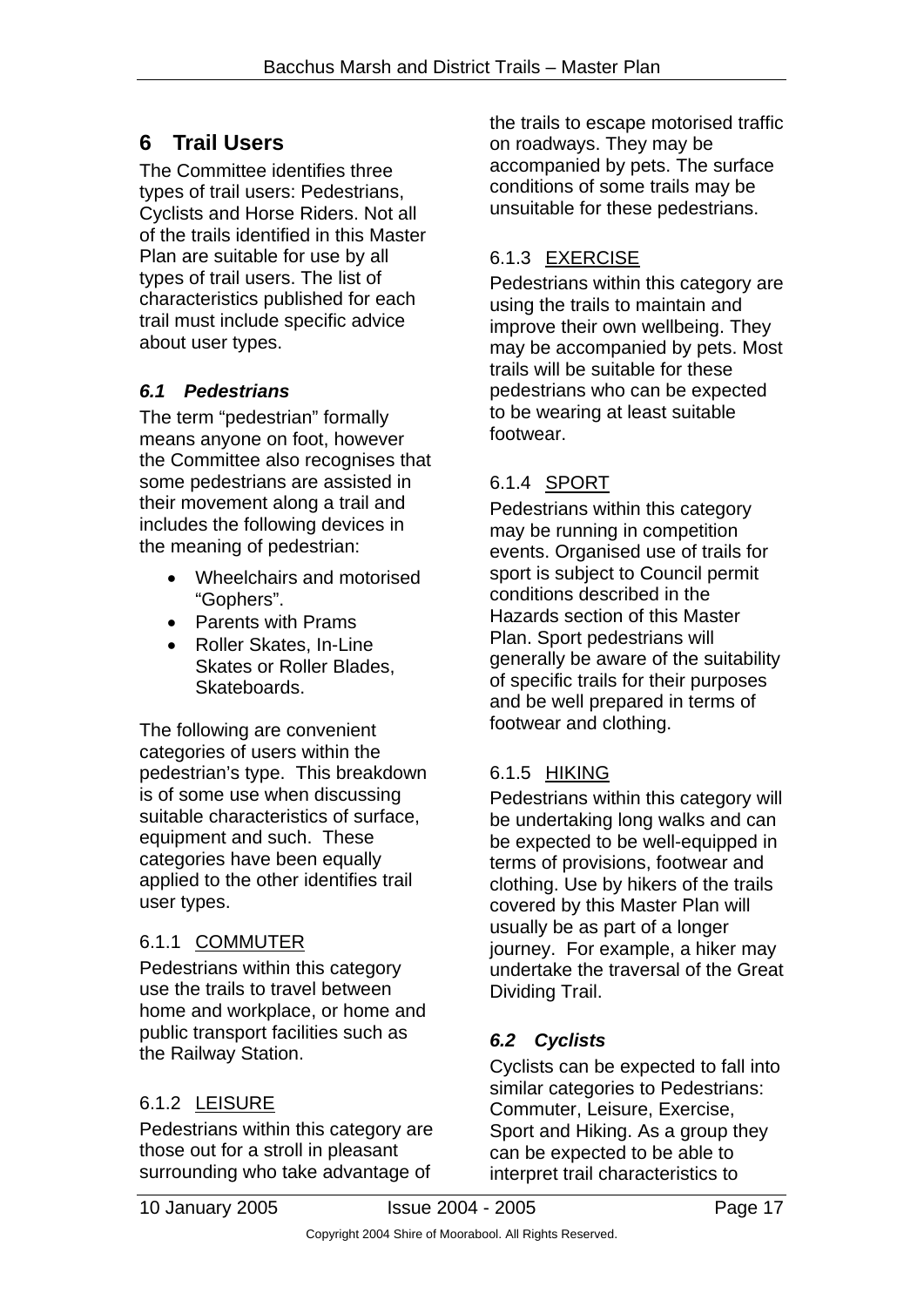<span id="page-17-0"></span>determine whether a "road" or "mountain" bike is appropriate equipment for a particular trail.

The Sport category of bicycle riders would generally be riding in groups and at speeds hazardous to pedestrians. As a result, the use of trails by this category is subject to Council permit conditions.

# *6.3 Horse Riders*

Horse Riders will generally fall into one of two categories in terms of their trail use. The Committee identifies Leisure and Hiking as these categories. The difference between these categories is that Hiking riders, like their Pedestrian counterparts will be well equipped for long distance riding.

None of the existing or planned trails provide sporting use for horse riders – that is where horses will be moving above a "canter" pace.

# *6.4 Right Of Way*

Pedestrians, including those using walking or mobility aids have right of way on all trails – cyclists and horse riders must give way to pedestrians.

Cyclists must always give way to horse riders.

# *6.5 Traffic Separation*

The Committee refers the interested reader to the following standards:

HB69.13-1995 Guide to traffic engineering practice – Pedestrians, and

HB69.14-1999 Guide to traffic engineering practice – Bicycles.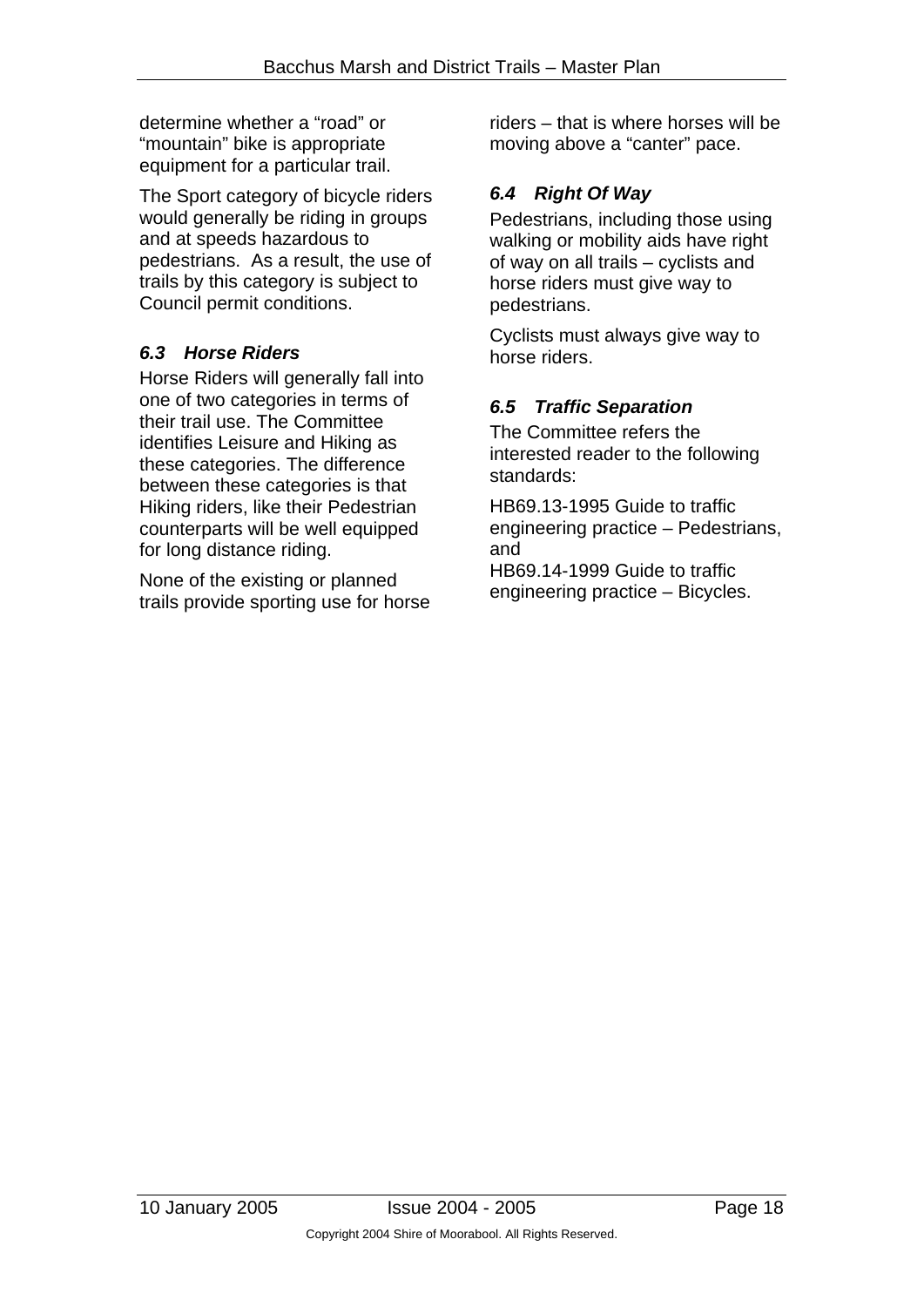# <span id="page-18-0"></span>**7 Existing Trails – What's Out There**

#### *7.1 Managed Trails in the Bacchus Marsh Township*

The following list is an inventory of managed trails in the River and Urban zones of the Bacchus Marsh District as at January 2005.

| <b>Trail</b><br>Code | Name *                               | <b>Distance</b> | <b>Intended</b><br><b>Users</b> |
|----------------------|--------------------------------------|-----------------|---------------------------------|
| C <sub>1</sub>       | <b>Peppertree Circuit</b>            |                 |                                 |
| C <sub>2</sub>       | Avenue of Honour & River Circuit     | 2.7 km          |                                 |
| T <sub>3</sub>       | <b>Stamford Hill</b>                 |                 | ∧ੈ⊼ ∥ ∂⊗                        |
| <b>T4</b>            | <b>Clifton Drive to Darley Park</b>  |                 | ∣‰∥ <mark>∕</mark> ∕ଈ           |
| T <sub>5</sub>       | <b>Grey Street</b>                   |                 | IMN ∞                           |
| T <sub>6</sub>       | <b>Federation Avenue</b>             |                 | ∐∧⊁∥≪⊛                          |
| T7                   | Links Road                           |                 |                                 |
| T <sub>8</sub>       | Lerderderg Links                     |                 | ੴ⊛                              |
| T <sub>9</sub>       | <b>Manning Boulevard</b>             |                 | እ⊁                              |
| <b>T10</b>           | <b>Fisken &amp; Taverner Streets</b> |                 |                                 |
| <b>T11</b>           | Providence Path                      |                 | $ \mathbf{v} $                  |
| GDT **               | <b>Great Dividing Trail</b>          |                 |                                 |

Key to symbols:  $\hat{M}$  = Pedestrians  $\delta$  = Cyclists

\* Where a particular trail has yet to be named the name applied here is intended as an internal reference only.

\*\* For completeness, the Great Dividing Trail (GDT) which is strictly outside the Terms of Reference of the Committee is shown as its existence needs to be considered as new local trails are developed.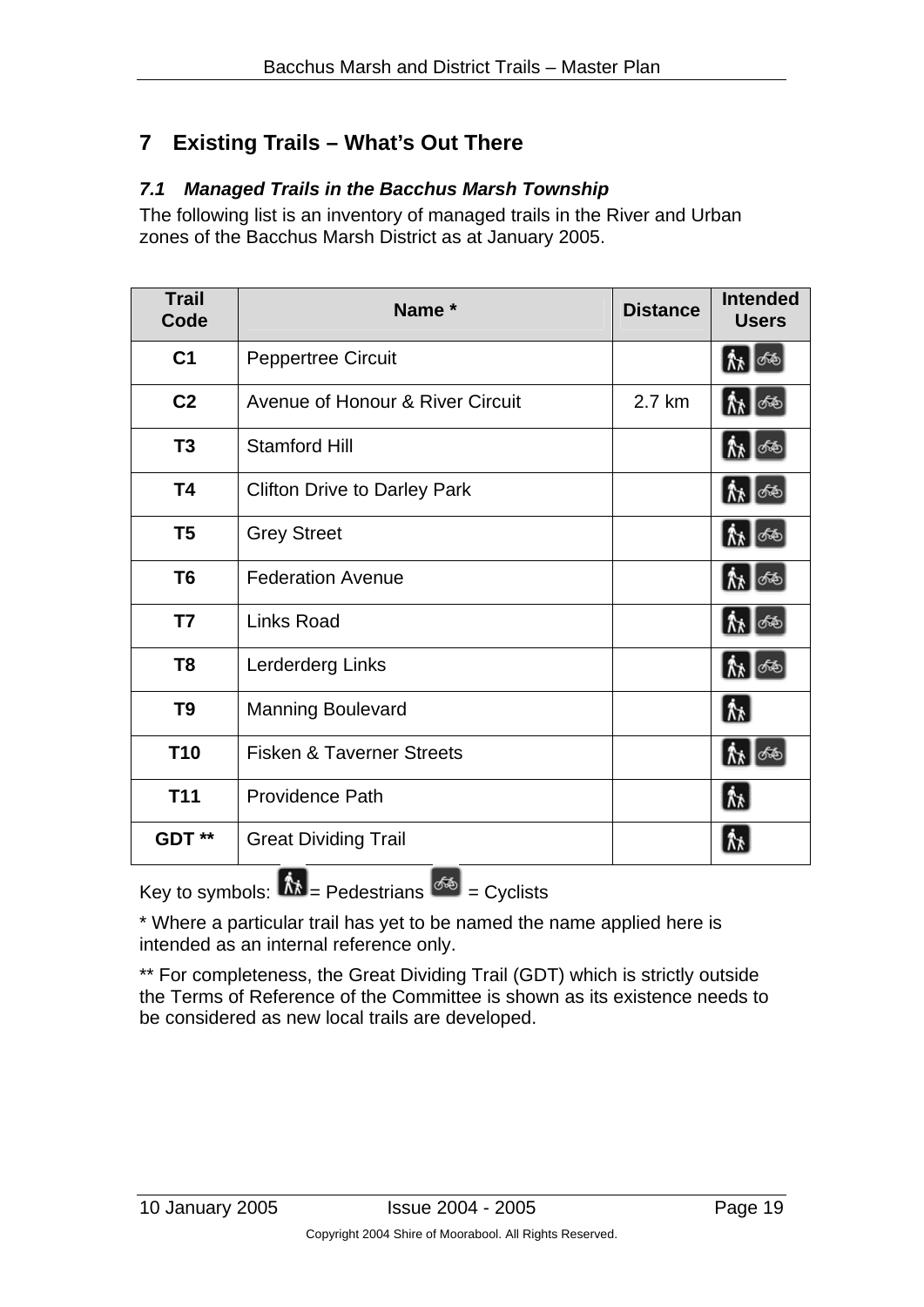

# <span id="page-19-0"></span>*7.2 Map of Existing Trails*

Note the fragmentation of existing trails and the lack of non-motorised North-South routes.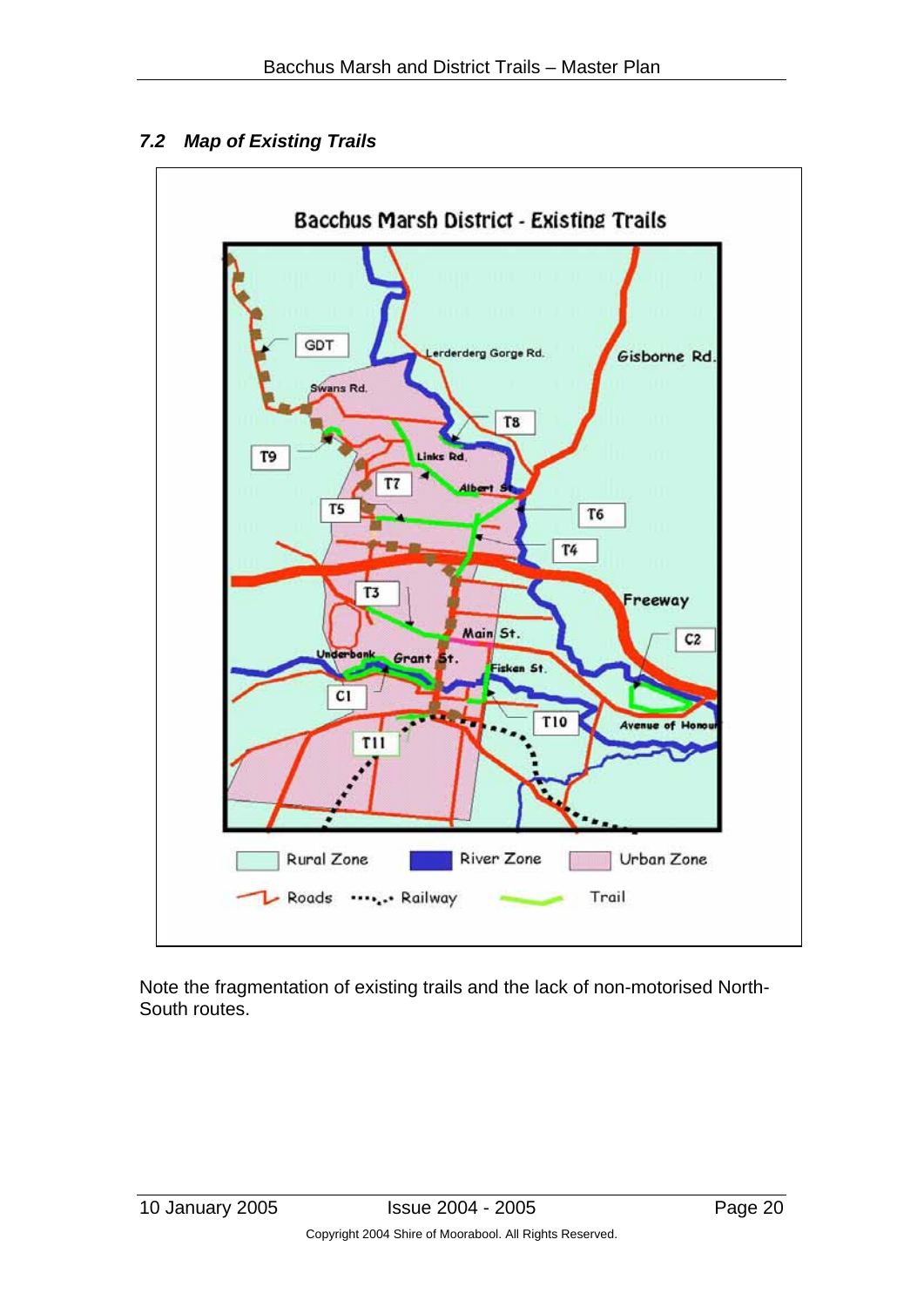# <span id="page-20-0"></span>**8 Trail Development Priorities**

#### *8.1 Current Priorities for Development*

The Committee recommends that Council adopt the following priorities for trail development over the next four years:

Complete the Avenue of Honour and River Trail which is located at the East gateway to Bacchus Marsh. This project was commenced before the Committee commenced operations. As a very visible entrance feature of the town it is imperative that this trail is finished to a high standard and thus serve as a model for other trail development.

A reduction of the current fragmented nature of the trail network in the **River** and **Urban**  zones to be achieved by developing links between existing trails.

Develop a non-motorised corridor, to the East of Grant Street between the Railway Station and Main Street. This would require the construction of a pedestrian / bicycle bridge across the Werribee River.

<span id="page-20-1"></span>Enhancing the benefits that the **Great Dividing Trail** will bring to Bacchus Marsh by facilitating the integration of that trail with the Bacchus Marsh trails network. This means that local trails with exceptional river and valley views, as well as historic points of interest are linked to the GDT in such a way as to make side excursions by hikers an attractive proposition.

Develop more **North-South** routes across the township so as to provide safer passage for walkers and more especially cyclists. Motorised traffic along Grant Street and Gisborne Road can be expected to increase in volume due to continued housing development in most available areas of the town. Inevitably, the Hallet's Way overpass will be upgraded by Vic Roads and proposals for separate bicycle and walking lanes need to be prepared. $3$ 

Complete uniform trail signage of both the Peppertree Park Circuit and the Avenue of Honour & River Circuit.

Produce visitor information products and set up distribution channels for both those "flagship" trails.

#### *8.2 Future Priorities*

Once the immediate priorities have been satisfied, the Committee recommends that the planning focus move **outward** into the **Rural**  zone so that trails can be developed that link up with tracks in the **Forest** zone.

Another priority for this time should be the linking of the **Avenue of Honour & River Trail** with the **Urban** zone network.

1

<sup>&</sup>lt;sup>3</sup> An excellent non-motorised route would be along **the water channel** when this eventually becomes disused. Discussions with Southern Rural Water should commence as soon as possible to ensure that the reserve is not alienated from the community by being sold to adjacent landowners. This is **not** a construction project for the foreseeable future but the work of **reserving this land** for future use is vital.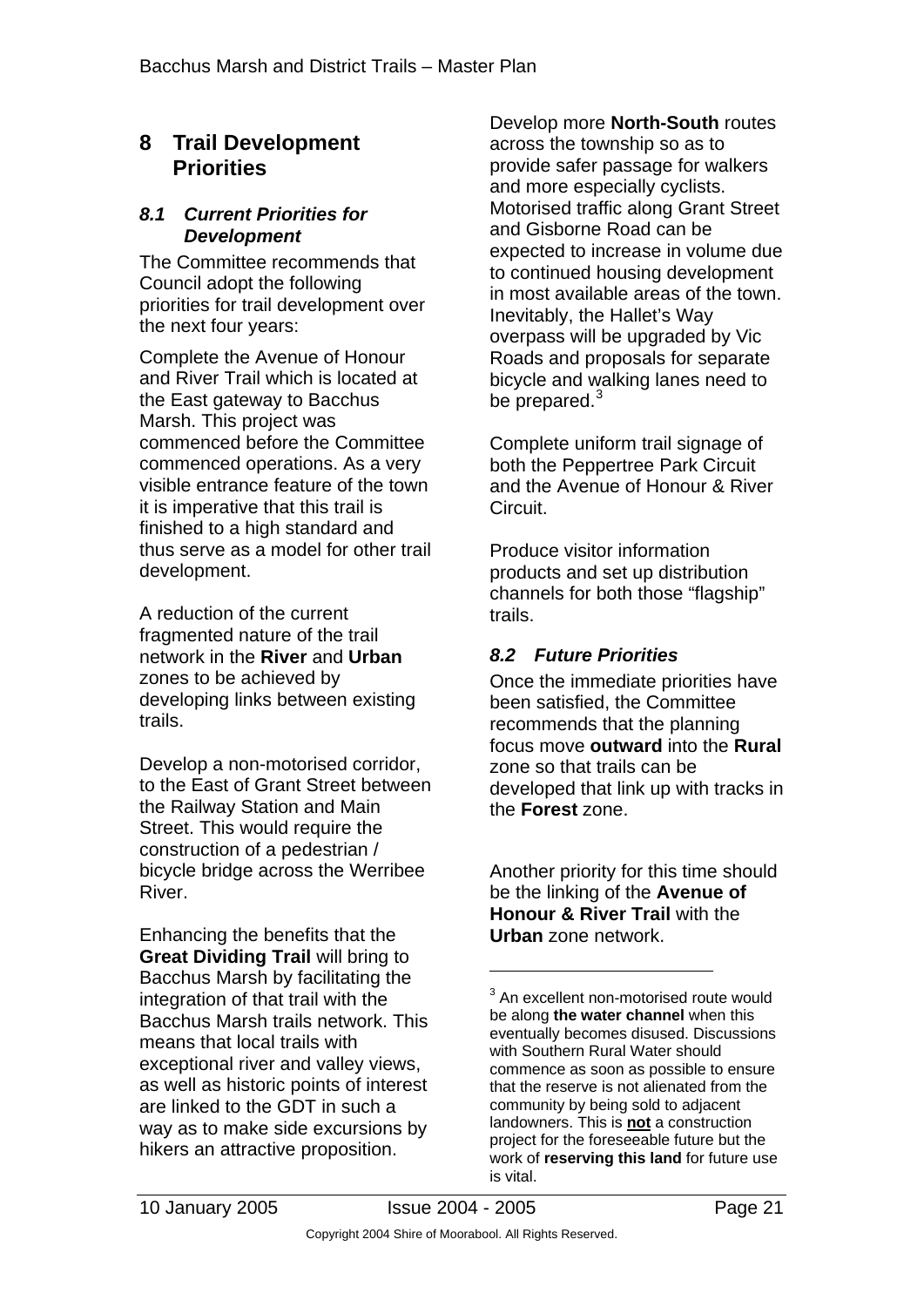## <span id="page-21-0"></span>*8.3 Map of Ideal Trails Network*



Note that all trails link together and there are North-South routes available, including a river trail *under* the Ballarat-Melbourne Freeway, thus providing a non-motorised link from Holts Lane to Masons Lane.

Proposed linkages towards the Avenue of Honour and River Trail are shown as these will assume high priority when the trail network in the River and Urban zones is improved.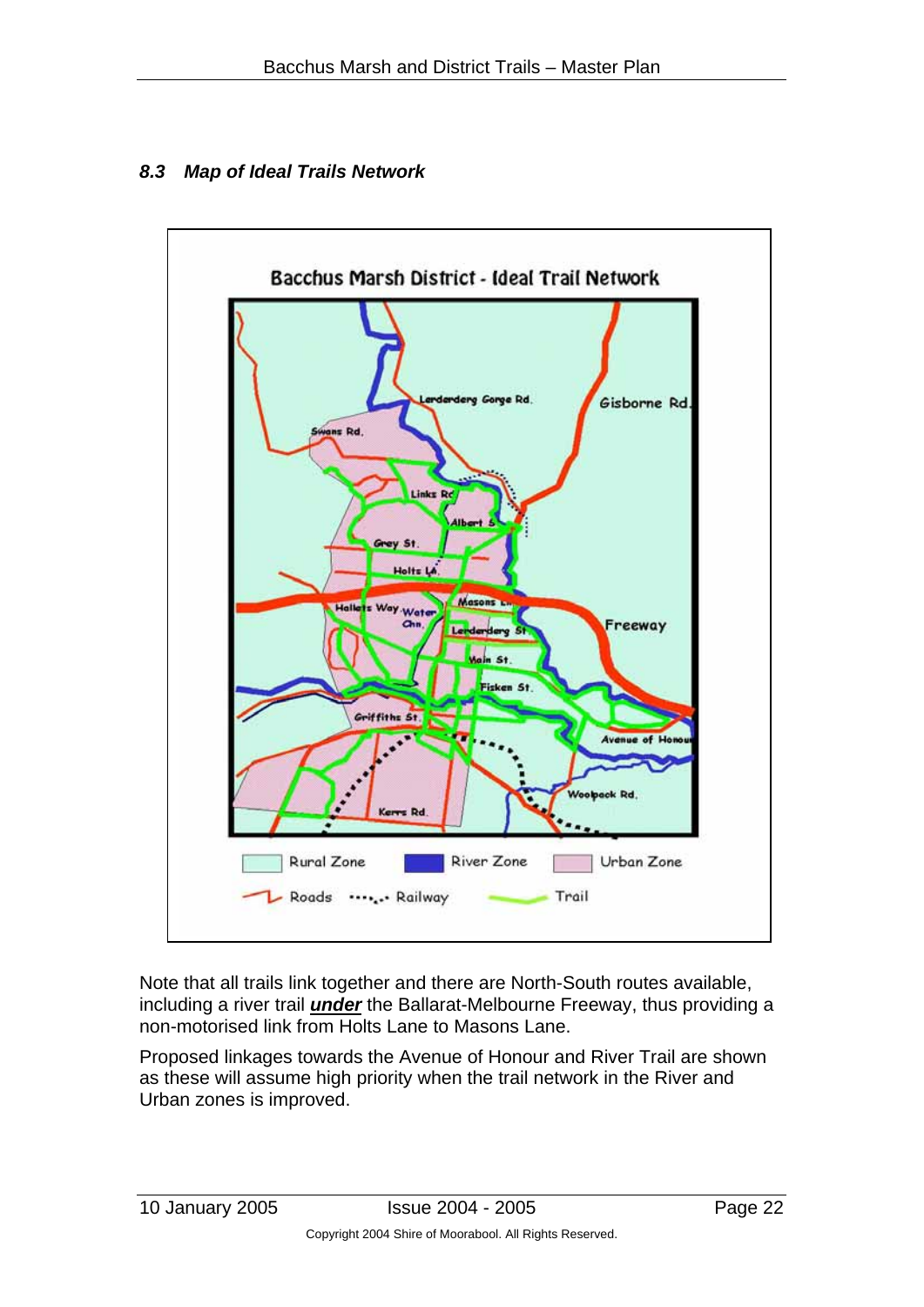# <span id="page-22-0"></span>**9 Planned Outcomes**

The success of this Master Plan will be measured by the extent to which the following objectives are achieved.

#### *9.1 Twelve Month Objectives*

- Settle on a Bacchus Marsh District Trail **Logo** that will enable "brand recognition" of the products of the Committee. Such products include trail signage. information leaflets and grant applications.
- Complete the "entry station"<sup>[4](#page-22-1)</sup> and trail marker signage for **Peppertree Park Circuit.**
- Compete signage for the Avenue of Honour & River Circuit.
- Complete the production of . and set distribution mechanisms in place for Visitor Information Leaflets about **the Peppertree Park Circuit** and the **Avenue of Honour & River Circuit**.
- Reach a co-operative and fruitful agreement with the **Maddingley Park Committee of Management** about the place of the park in the trails network. Ideally, trails beginning or ending at the Railway Station should traverse Maddingley Park, both for trail efficiency reasons and also to allow travellers to savour the park's environment and points of interest.
- Report and recommend action re restriction of

vehicular access to Peppertree Park Circuit.

- Investigate proposal for a path from **Bond St** to **Main St**.
- Report and recommendation regarding signage of shared pedestrian and bicycle usage paths.

# *9.2 Two Year Objectives*

- Complete the construction and trail signage of a linear trail that extends from the parkland at the East end of **Robertsons Road** in Darley to the river end of Holts Lane next to the Ballarat-Melbourne Freeway.<sup>[5](#page-22-2)</sup> This project will integrate an isolated trail fragment with Centenary Park next to the Gisborne Bridge.
- Complete a **Feasibility Study** and, hopefully, initiate a project for a **pedestrian/cyclist bridge** across the Werribee River at the North end of **Bond Street** in Maddingley. This bridge would open up an attractive route for residents and visitors travelling from the Bacchus Marsh **Railway Station** to **Main Street** with its cafes, shops and tourist facilities.
- Proposal for connection of **Bond Street** and **Grant Street** along the Werribee River.
- Connect the **Fisken** and **Taverner Streets** trails with the **Peppertree Park**

<span id="page-22-2"></span>l

<sup>&</sup>lt;sup>5</sup> The Rotary Club of Bacchus Marsh is currently planning to undertake the construction of a significant part of this trail and the Committee will support the club in its endeavours for this project.

<span id="page-22-1"></span><sup>&</sup>lt;sup>4</sup> See next section for glossary of terms.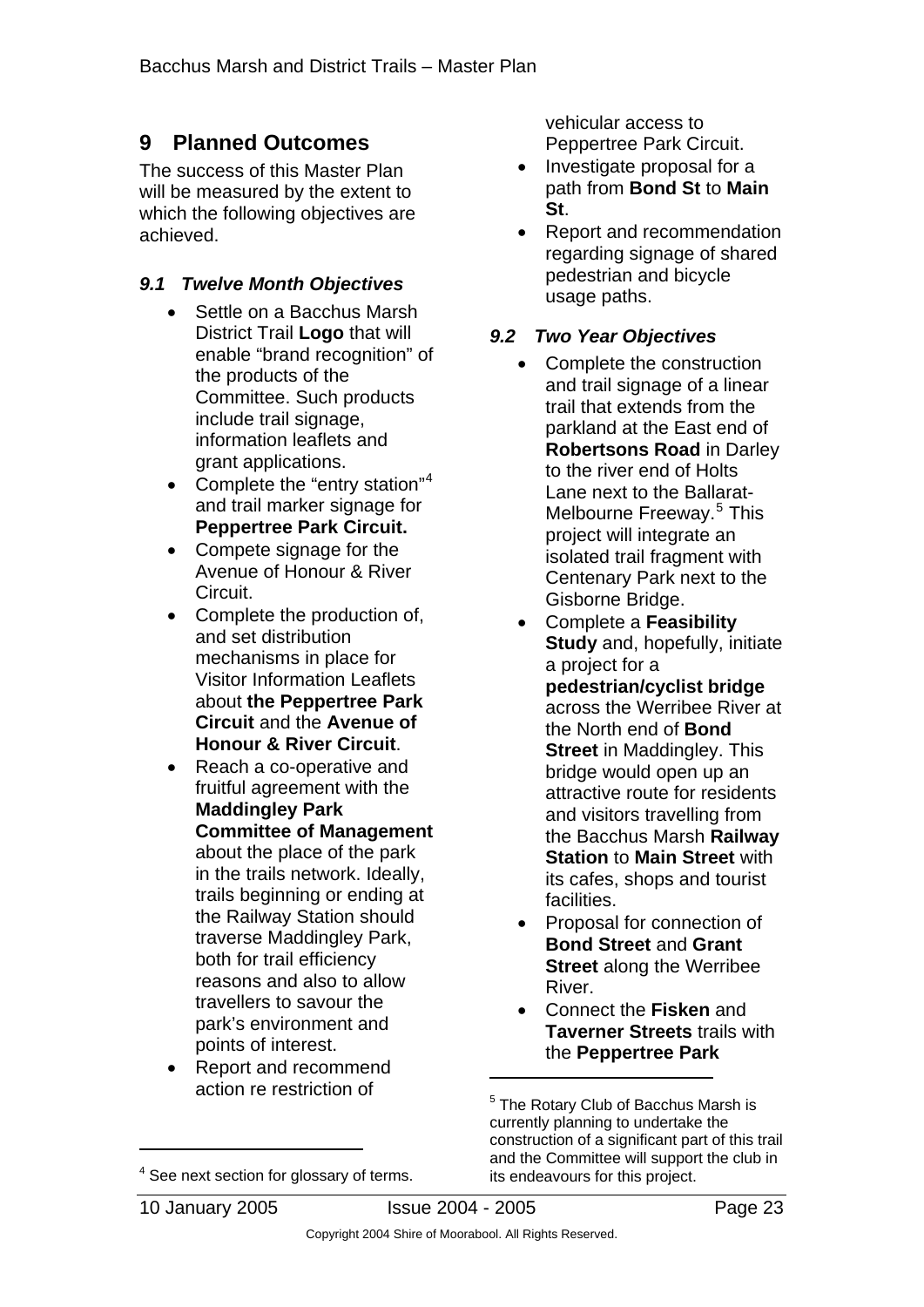<span id="page-23-0"></span>**Circuit**, using the pedestrian underpass that will be made accessible as part of the VicRoads replacement of the **Grant Street bridge** across the Werribee River.

• Install trail signage at the Bacchus Marsh Railway Station to guide rail visitors towards Peppertree Park Circuit and the Main Street facilities.

### *9.3 Four Year Objectives*

• Settle an agreement with Southern Rural Water to reserve closed water channels for trail use.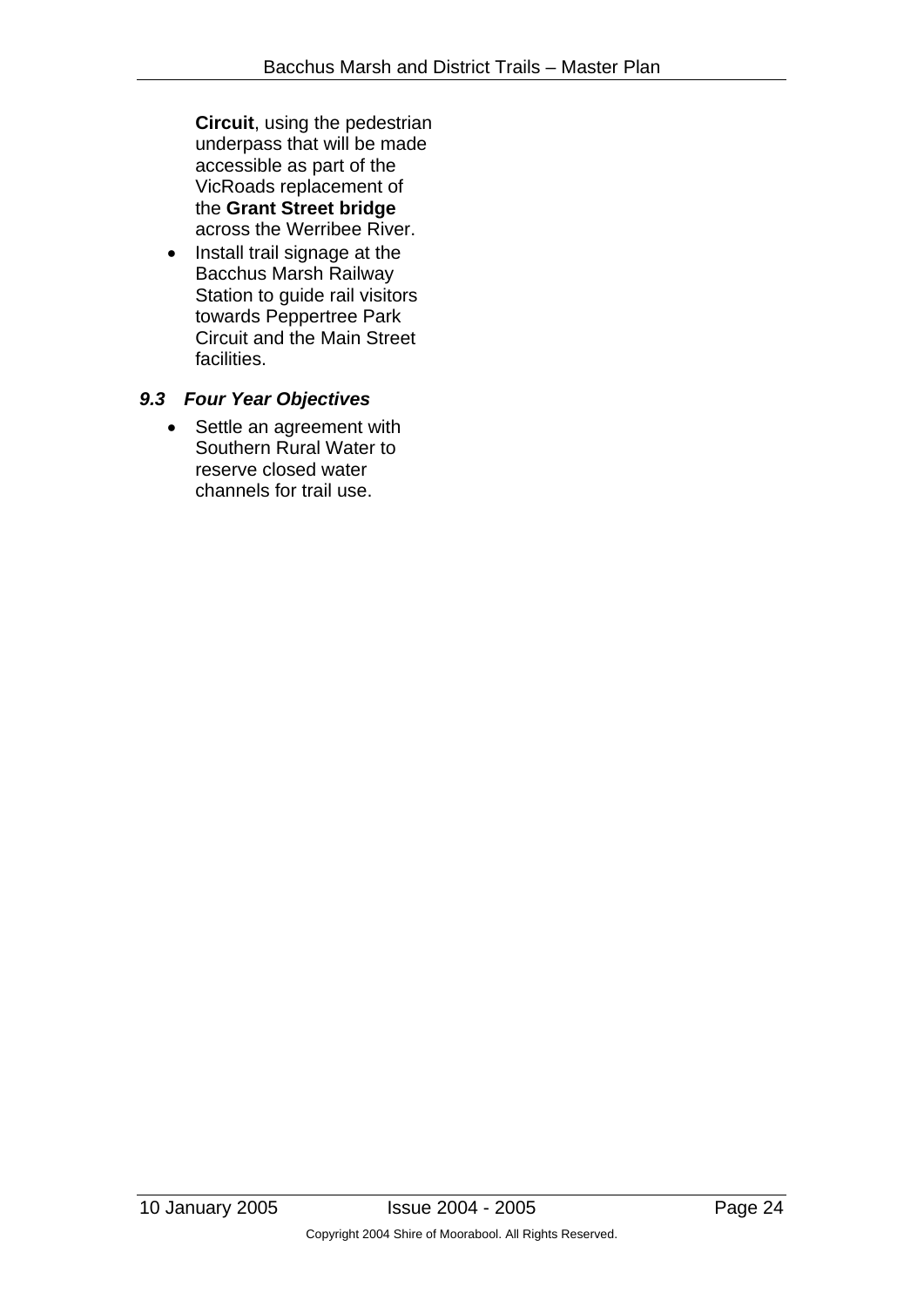# <span id="page-24-0"></span>**10 Current Schedule of Work**

Having consulted widely with stakeholders about trails in the Bacchus Marsh District, and with the previously stated priorities in mind, the Committee has prepared an initial Schedule of Work for the next four years.

The following Schedule of Work was developed in conjunction with the Master Plan and the list of work items is thus constrained. However the development process defined in this Plan will ensure that the Schedule of Work is updated regularly as new proposals arise. Changes and additions to this Schedule of Work will be developed by the Committee as Addenda to this Master Plan and submitted to Council for adoption. The latest Schedule of Work will, in time, be included in the next issue of the Master Plan.

| <b>Work</b><br>Item. | <b>Trail</b><br>Code | <b>Activity</b><br>Code | <b>Works</b>                                                                                                                                                                                       | <b>Priority</b> | <b>Benefit</b>        | <b>Funding</b><br><b>Source</b> |
|----------------------|----------------------|-------------------------|----------------------------------------------------------------------------------------------------------------------------------------------------------------------------------------------------|-----------------|-----------------------|---------------------------------|
| 1                    | C <sub>2</sub>       | Con                     | Grade trail pathway to complete the Avenue of<br>Honour & River Circuit.                                                                                                                           | High            | Amen                  | Council                         |
| $\overline{2}$       | T <sub>12</sub>      | Con                     | Construct trail on East bank of the Lerderderg River<br>downstream from Gisborne Rd to Freeway bridge.<br>Construct two river crossings from East bank to<br>West bank at places to be determined. | High            | Amen                  | Rotary                          |
| 3                    | C <sub>2</sub>       | Sign                    | Obtain and install signage for the Avenue of Honour<br>& River Circuit.                                                                                                                            | High            | Amen &<br><b>Risk</b> | Grant<br>obtained               |
| tbd                  | T <sub>8</sub>       | Con                     | Extend concrete paving into the reserve at the river<br>end of Robertsons Road.                                                                                                                    | Medium          | Amen                  |                                 |
| tbd                  | T <sub>8</sub>       | Con                     | Extend trail along the South bank of the Lerderderg<br>River to Gisborne Rd.                                                                                                                       | High            | Amen                  |                                 |
| tbd                  | tbd<br><b>Res</b>    |                         | Negotiate with Southern Rural Water about the<br>eventual disposition of the water channel that run<br>North-South though the town from the Lerderderg<br>River to the Werribee River.             | High            | Route                 | N/A                             |
| tbd                  | tbd                  | Con                     | A pedestrian / cyclist bridge across the Werribee<br>River at the end of Bond St.                                                                                                                  | High            | Route                 | tbd                             |
| tbd                  | tbd                  | <b>Res</b>              | Identify a trail route between Hillview housing estate<br>to join up with the Providence trail in Griffith St.                                                                                     | High            | Route                 | N/A                             |
| tbd                  | tbd                  | Con                     | Grade and surface a trail on the South side of the<br>Werribee River between Grant St and Bond St.                                                                                                 | Medium          | Amen                  | tbd                             |

| <b>Explanation of work codes:</b> |            |                                          |                                                                                                                                                |  |  |
|-----------------------------------|------------|------------------------------------------|------------------------------------------------------------------------------------------------------------------------------------------------|--|--|
| Benefit<br>$\cdot$ :              |            | Amen<br>Env<br><b>Risk</b><br><b>Bus</b> | Increased attractiveness to trail users<br><b>Environmental benefits</b><br><b>Risk reduction</b><br>Increase opportunities for local business |  |  |
|                                   |            | Route                                    | Increased trail routing opportunities                                                                                                          |  |  |
| <b>Activity Code:</b>             |            | Con<br>Pub<br><b>Res</b><br>Sign         | Constructing<br>Informing (Publication)<br>Reserving<br>Signing                                                                                |  |  |
| Other Codes:                      | tbd<br>N/A | Not Applicable                           | To Be Determined                                                                                                                               |  |  |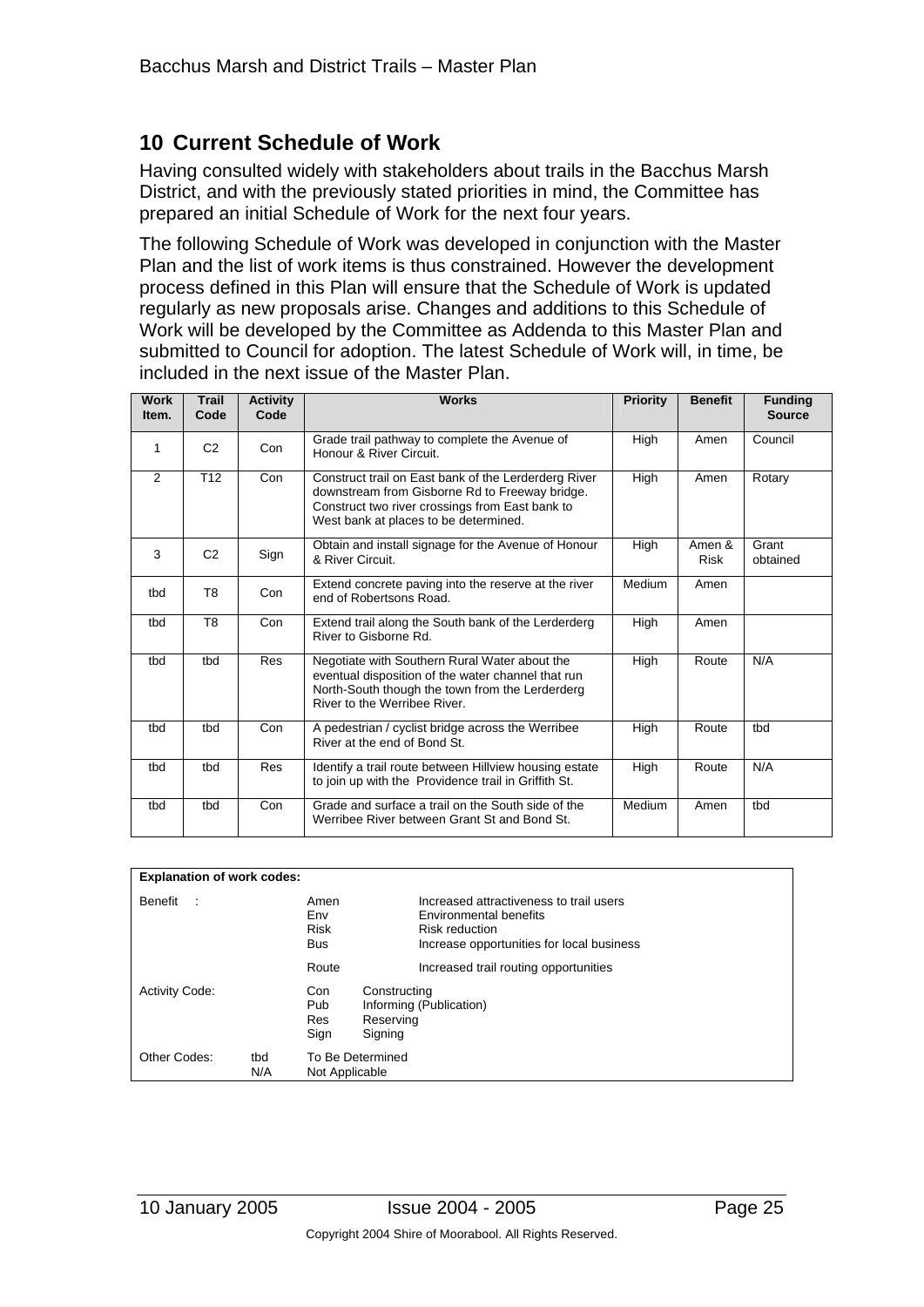#### <span id="page-25-0"></span>*10.1 Map Of Trail Work*



Note that Item #1 relates to a trail that is not in the River or Urban zones. This is a planned exception to the general focus of this Master Plan as the trail in question is located at a gateway point and has already been given a high priority by Moorabool Shire.

The trail (The Avenue of Honour and River Circuit) is also being used as a pilot project to guide the Committee in its early days.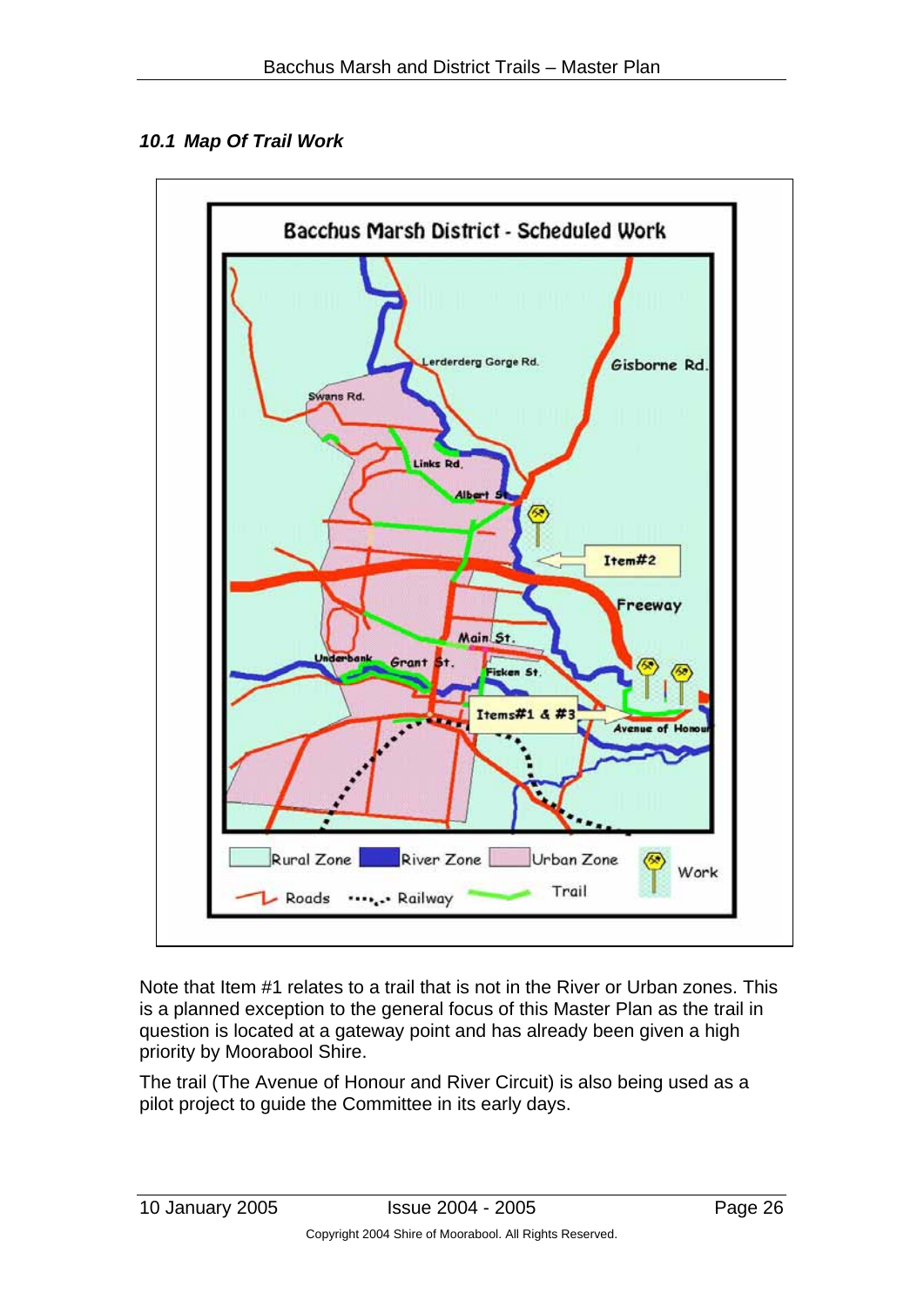# <span id="page-26-0"></span>**11 Trail Development Overview**

The general sequence of a trail lifecycle is:

- Proposing
- Planning and Consulting
- Reserving
- Constructing
- Signing
- Informing
- Maintaining

Although **Construction** activity is the most visible indicator of trail development, the other activities are all necessary in order to properly develop the trail network.

# *11.1 Proposing*

The Committee will continuously receive proposals from persons and organisations for new trails, or for upgrades and other developments of existing trails.

# *11.2 Planning and Consulting*

Planning constitutes the bulk of the work undertaken by members of the BMDTAC – the production of this Master Plan being the prime example. Consulting with the community is a continuing activity that ensures involvement with, and commitment to, trail improvement.

# *11.3 Reserving*

Land upon which trails can be constructed is scarce, especially within the **Urban** zone.

Council owned property such as reserves is scattered across the built up area; only in rare cases do reserves provide a contiguous "green" strip of land to join localities.

Fortunately, it is common nowadays to require recreation reserves or pedestrian pathways in planning subdivisions and developments that largely take place within and at the edges of the **Urban** zone. Ideally these requirements could be implemented in a way that results in a contiguous pedestrian / cyclist route from one side of a housing development to the other.

# *11.4 Constructing*

It is envisaged that the actual laying down of trails will be the responsibility of the Council.

# *11.5 Signing*

In some fortunate circumstances a trail *could* be developed to a satisfactory quality by **only adding signs to an existing track**.

A distinction is made between **Trail Marker** signage and signs at **Points of Interest** along a trail. The Trail Markers would normally be installed before the other signs. The Committee believes those **special interest groups**, when properly consulted, would happily take responsibility for the Point of Interest signage; thus relieving the Committee of a considerable burden.

# *11.6 Informing*

Letting people, especially visitors to the town know about a trail is the key to extracting value from the trail network. A set of publications must be developed for distribution from various points, including the Bacchus Marsh Visitor Information Centre. The Railway Station is another obvious distribution point.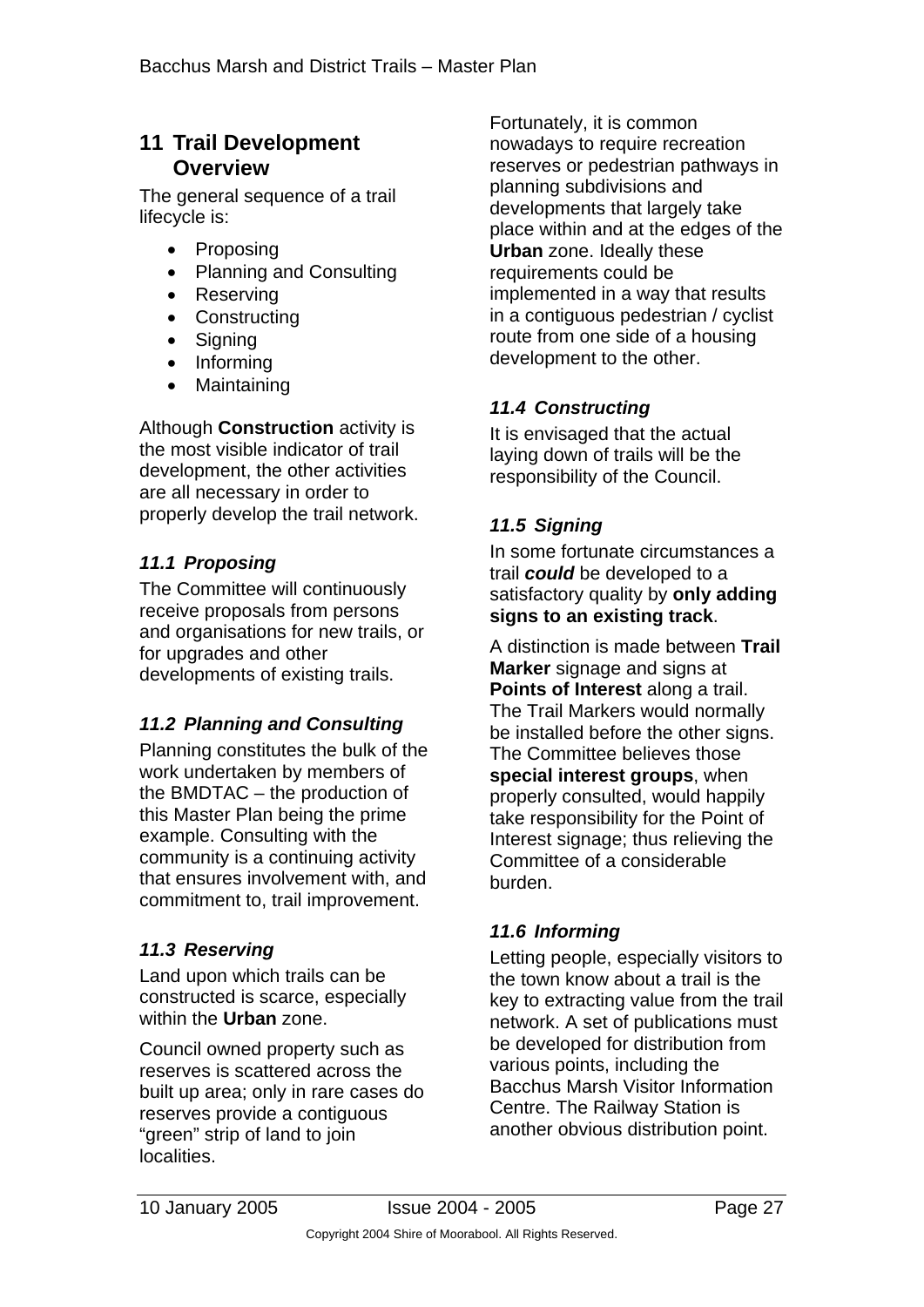# <span id="page-27-0"></span>*11.7 Maintaining*

Through a regular cycle of planned Trail Audits, the Committee can

assist the Moorabool Shire to keep its trail assets in good condition.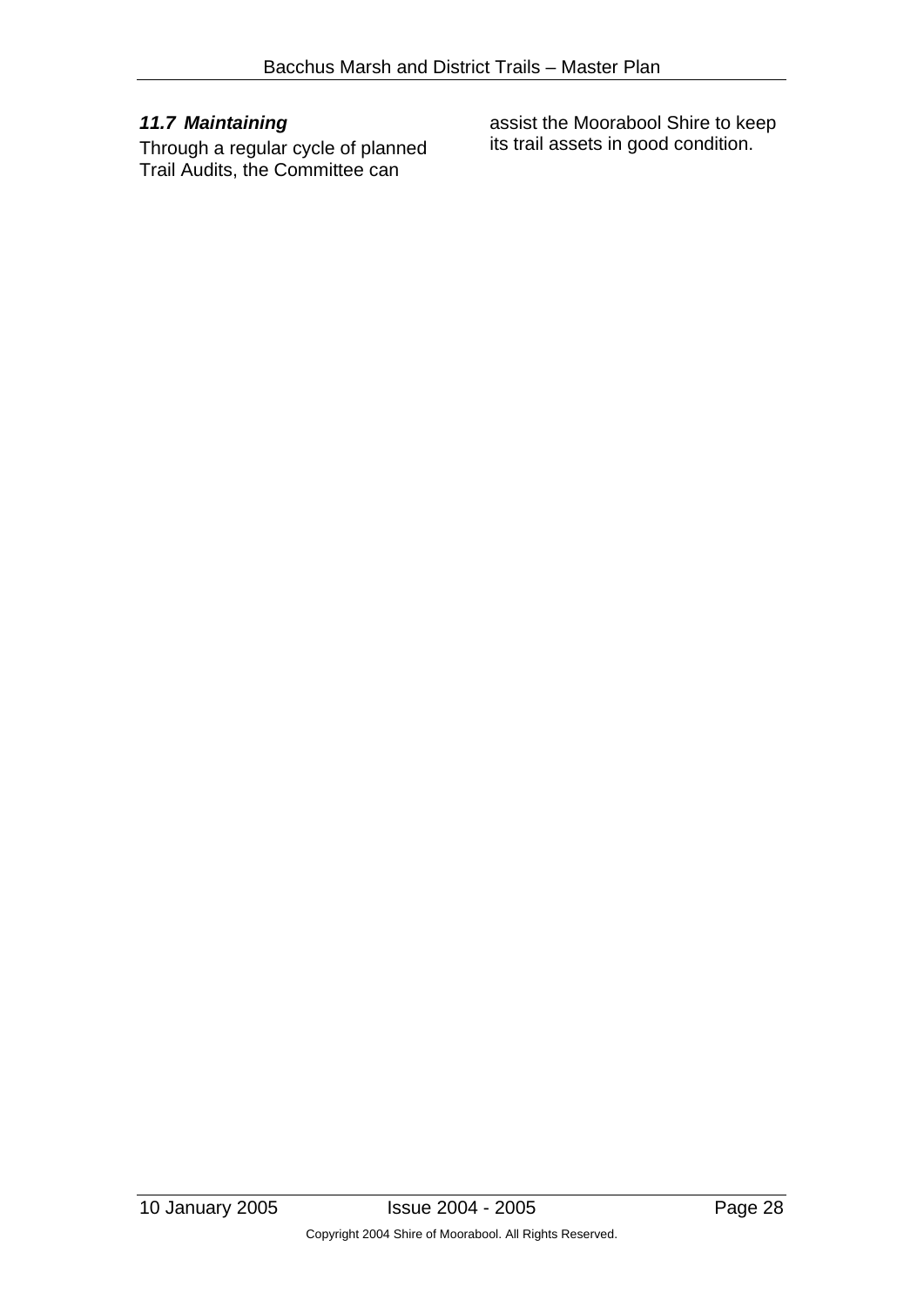# <span id="page-28-0"></span>**12 Trail Development Process**

This section describes the processes through which the development of the trails network is undertaken.



Any person or organisation may submit proposals for new trails or changes to existing trails at any time.

Mailed proposals should be addressed to:

**Bacchus Marsh District Trails Advisory Committee,** 

**C/o Moorabool Shire,** 

**PO Box 18,** 

**Ballan, VIC 3342** 

Bacchus Marsh residents may deliver their proposals, marked "Tracks & Trails", in person to the local shire offices in Main Street.

Proposals are reviewed regularly by the Bacchus Marsh District Trails Advisory Committee and recommendations to undertake trail works may be made by the Committee to Council.

Proponents are notified by mail when the Committee receives the proposal and, subsequently, of any recommendation made to Council.

Note that all proposals are included in the Committee's reporting to Council.

All trail proposals must be in writing and include the following minimum information:

The proponent's full name and postal address,

The location, beginning and end of the proposed trail or proposed trail changes,

The reason/s for the proposal, The nature of the trail: pedestrian, bicycle or horse-riding.

#### *12.1 Handling Proposals for New Trails*

The following steps are followed for each proposal:

- 1. The Committee Secretary informs the proponent in writing that their proposal has been received by the Committee. **The Secretary,** 
	- 2. The proposal is included as an agenda item for the next Committee meeting.
	- 3. The proposal is discussed in committee and, if considered worthy, becomes the subject of a "**Trailblazing Survey**". The Committee organises the services of volunteers (Trailblazers) who visit the location of the proposed trail and, as far as possible, walk or ride the route. The Trailblazers prepare a written report for the Committee and deliver this report to the Committee Secretary for inclusion as an agenda item for the next Committee meeting. The Trailblazers also determine and report on the ownership of the land over which the new trail will pass
	- 4. The "Trailblazing Survey" is discussed in committee and a decision is taken as to whether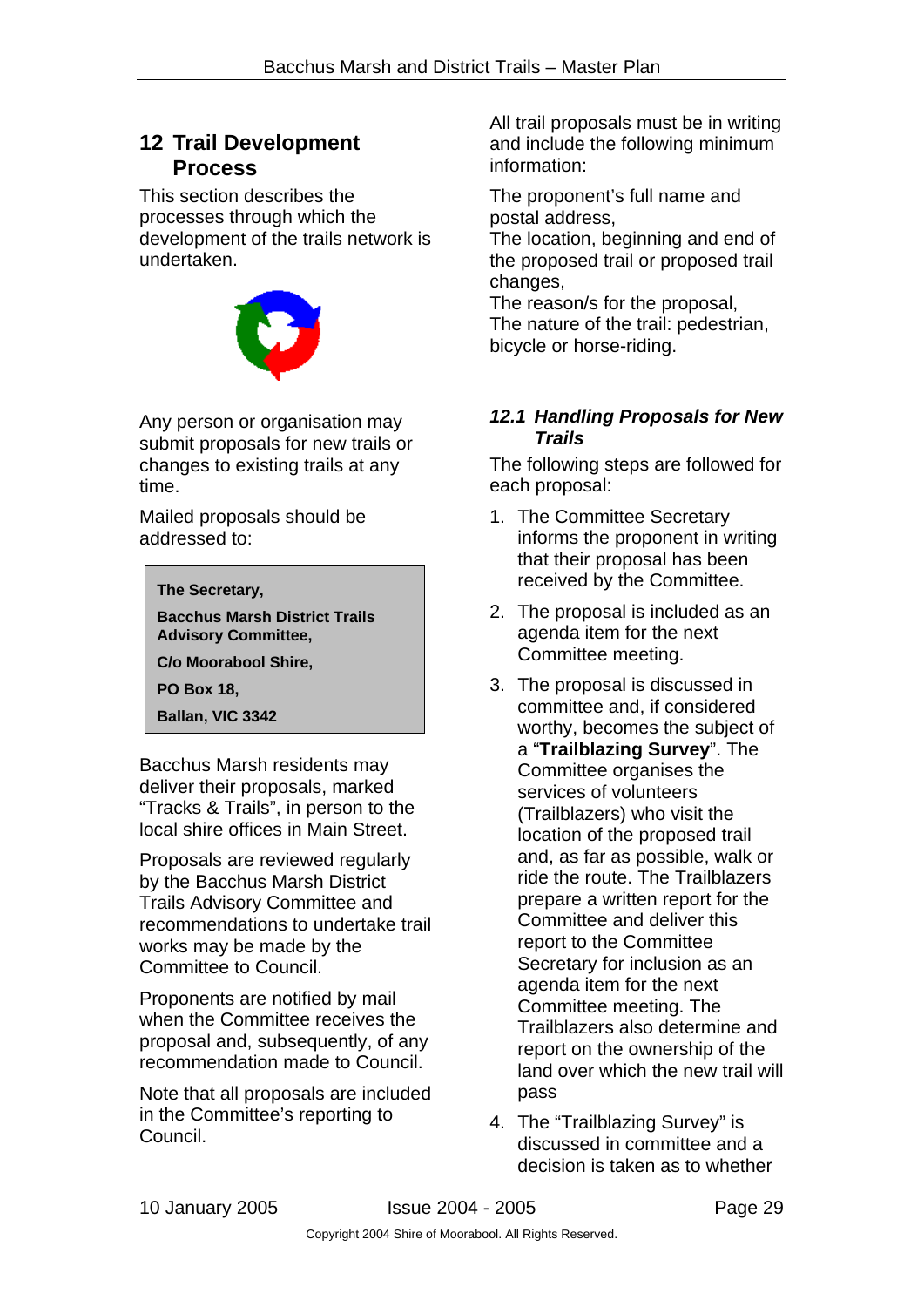<span id="page-29-0"></span>or not the proposed trail should be accepted for inclusion in the Committee's planning activities. The Committee Secretary informs the proponent in writing of the Committee's decision.

## *12.2 Handling Proposals for Changing Existing Trails*

Such proposals can involve changing the route of a trail, in which case the proposal is treated in the same way as for a new trail.

Changes can also involve upgrading a trail, in which case a less intensive version of the "Trailblazing Survey" is conducted by volunteers organised by the Committee. Apart from that, the proposal is again treated in the same way as for a new trail.

### *12.3 Work Items*

For both new trails and changes to existing trails, those proposals that are initially accepted by the Committee are referred to as a **Trail Project**.

#### **Where appropriate, the Committee may combine two or more proposals into a single Trail Project.**

For document management purposes, the Committee assigns a unique code number and a working title to each project. In the case of new trails, the working title is taken as the interim trail name.

A list of **Trail Projects**, their code numbers, working titles and status is maintained by the Committee Secretary.

The status of a **Trail Project** will be one of the following:

Active - When the Committee is preparing a recommendation on the project for Council. Deferred - When the Committee has decided to defer planning work

on the project until the following year.

Recommended - When the Committee has delivered a recommendation on the project to Council.

The documentation that embodies each **Trail Project** includes the following headings:

- Code Number
- Working Title
- Description
- Route Photographs
- Route Map
- Trail Length
- Entry Stations
- Expected Community Benefit
- Expected Environmental Impact
- Facilities
- Signage
- Surface Type
- Clearway Width
- Pathway Width
- Hazards and Risk Management
- Traffic Patterns
- Points of Interest
- Schedule of activities
- Indicative Construction Cost (provided by Council staff when information is completed for all other headings
- Indicative Signage Cost
- Expected or confirmed funding sources.
- Trail Information Products
- Committee-Assigned Priority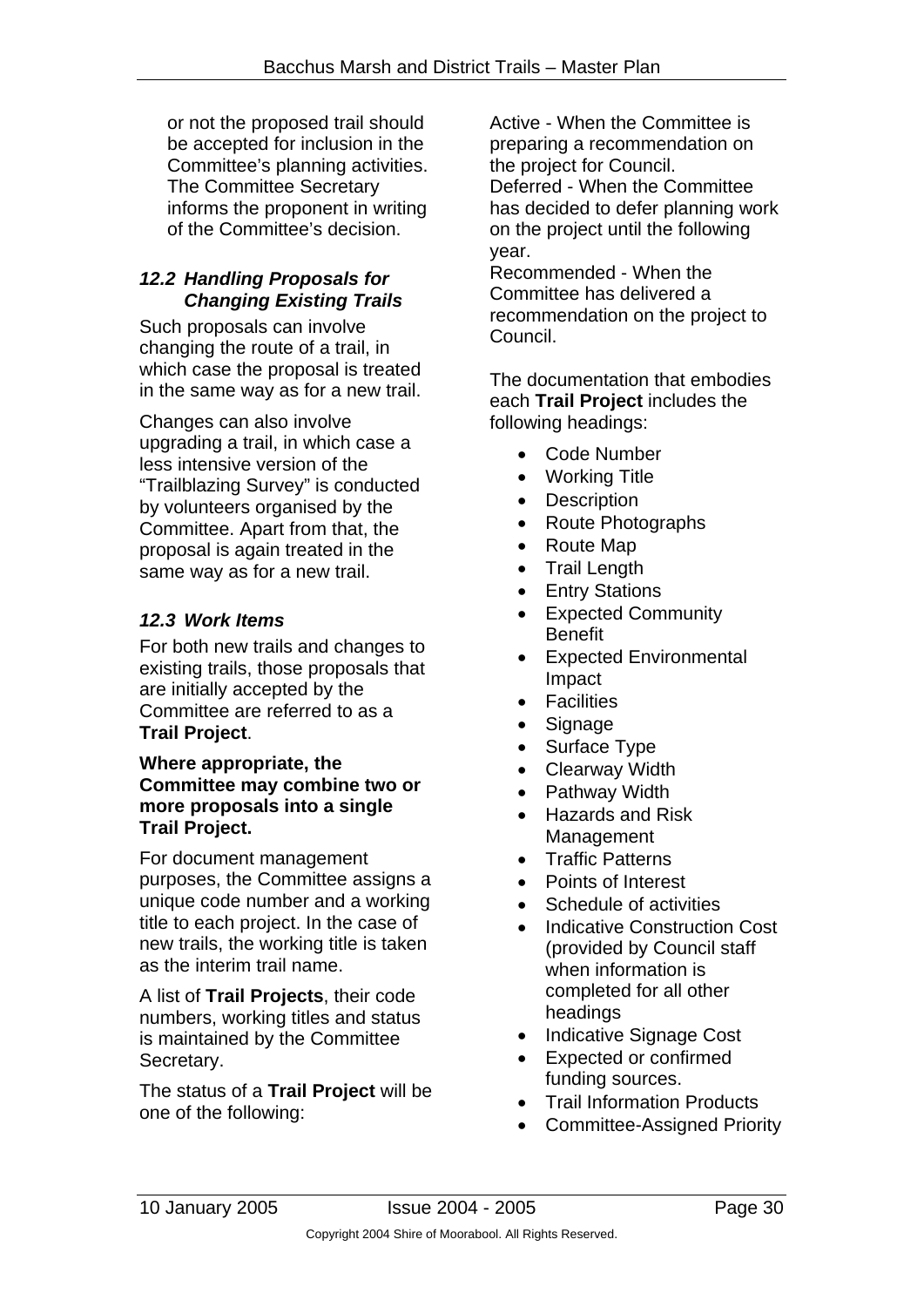<span id="page-30-0"></span>**Depending upon the types and sequence of activities required by the Trail Project (Reserving, Constructing, Signing, Informing, and Maintaining), not all headings may be used in the associated documentation.** 

# *12.4 Planning Consultation*

In working on each **Trail Project**, the Committee consults widely with various persons and organisations in order to ensure that it can provide Council with the best recommendations.

The maxim "**Consult early, consult often**" is used by the Committee so that the community in general and adjacent landowners in particular are not surprised when a new trail passes their door.

#### 12.4.1 CONSULTATION WITH COUNCIL STAFF

The Committee will need to take advice from Council planning staff as to whether a **Trail Project** will be affected by, or will affect, other statutory planning work undertaken by Council.

Advice can also be taken from Council engineering staff as to the feasibility of constructing or altering a trail.

#### **Importantly, a Trail Project must be reviewed by the Council's Risk Officer to ensure that adequate Risk Treatment actions have been specified.**

Lastly, Council staff may be asked to provide an indicative cost for the trail works.

#### 12.4.2 CONSULTATION WITH COMMUNITY GROUPS

Recognised community groups include, but are not limited to the following:

- Pony Club
- Cycle Club
- Schools
- Walking Clubs
- Hiking Clubs
- Service Clubs
- Returned Services League
- Youth Clubs
- Historical Society
- Garden Club

#### 12.4.3 CONSULTATION WITH LANDOWNERS

Where new trails are to be developed or existing trails upgraded or extended, landowners with holdings adjacent to the trails must be advised by the Committee.

Where trail hazards originate in adjacent properties, the landowners must be consulted by the Committee in order that the hazards are contained or eliminated.

The Committee must inform Council immediately if advised by a Landowner that a trail and/or its use are causing commercial disadvantage or loss of amenity to the Landowner.

#### 12.4.4 CONSULTATION WITH **STATUTORY ORGANISATIONS**

For the purposes of this Plan, statutory organisations must be treated as a Landowner in respect of holdings that are adjacent to, or crossed by a trail.

Such organisations include:

- LandCare
- Parks Victoria
- VicRoads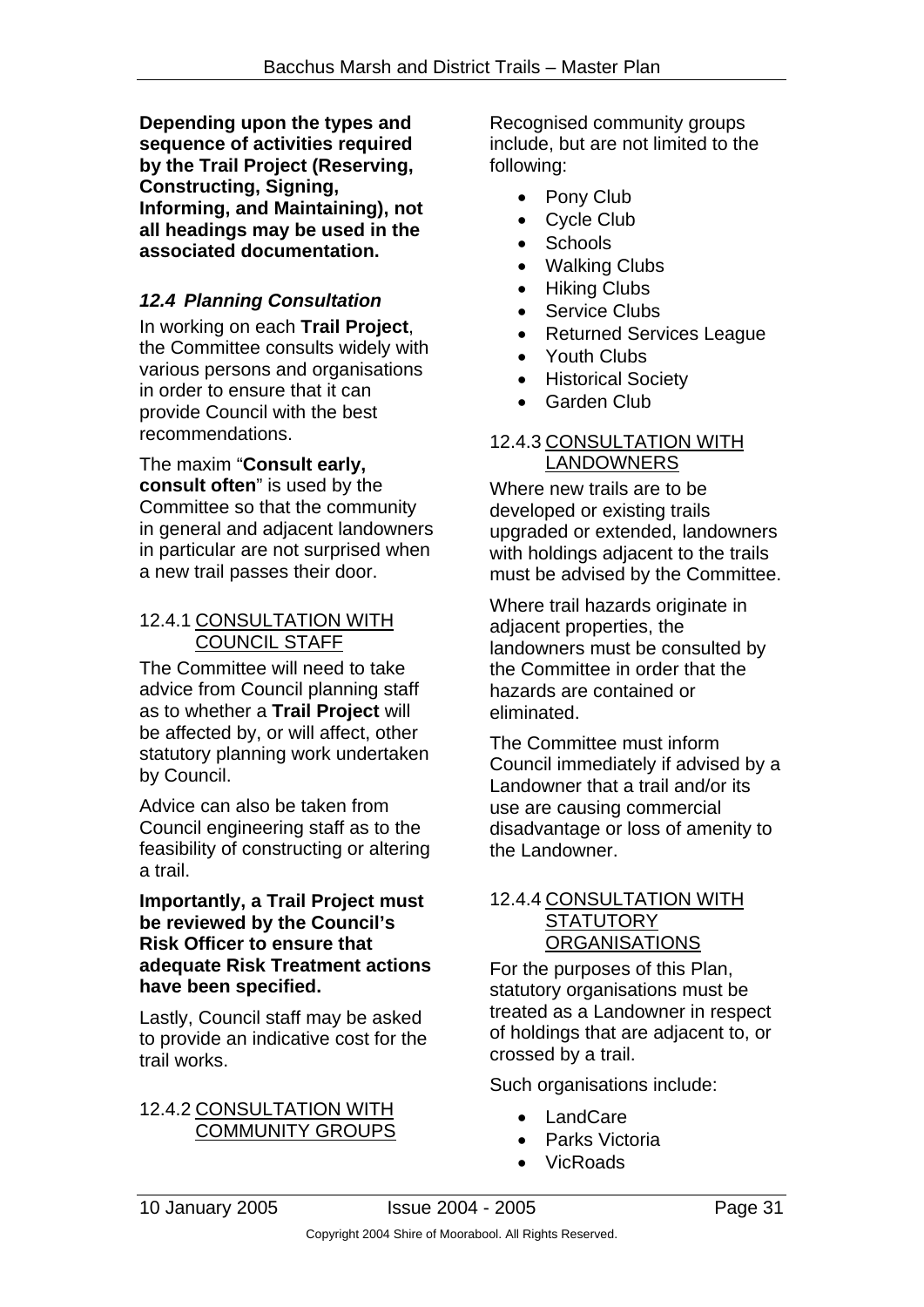<span id="page-31-0"></span>After the Committee completes the consultation activities of the project, it documents the knowledge and facts under the appropriate headings listed earlier.

## *12.5 Trails Recommendations*

The completed document is circulated to Committee members and becomes an agenda item for the next Committee meeting.

At the meeting the Committee Chairman asks the members to vote on whether **Trail Project** should be recommended to Council for implementation. If the vote is in favour, further discussion takes place on the sequence and priorities of the work activities required to complete to complete the project.

At this time, the different activity types will have been separated out as individual items to be included in an updated **Schedule of Work**.

The Committee will decide whether the updated Schedule of Work should accompany the recommendation to Council or whether it can be submitted separately at another time for adoption.

The recommendation is sent to Council, together with copies of the completed documentation for the item. Once adopted by Council, the project documentation is disseminated to the necessary Council departments for implementation.

*12.6 Funding* 

Often, Council will agree to adopt Committee recommendations **subject to funding** being made available.

10 January 2005 Issue 2004 - 2005 Page 32

A lack of a confirmed funding source should not dissuade the Committee from submitting a recommendation to Council.

The Committee is not privy to the demands that are made on Capital Works and Maintenance budgets. It may be that Council is so impressed by a particular recommendation that it is able to allocate monies to particular items on the Schedule of Work.

However, the Committee is failing its Terms of Reference if it is not actively identifying and seeking grants and donations or sponsorships on behalf of Council.

**Note that in pursuing funding activities the Committee is constrained to use only an adopted Master Plan as collateral when it approaches granting organisations.**

The Committee can not include a draft Master Plan in grant submissions.

That being said, the Committee may from time to time submit an amended Schedule of Work for approval and adoption by Council. Upon adoption the amended Schedule of Work is considered to be part of the previously adopted Trails Master Plan.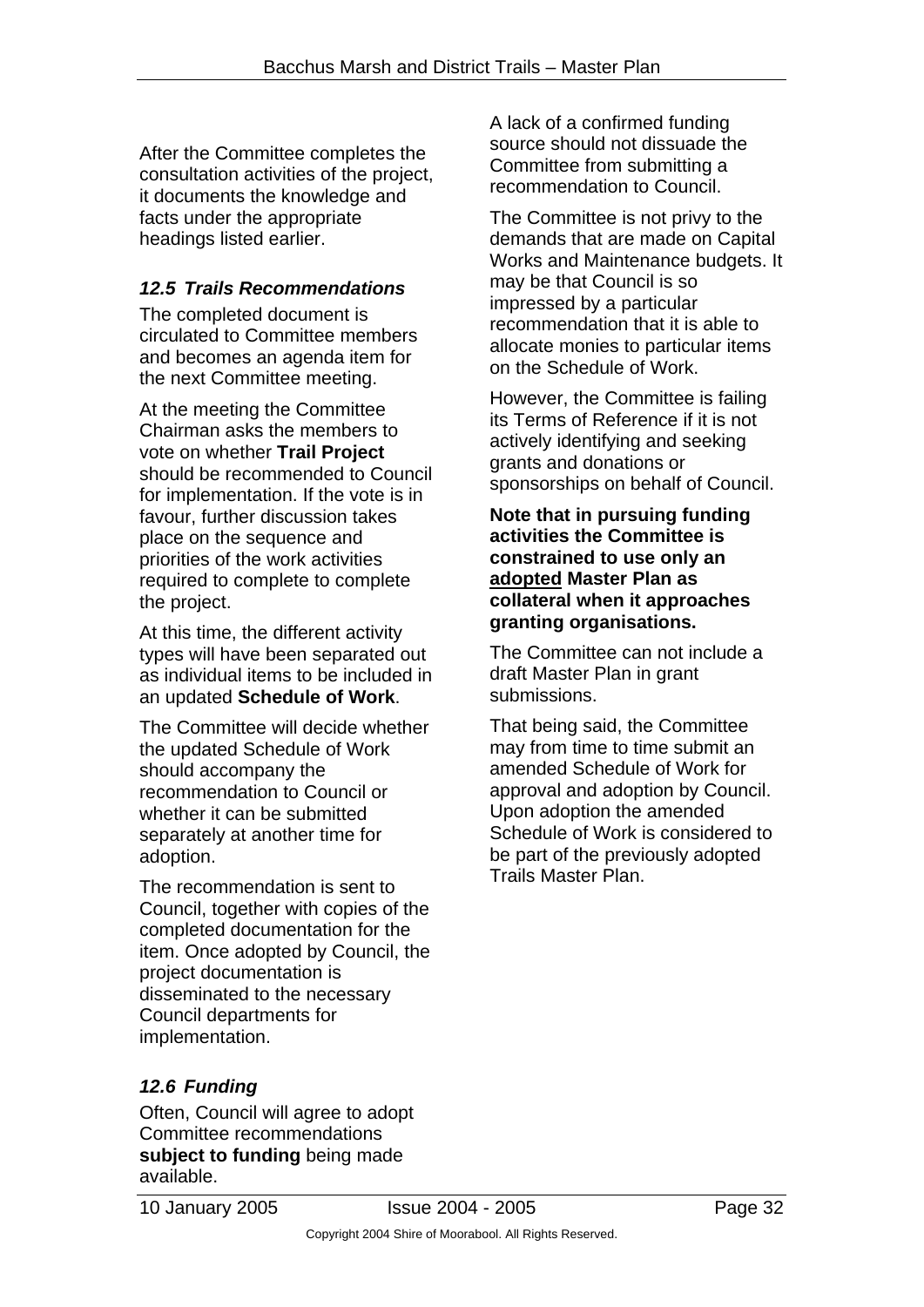# <span id="page-32-0"></span>**13 Trails Promotion**

Earlier, this Master Plan identified "Informing" as a necessary activity in the development of new trails and the upgrading or changing of existing trails.

The Moorabool Shire Council needs to ensure that trail information products are produced and channels of distribution are put in place.

The objective of this activity is to increase both community and visitor awareness of the trail network and its amenities.

# *13.1 Trail Branding*

The use of a logo on information packages and trail signage boosts traveller recognition of the trails network as a worthy product / service to be enjoyed again and again.

#### *13.2 Information Responsibilities*

The preparation of trail information is an identified activity that must be addressed in all Trail Projects.

The Committee organises or undertakes this activity on behalf of Council and submits the information products for approval and adoption.

# *13.3 Information Products*

Trail information products include:

- Trail Maps
- User Guides
- Promotional Material
- Education Kits

# *13.4 Distribution Channels*

The following locations are seen as necessary to ensure sufficient

exposure of the information products:

- Tourist Information Centre
- Library
- 3APL Community Radio
- Local Newspapers
- Council Website
- Trader Premises

The Committee does not recommend that Information products be *distributed* at trail Entry Stations. There would be the risk of facilitating litter either because of leaflets, etc being discarded after use or being scattered by vandals.

However some information products can be designed as display board items and attached to Entry Station signs. See the section on trail signage in this regard.

# *13.5 Information Costs*

For many of the printed products, a black and white presentation is the cheapest means of production and is reasonably effective, especially when combined with coloured paper. The Committee recommends this approach at present.

# *13.6 Trail Website*

The Committee recommends the addition of a trails information page/s on the Moorabool Shire website. The web address will be included on all printed products as well.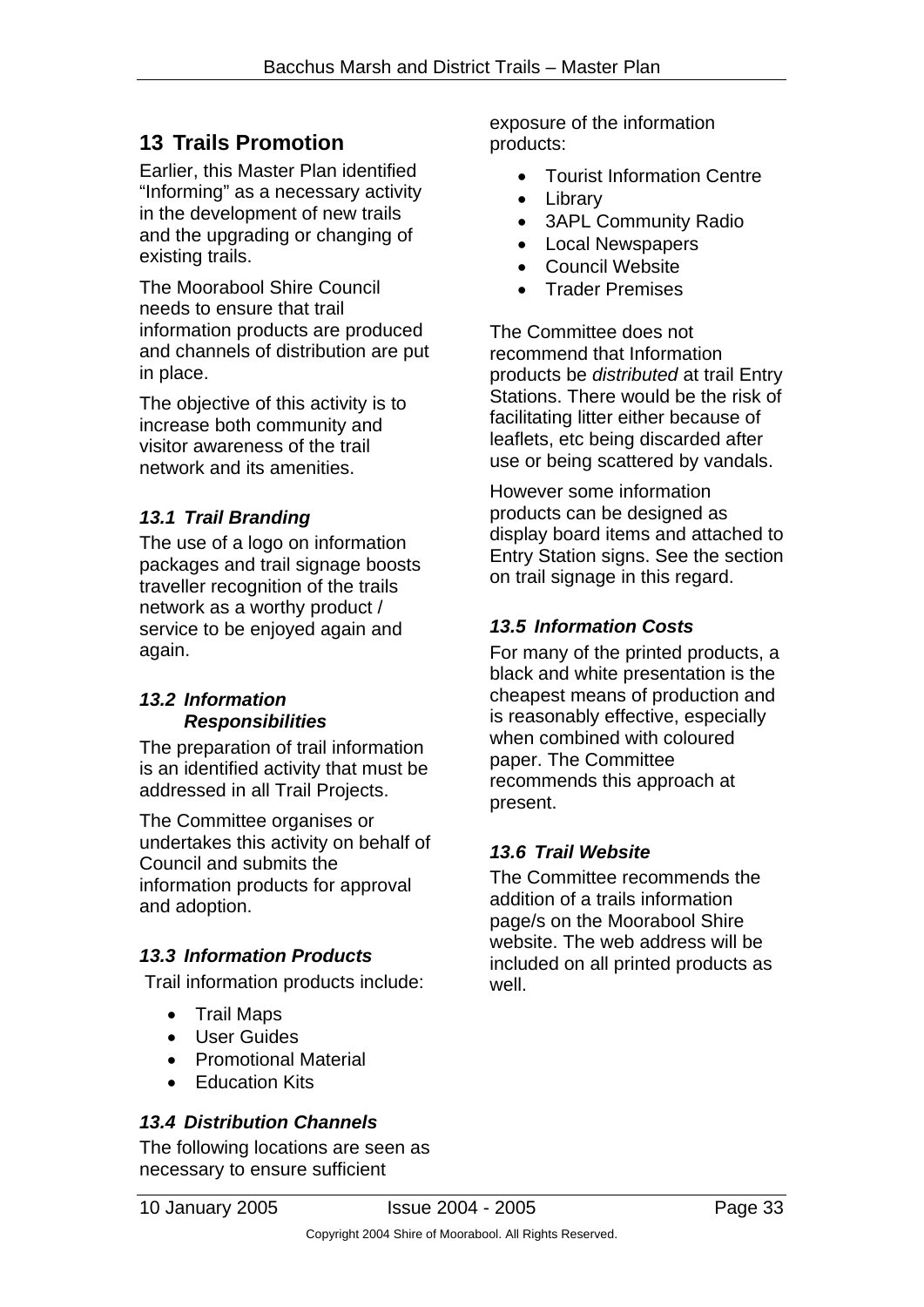# <span id="page-33-0"></span>**14 Trail Signage**

Trail signage across all trails in the Bacchus Marsh district is to be uniform so as to promote branding recognition and encourage user confidence in using the trails.

As far as possible, Australian Standards for trail signage will be followed (see the Bibliography for the appropriate references).



### *14.1 Logo*

The logo representing Bacchus Marsh District Trails will be included on all signs.

# *14.2 Track Markers*

Track Markers indicate the position



of a trail and the direction in which the user should proceed to stay on course.

All track markers will include a directional arrow, as per Australian Standard 2156.1-2001. The arrow is placed on a square background of minimum size 90mm by 90mm.

Immediately below the track marker background square, the assigned **Trail Code** will be displayed, rightjustified on a rectangular background of minimum size 45mm high by 90mm wide. The minimum height of the trail code letters and numerals will be 25mm.

The Logo of Bacchus Marsh District Trails will be displayed, leftjustified on the same rectangular background as the trail code.

Whenever it is desired to display the distance of the marker from the **Trail Head**, or an **Entry Station**, this will be done below the rectangle displaying the logo and trail code.

# *14.3 Information Signs*

#### 14.3.1 AT ENTRY STATIONS

One large information sign is required, containing the following information:

A heading with the logo, trail code and the trail name.

A simplified or pictorial map of the trail.

The length, rating and types of users allowed.

A list of facilities, and their distance from the Entry Station. A brief description of the trail features and points of interest.

#### 14.3.2 AT JUNCTIONS

Track Markers for each intersecting trail, each sign showing the distance to the Trail Head.

#### 14.3.3 AT POINTS OF INTEREST

The content of signs at **Points of Interest** may be delegated to an appropriate special interest group.

# 14.3.4 AT FACILITIES

Where facilities are at some distance, or out of sight of the **Entry Stations**, a **Trail Marker** should be placed, showing the distance to each **Trail Head**.

Copyright 2004 Shire of Moorabool. All Rights Reserved.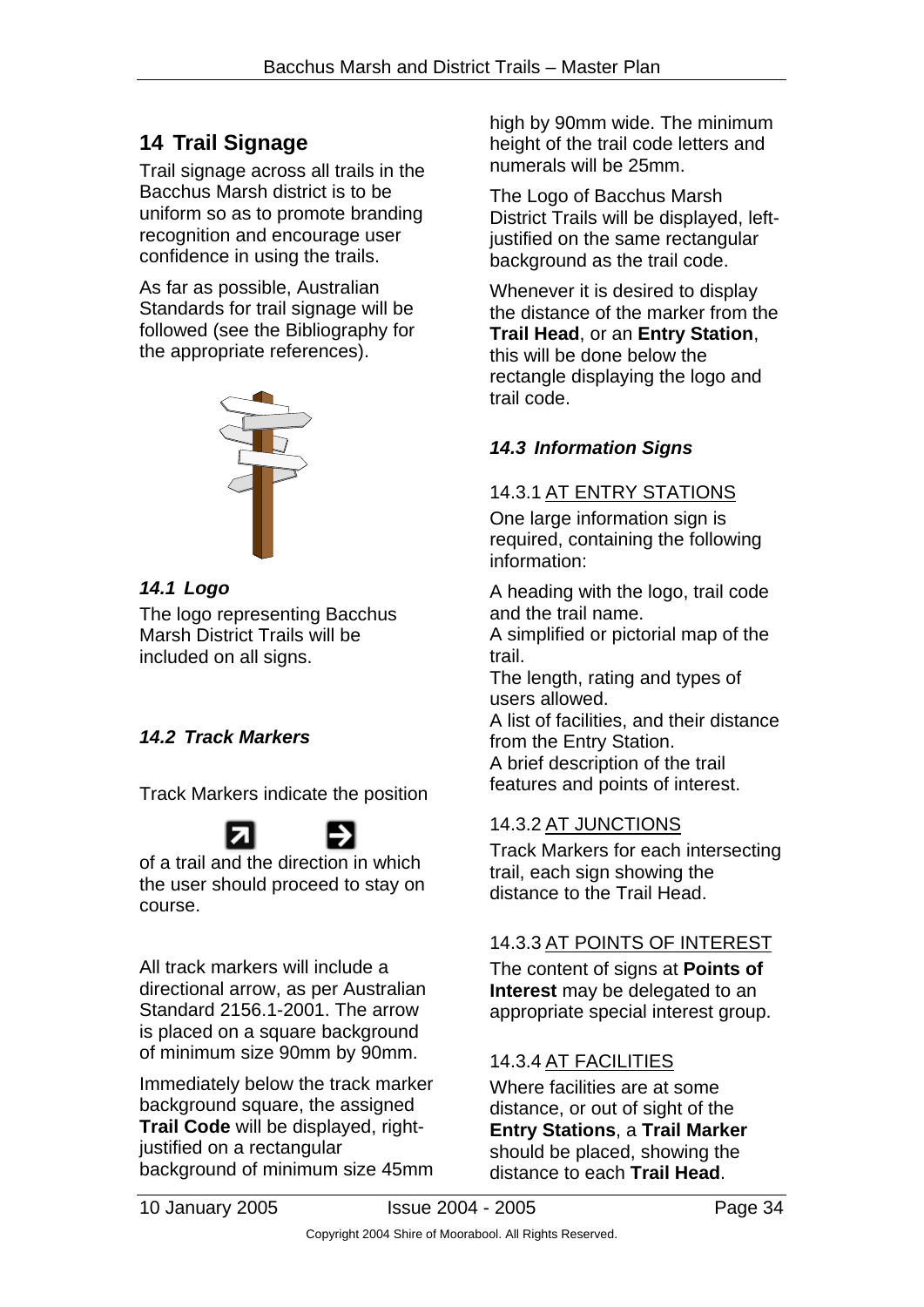#### <span id="page-34-0"></span>14.3.5 FOR EVENTS

Temporary signs or banners should be self-supporting and must not be attached to Trail Markers or Information Signs without Council Permission being given in advance of the event.

#### 14.3.6 AT HAZARDS

**Signage for hazards is described fully in the Trail Hazards and Risk Management section of this Master Plan.** 

#### *14.4 Advertising Signs*

The Australian Standard does not cover advertising signs. The following standards are local to Bacchus Marsh District.

#### 14.4.1 SERVICE ORGANISATION SPONSORSHIP SIGNS

Signage on behalf of Service Organisations such as Rotary must follow existing Council regulations.

#### 14.4.2 COMMERCIAL **ORGANISATION** SPONSORSHIP SIGNS

Permanent signage on behalf of commercial organisations must follow existing Council regulations. Where such regulations do not cover specific situations then signage must adhere to the regulations covering Service Organisations.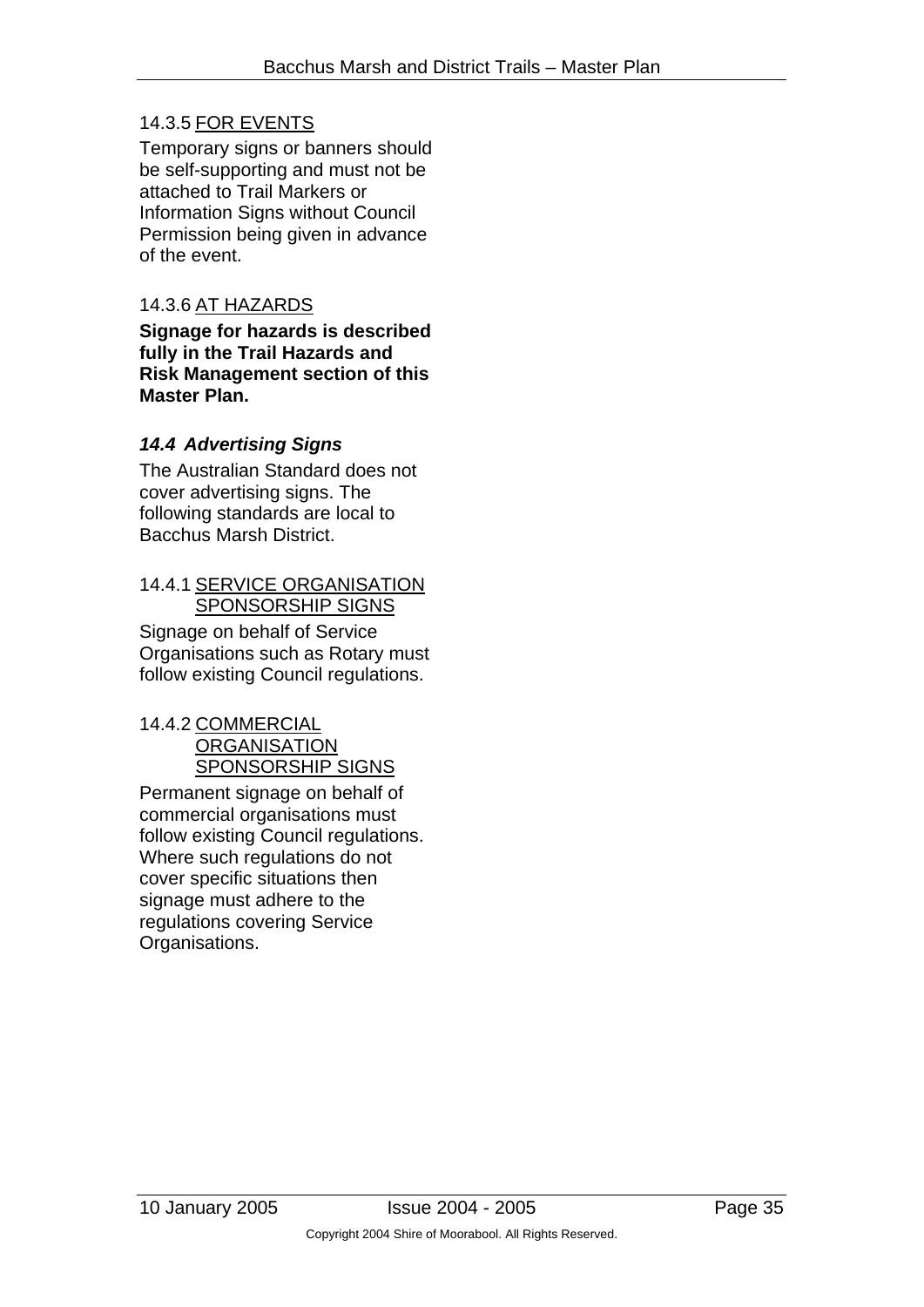# <span id="page-35-0"></span>**15 Trail Facilities**

Trail facilities include the following:

- Seats
- Toilets
- Picnic tables
- Fireplaces & BBQs
- Water taps
- Water tanks
- Parking spaces
- Lookouts
- Boardwalks
- River crossings
- Bridges
- Gardens
- Landscaping

The particular facilities appropriate for a trail will be determined as part of the Planning and Consultation activity.

#### Within the **Urban Zone**:

- Seating should be installed beside the trail at intervals not exceeding 200 metres.
- Picnic tables should be installed at all Entry Stations.

As far as possible, the type and standard of facilities associated with trails should be uniform within a Trail Zone in particular, and preferably, across the Bacchus Marsh district.

Colour schemes should also be uniform.



Θ

E



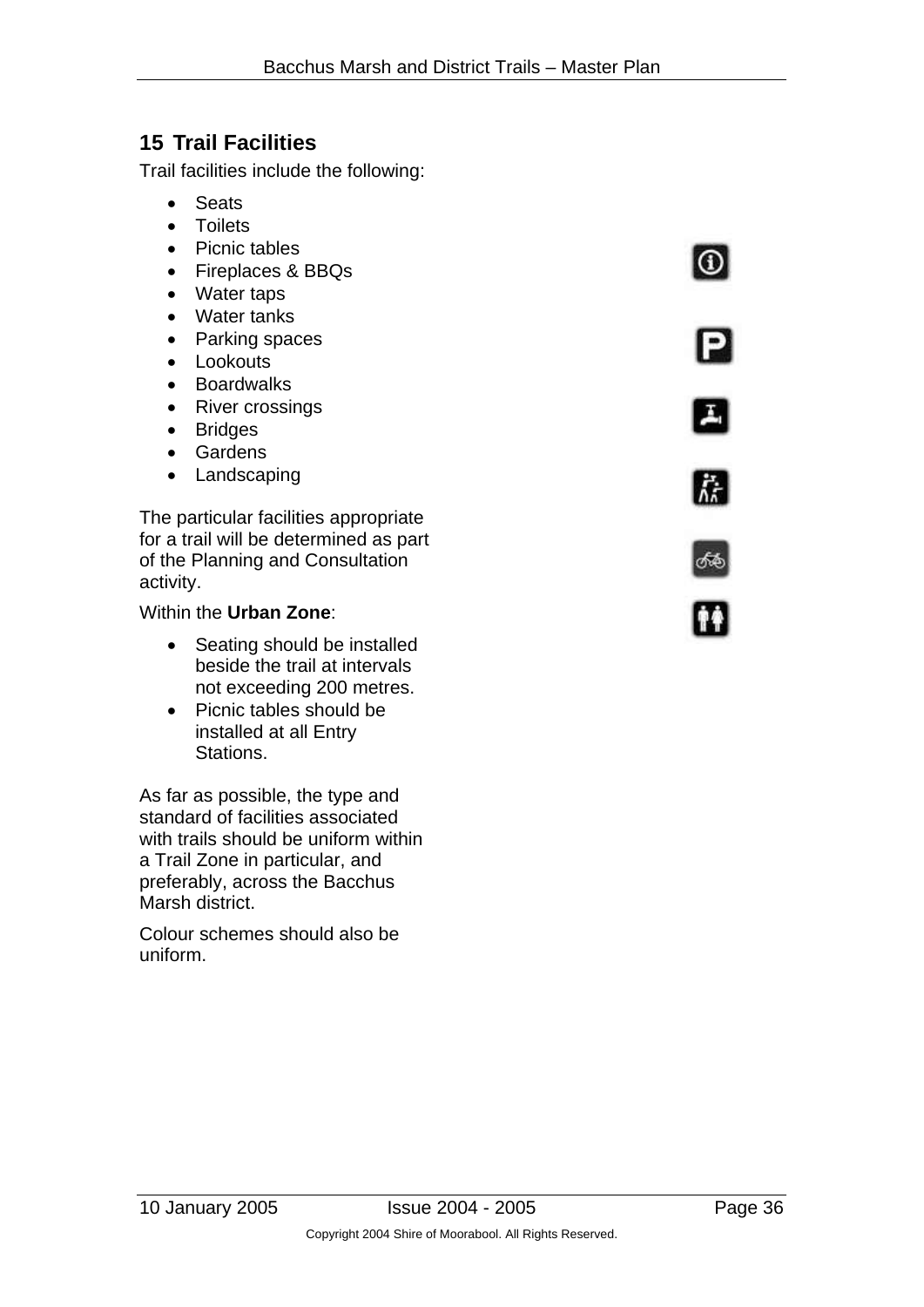# <span id="page-36-0"></span>**16 Trail Maintenance**

Trail Maintenance was earlier identified as a necessary activity in the trail lifecycle.

The Committee will prepare and maintain a schedule of maintenance for all trails in the Bacchus Marsh District.

Maintenance work will be included in the Schedule of Work that is included in each issue of the Master Plan and subsequently updated as required during the year.

Driving the preparations of work items will be a regular cycle of Trail Audits that is organised and reviewed by the Committee. Audits will be conducted by Committee Members, suitable volunteers, or Council staff.

# *16.1 Trail Audit*

A Trail Audit is a formal review of a trail and assesses the state of a trail from the following points of view:

- State of Repair Is the trail fit for purpose? Has the trail pathway deteriorated?
- Environmental Impact Has the expected impact been realised? Is the impact greater or less?
- Hazards Have additional hazards been identified and what is their effect on the original risk analysis/evaluation/treatmen t?
- $\bullet$  Litter Is it at a level above normal community experience?
- Signage Is all planned signage still in place? Are

more / different signs required?

The Committee will review all Trail Audit reports to determine whether any work needs to be done on a trail. If so, items are added to the Schedule of Work that is submitted to Council for adoption.

The Committee will also consider whether or not any trail rating associated with a trail needs to be changed. In exceptional circumstances the Committee may need to recommend to Council that a trail be closed until repair work is completed.

# *16.2 Maintenance Funding*

Funding for trail maintenance will generally be taken out of the general maintenance budget. Council will advise the Committee if additional sources of funding (e.g. grants) must be found.

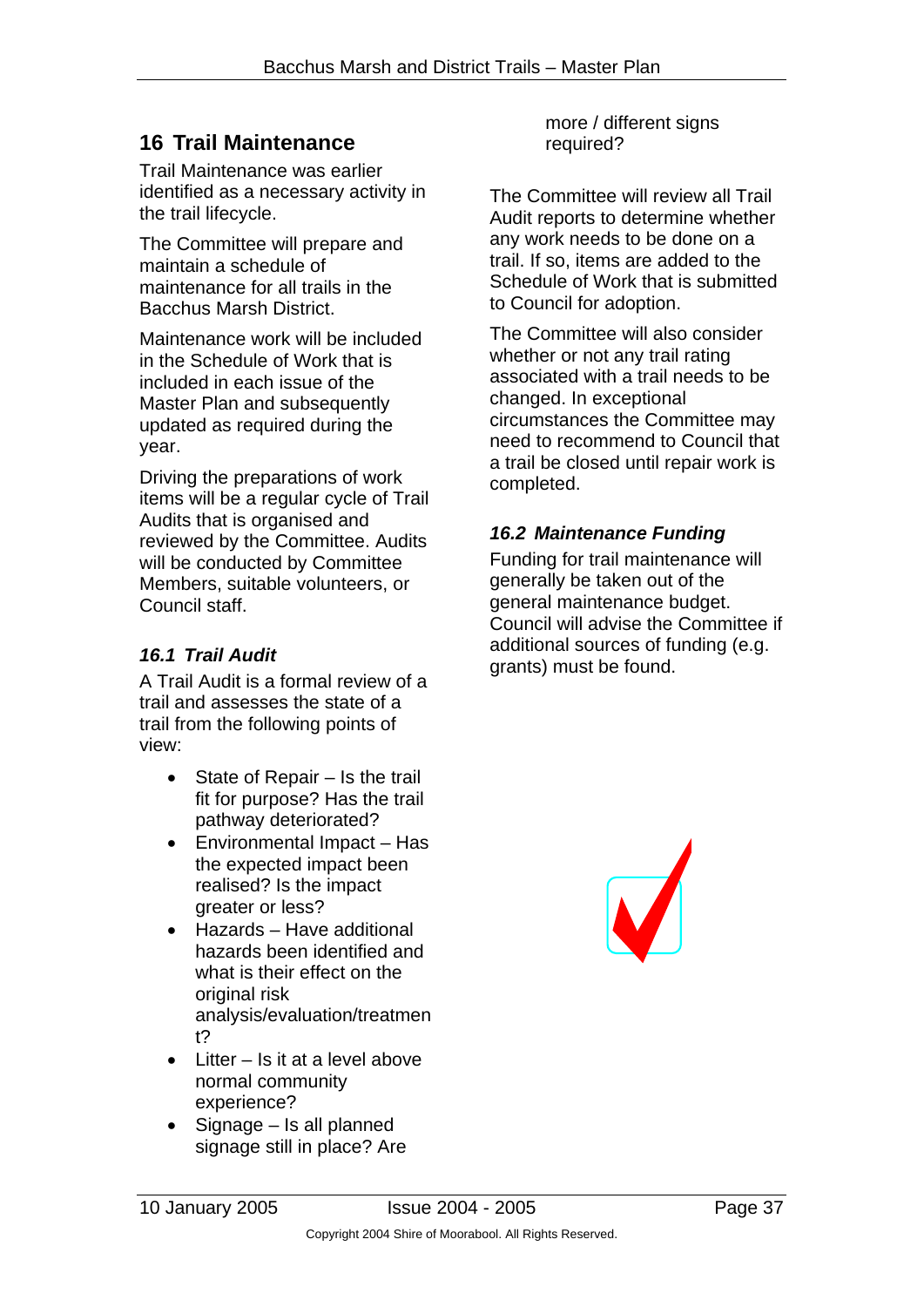# <span id="page-37-0"></span>**17 Trail Classification And Naming**

#### *17.1 Standard Australia Classification*

Standards Australia defines six classes of walking tracks, where Class 1 is the highest standard, allowing wheelchair access and Class 6 is the least prepared, suitable for highly experienced and well prepared walkers.

Various factors are used to determine into which class a particular track falls.

# *17.2 Trail Naming*

The appropriate naming of trails is an important and non-trivial task.

A trail name must be chosen so as to avoid confusion with another trail of a similar name. Also, the name should indicate either the physical location of the trail or the **Trail Heads**, as in the case of a linking trail.

If possible and where suitable, some component of the name should also indicate the nature of the trail. For example, the "Bald Hill Climb" name provides more accurate information than the "Bald Hill Walk" as it includes the

information that some physical exertion will be required on the trail.

The Committee recommends suitable trail names to Council however names cannot be displayed on Information Signs until adopted by Council. Trail Markers displaying the Trail Code can be put in place prior to the official name being adopted.

# *17.3 Naming Overlays*

For promotional or educational purposes the Committee may decide to recommend a naming overlay.

However, the Committee sees some issues with such a secondary naming convention. Initially there may be no recognition of where the trail is located, at least in the broader community.

When the overlay name is to be included on information signs it must appear below the identification header containing the logo, trail code and standard name. A different typeface must be used to emphasise the different status of the overlay name.

Over time it may occur that the overlay name falls into regular usage and then the Committee can recommend a name change to Council.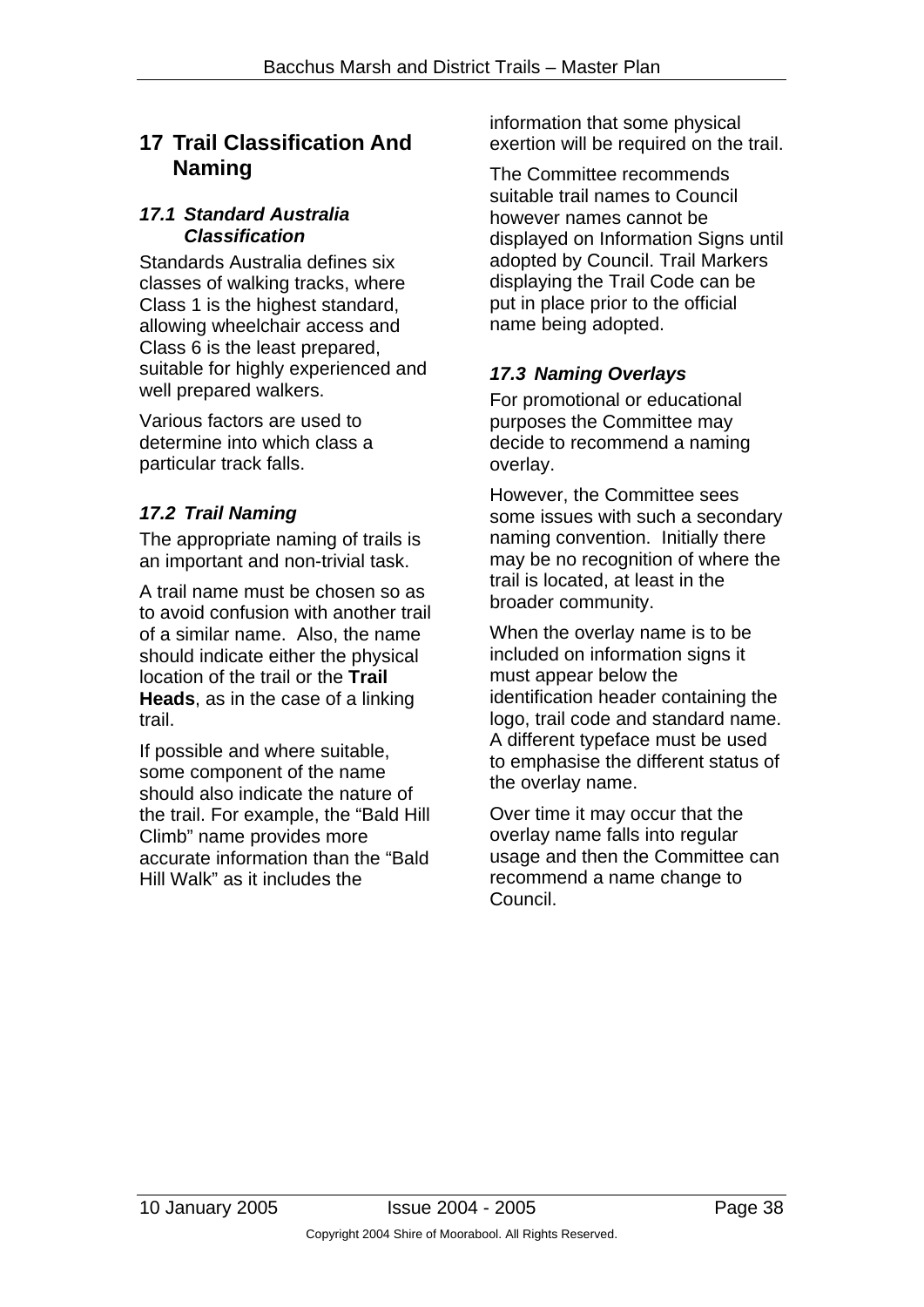# <span id="page-38-0"></span>**18 Trail Hazards and Risk Management**

### *18.1 Types of Trail Hazards*

All identified hazards that a person might encounter on a trail are listed and described for the sake of completeness.

# 18.1.1 FIRE

Owners of properties within the Shire are already required to reduce fire risk by cutting grass, removing rubbish, etc. Compliance Officers manage these risks as part of normal operations.

Fuel reduction in State Forests and National Parks is conducted according to the policies of the relevant authorities.

# 18.1.2 FLOOD

The Werribee and Lerderderg rivers provide locations for the most attractive of trails in Bacchus Marsh and District. Un-bridged crossings of the Werribee River in the Peppertree Trail are already marked with warning signs. Similar signs should be placed by Council in similar locations for all trails.

# 18.1.3 LIGHTNING

The Committee sees no need for Council to take extra precautions to warn trail users about lightning.

#### 18.1.4 BAD WEATHER

As Bacchus Marsh is blessed with a relatively mild climate, the committee sees no need for Council to provide for hazard warnings in the case of weather conditions.

Since the trail through the Lerderderg Gorge is under the

10 January 2005 Issue 2004 - 2005 Page 39

management of the Great Dividing Trail organisation, that body is more appropriately placed to advise Council when and if weather warnings should be issued for that trail.

# 18.1.5 WILD ANIMALS

Magpies, snakes, spiders, bees, wasps and ants would seem to be the animal hazards most likely to be encountered by the trail user. But such encounters are likely to be rare, except perhaps for ants which seem to prefer cleared ground such as paths under which to build their nests. Experience gained from trail use would provide the best indicator as to whether any trail warnings are likely to be needed. At this time the Committee sees no need to advise Council further in respect of this hazard type.

#### 18.1.6 UNRESTRAINED PETS

Council already has in place policies and regulations regarding pets, in particular dogs, running free in public places. The Committee proposes that Council provide signage at trail access points and ensure compliance on trails under the same conditions as for other public places.

#### 18.1.7 FALLING TREES AND **BRANCHES**

Residents and frequent visitors to Bacchus Marsh will have observed warning signs erected by Council in the Avenue of Honour on high-wind days. The Committee proposes that general advisory warnings be included in trail literature published by Council. The Committee also proposes that Council maintain a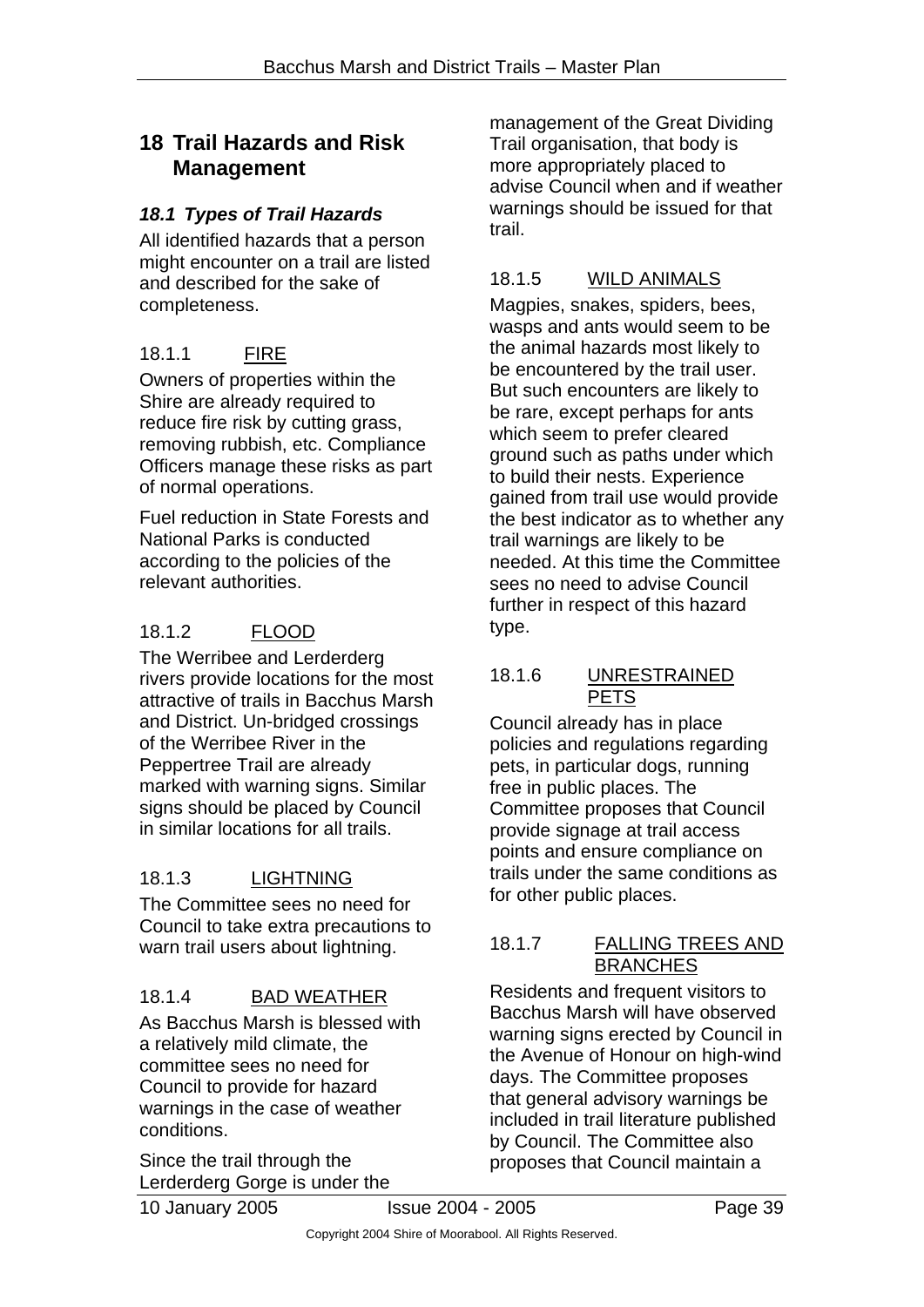<span id="page-39-0"></span>standard clearance for trails for tree species that are known to fall or drop branches suddenly; for example, River Gums.

#### 18.1.8 FALLING ROCKS AND LANDSLIDES

There are some locations along river banks where tall rocky cliffs may be found. At other points the top of the river banks are sometimes unstable and require fencing off from the trail pathways.

#### 18.1.9 HOLES AND CLIFFS See Falling Rocks and Landslides.

#### 18.1.10 POISONOUS FLORA AND FUNGI

At this time the Committee is unaware of this particular hazard. However a Trail Audit must be done for all existing trails. This assistance of suitable experts in the field of poisonous flora and fungi should be obtained for these audits.

### 18.1.11 PESTICIDES AND **HERBICIDES**

Bacchus Marsh is located in an agricultural area with orchards and market gardens. Trails located in the Rural zone must be audited for this type of hazard.

### 18.1.12 AGRICULTURAL **MACHINERY**

Tractors and motorised spraying equipment are used in the Rural zone.

# 18.1.13 MOTOR VEHICLES

Most of the trails in the Urban zone will follow a roadway or footpath for at least some of their length. Road crossings are also likely.

# 18.1.14 TRAIL BIKES

The Committee proposes that Council erect signs at trail access points warning that the use of motorcycles or "Trail Bikes" is prohibited on trails.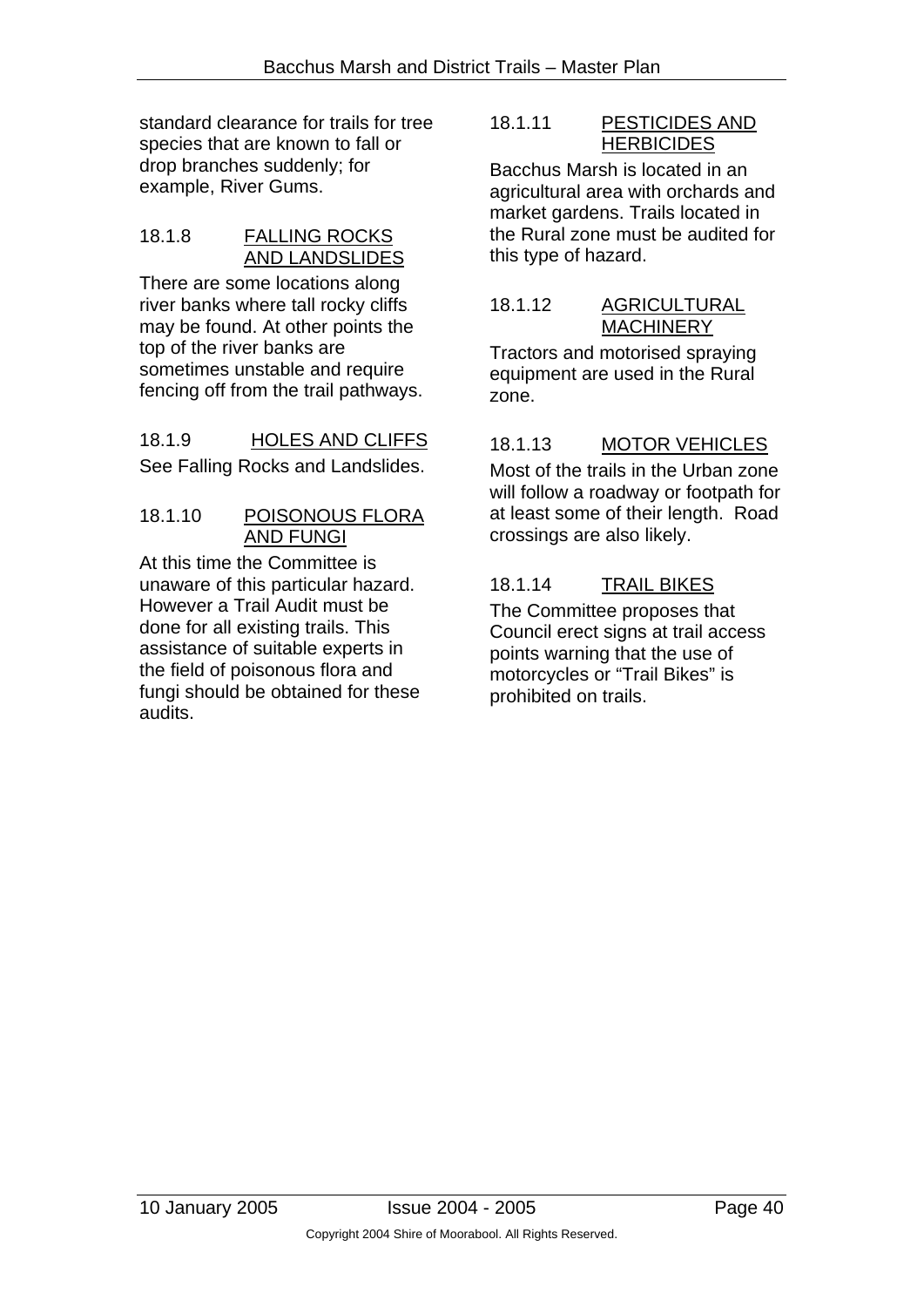### <span id="page-40-0"></span>*18.2 Hazards by Zone*

The following table is a quick reference to the relevant hazards for trails according to the zone/s in which they are located. The number of crosses indicates the perceived relative (to other zones) level of risk arising from the hazard.

| <b>Hazard</b>                         | <b>Forest</b> | <b>Rural</b> | <b>River</b> | Urban   |
|---------------------------------------|---------------|--------------|--------------|---------|
| Fire                                  | $+ + +$       | $++$         |              |         |
| Flood                                 | $++$          | $\ddot{}$    | $^{+++}$     |         |
| Lightning                             |               |              |              |         |
| <b>Bad Weather</b>                    | $++$          | $\ddot{}$    | $\ddot{}$    |         |
| <b>Wild Animals</b>                   | $++$          | $++$         | $++$         |         |
| <b>Unrestrained Pets</b>              |               | $\div$       | $\ddot{}$    | $++$    |
| Falling Trees & Branches              | $++$          | $++$         | $+ + +$      |         |
| <b>Falling Rocks &amp; Landslides</b> | $++$          |              | $^{+++}$     |         |
| <b>Holes &amp; Cliffs</b>             | $\ddot{}$     |              | $^{+++}$     |         |
| Poisonous Plants & Fungi              | $\ddot{}$     | $\div$       | $\div$       |         |
| Pesticides & Herbicides               |               | $+ + +$      | $\div$       |         |
| <b>Agricultural Machinery</b>         |               | $++$         |              |         |
| <b>Motor Vehicles</b>                 |               | $\pm$        |              | $+ + +$ |
| <b>Trail Bikes</b>                    | $\div$        | $\div$       | $\div$       |         |

**During planning for trails, the zone/s in which a trail will be located should be considered and greater attention paid to relevant hazards during Trailblazer surveys and Trail Audits.** 

#### *18.3 Hazard Identification*

#### 18.3.1 TRAILBLAZING SURVEY

The possible hazards impacting on a trail need to be identified as soon as possible in the Development Process – this is one of the expected outcomes from a Trailblazing Survey.

#### 18.3.2 TRAIL AUDIT

See the earlier section on Trail Maintenance in this Master Plan. That section describes the responsibilities for trail

maintenance, including the regular audit of trail conditions.

#### 18.3.3 PUBLIC COMMENT

Trail users are encouraged to report hazards they have avoided or encountered while using trails. The encouragement is included in trail signage and takes the form of a telephone number. This telephone number is also advertised in all trail publications.

# *18.4 Risk Management*

As part of the process of Trail Development the Committee needs

10 January 2005 Issue 2004 - 2005 Page 41

Copyright 2004 Shire of Moorabool. All Rights Reserved.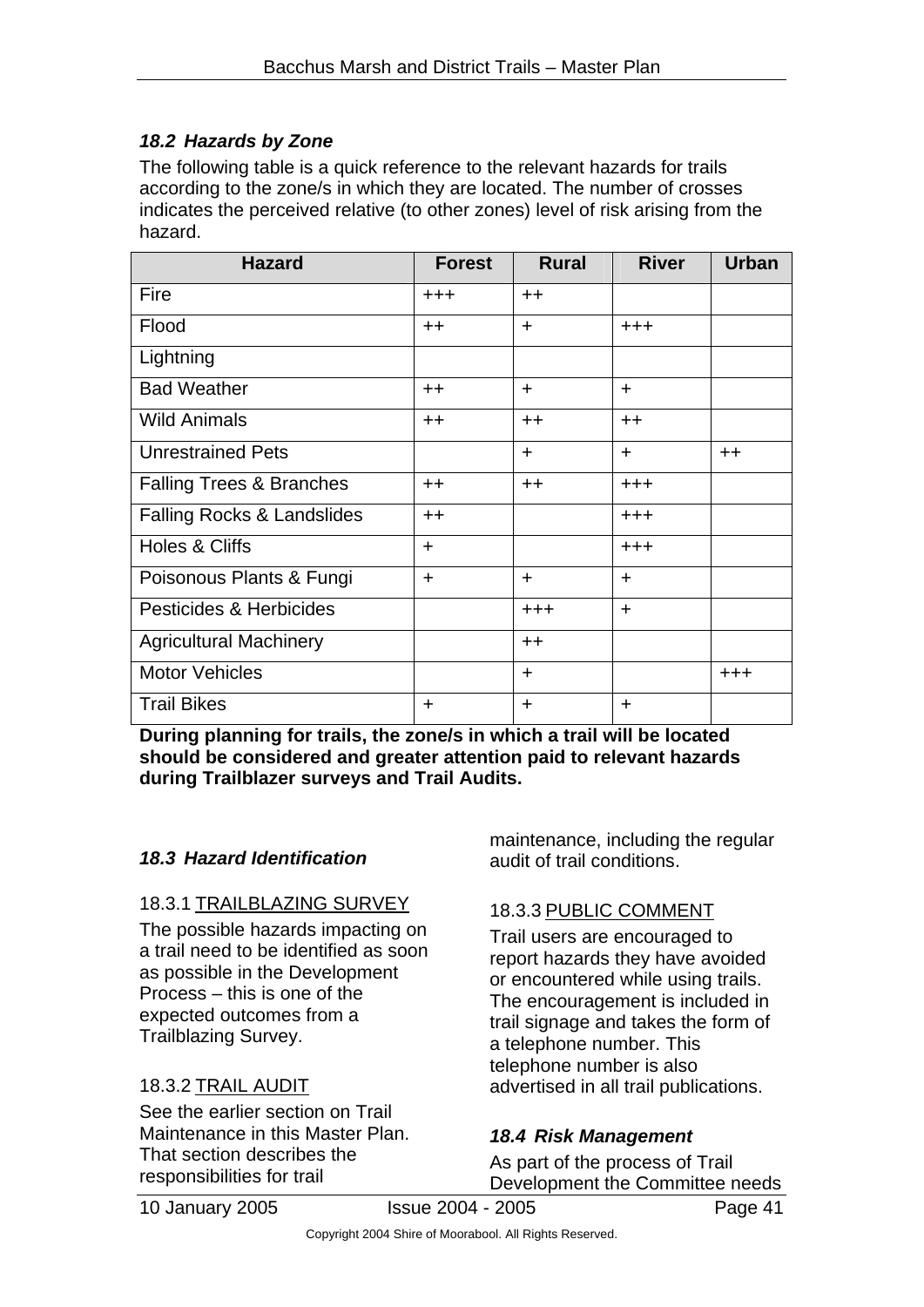<span id="page-41-0"></span>to seek advice from the Shire Risks Officer to identify any risks that are outside Council's Risk Management plan.

If such risks are identified the Trail Project documentation must include an analysis of the risk, an evaluation of whether the risk needs to be treated, and if so, the means by which the risk is to be treated.

**All Trail Projects must be reviewed by the Shire Risks Officer and a recommendation by that officer must accompany Committee recommendations submitted to Council for adoption.** 

# *18.5 Hazard Warnings*

### 18.5.1 RESPONSIBILITIES

Council has overall responsibility to ensure that identified hazards on or around trails are appropriately marked and contained. For some specific, intermittently occurring hazard types described below, Council can delegate this responsibility to other entities when appropriate agreements have been made between Council and those entities.

For all known hazards, Council is responsible for including warnings and disclaimers in all trail publications and, where appropriate, trail signage.

#### **18.5.1.1 Agricultural and Mining Hazards**

Hazards to trail users that arise from agricultural or mining activity must be the subject of agreements between Council and the owners of property on which such activity takes place.

For example, the application of chemicals to crops may require that users of adjacent trails are warned about the chemicals. In some cases the affected trail must be closed temporarily. The provision of on-trail warning signs and the closure of trails through the use of gates would be most effectively undertaken by the farmer or landowner.

#### **18.5.1.2 Hazards Arising From Sporting Events**

From time to time, Council may permit sporting organisations to make use of some trails for the purpose of conducting races or competitions. It is likely that such races or competition would pose some hazard to other potential users of the trails.

As part of the permit conditions, the sporting organisations would have to advertise their activities, both "on the day" and "in advance". Advance hazard warning would take the form of newspaper advertisements, as well as temporary signage at trail access points. On the day warnings would include temporary signage at trail access points and the presence of organisation officials at trail access points.

Council would need to consider whether a particular event required the temporary closing of the trail.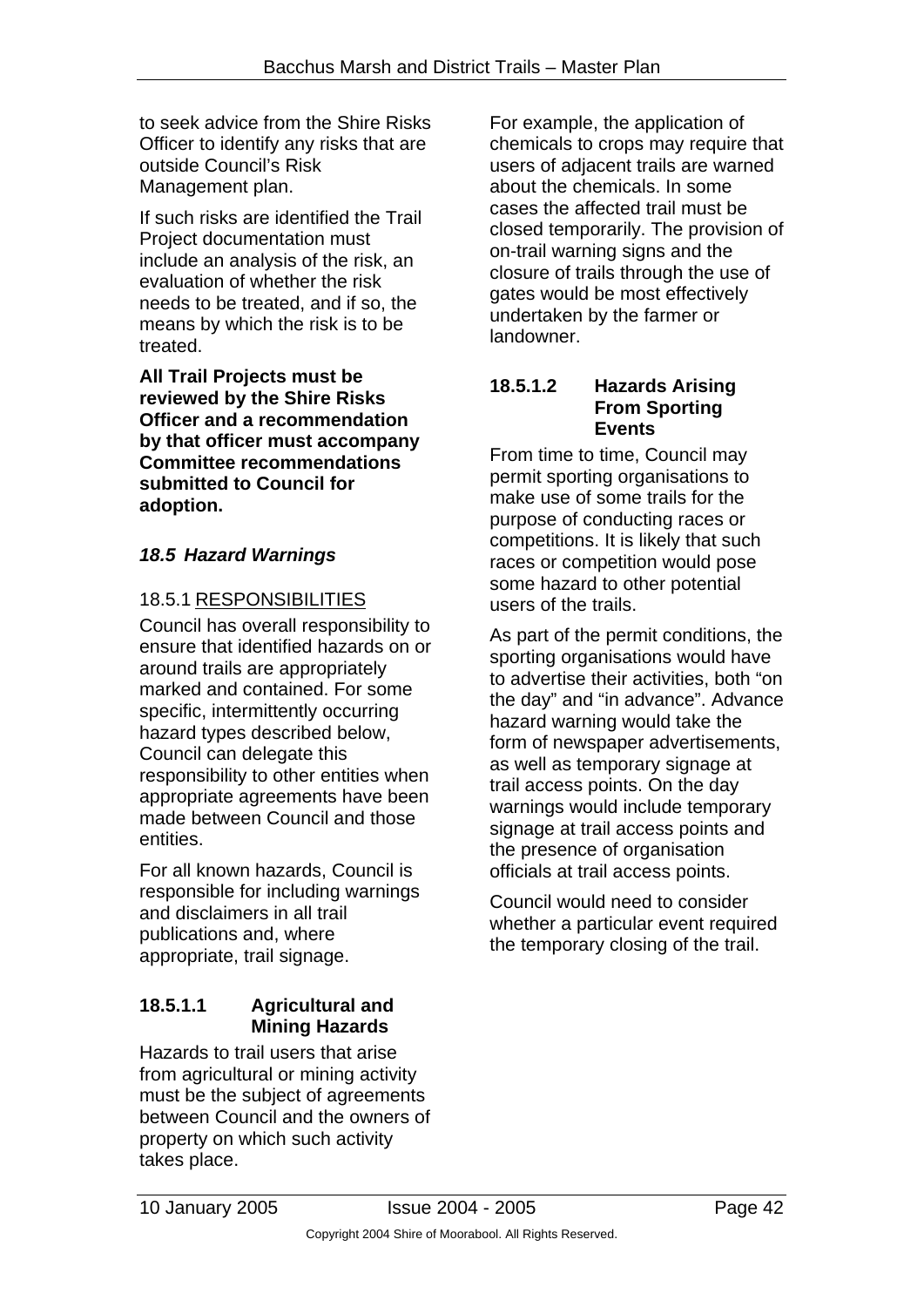#### <span id="page-42-0"></span>*18.6 Hazard Signage and Barriers*

#### 18.6.1 ENDURING HAZARDS

#### **18.6.1.1 Forewarning At Access Points**

A strong metal frame, capable of holding metal warning plates, should be constructed at all Access Points to trails upon which enduring hazards may be encountered. Metal warning plates containing standard warning information as per AS2156.1 should be fastened to the frame.

#### **18.6.1.2 At Actual Point Of Hazard**

The acceptable barrier is a permanent fence, at least one metre high, surrounding the hazard. The fence should ideally be placed at the edge of the trail clearway. However, the distance between the fence and the actual hazard must such as to preclude the hazard impacting upon a person standing upon the trail pathway. If such a distance cannot be maintained then the trail must be closed on either side of the hazard where such a distance can be established.

#### 18.6.2 INTERMITTENT OR SEASONAL HAZARDS

### **18.6.2.1 Forewarning At Access Points**

As per Enduring Hazards - Forewarning at Access Points

#### **18.6.2.2 At Actual Point Of Hazard**

The acceptable barrier is a metal gate at least as wide as the

prepared trail surface, with permanent fencing to either side so as to completely close off the trail clearway when the hazard is in effect.

The acceptable signage is a red metal plate fixed to the gate containing these or similar words: "Do not proceed beyond this point if gate is closed. Chemical spraying of adjacent crops may be hazardous to your health. Trail will be reopened as soon as possible. By Authority: Shire of Moorabool".

#### 18.6.3 TEMPORARY HAZARDS

#### **18.6.3.1 Forewarning At Access Points**

As per Enduring Hazards – Forewarning At Access Points.

#### **18.6.3.2 At Actual Point Of Hazard**



The acceptable minimum barrier is orange plastic webbing supported by star posts. The webbing must be in a position so as to, in conjunction with existing fixed fencing, completely surround the hazard. The distance between this barrier and the actual hazard must be in accordance with the distance

10 January 2005 Issue 2004 - 2005 Page 43

Copyright 2004 Shire of Moorabool. All Rights Reserved.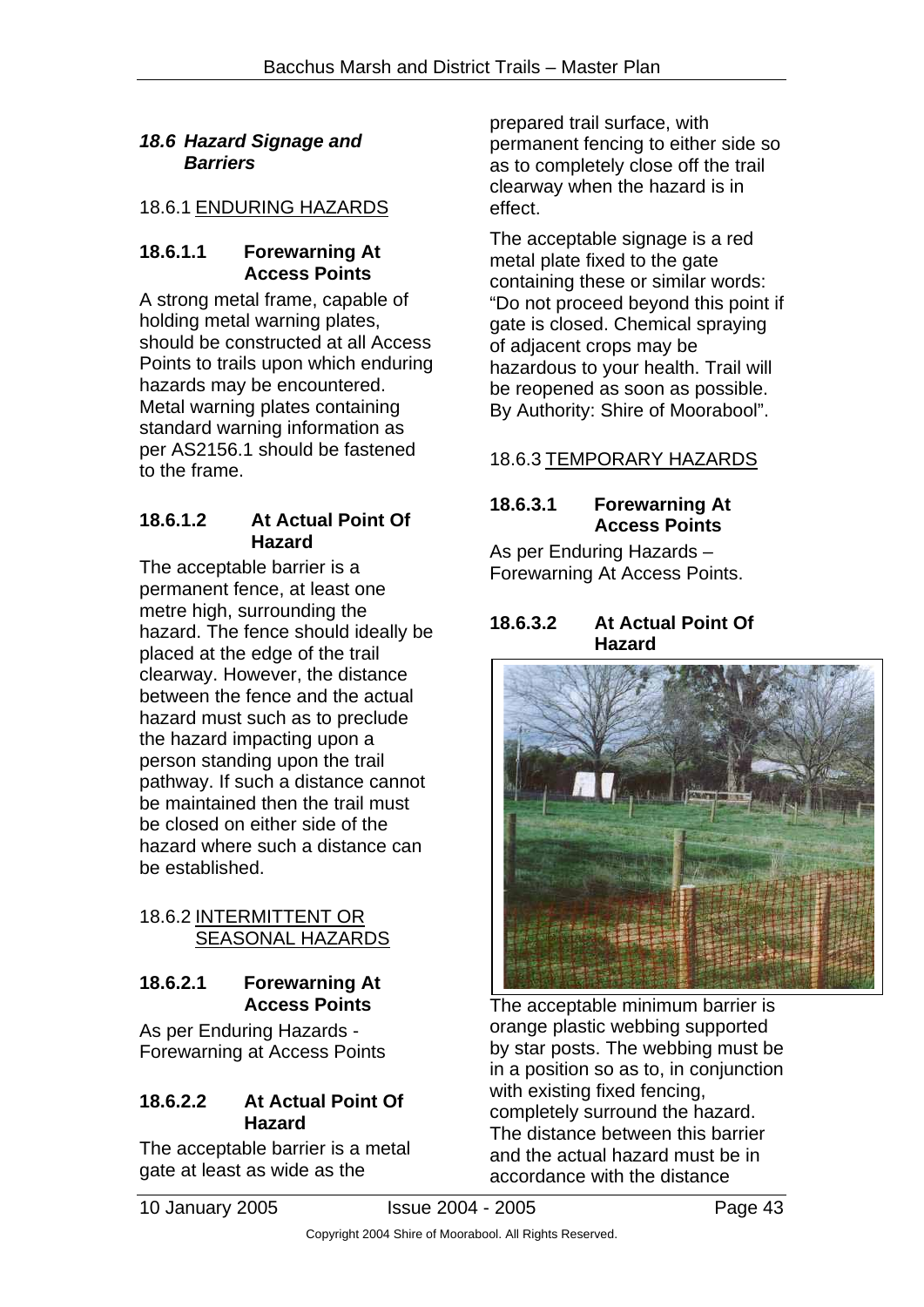required for an Enduring Hazard (see above). If such a distance cannot be maintained then the trail must be closed on either side of the hazard where such a distance can be established.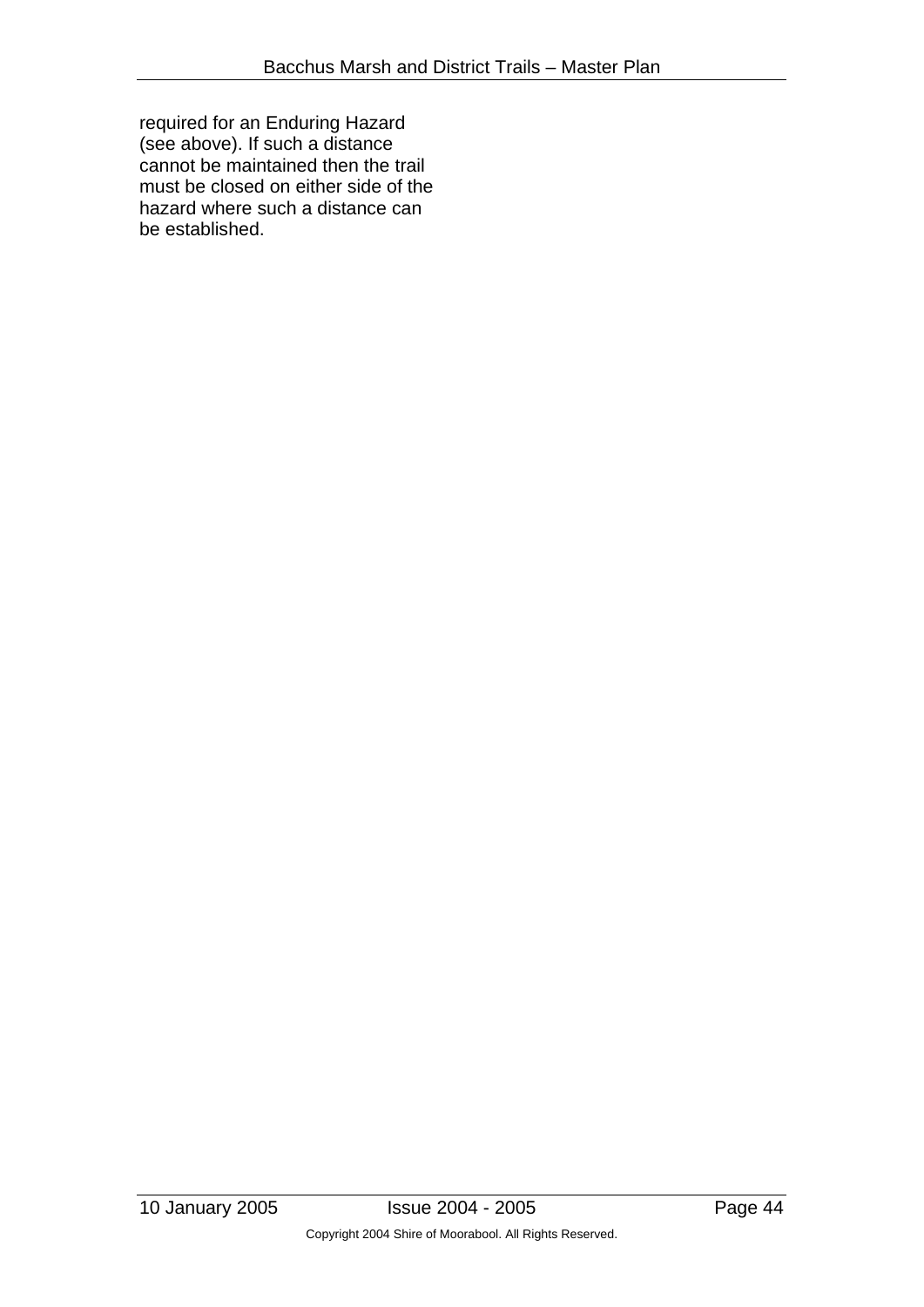# <span id="page-44-0"></span>**19 Reporting to Council**

The Committee delivers an annual report to Council that describes the trails activity undertaken for the past year, and planned activity for the coming year.

Minutes of all Committee Meetings are submitted to Council via the Environment / Plantation Control Officer.

Separate reports are prepared, as needed, on specific topics relevant to trails. These reports are submitted to Council via the Environment / Plantation Control Officer.

Financial and statistical indicators are used where available.

Recommendations on Work Items are forwarded to Council in accordance with the process described earlier in this document.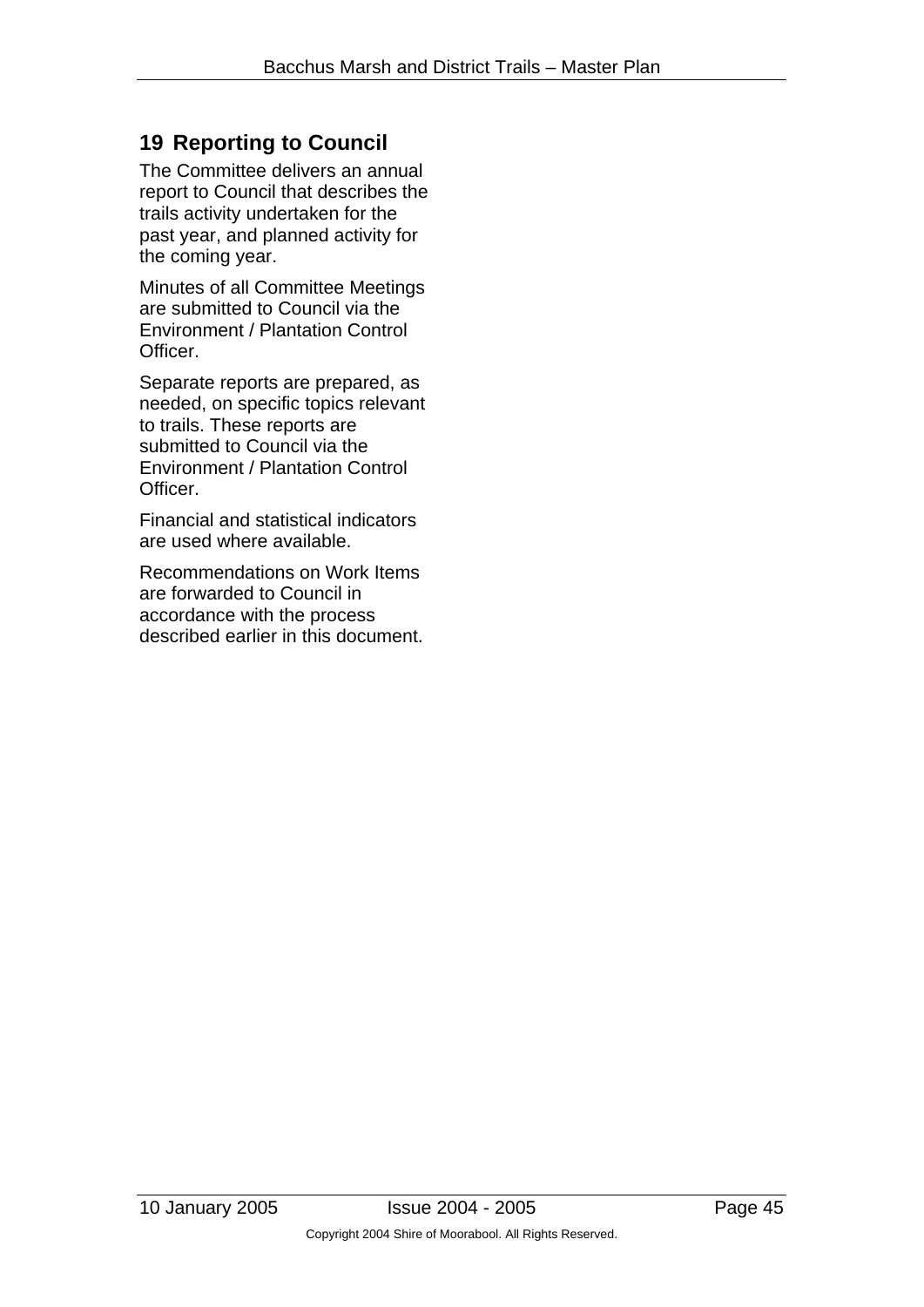# <span id="page-45-0"></span>**Appendix 1 - Purpose and Terms of Reference**

**1. Introduction –** Moorabool Shire Council is committed to a method of operation and ethos which it believes reflects the expectations of a modern community of their Council. Engagement of, and consultation with its communities of interest is a key principle in Council's method of operations.

Council is empowered under Section 86 of the Local Government Act 1989 to establish Special Committees and delegate functions, duties or powers to such Special Committees. Council therefore appoints The Bacchus Marsh District Trails Advisory Committee as a Special Committee to provide advice to Council according to the purpose established in Section 3 of this Terms of Reference document.

#### **2. Purpose and Terms of Reference of the Committee**

- **2.1 No Delegated Powers -** The Bacchus Marsh District Trails Advisory Committee has no delegated powers conferred to it by Council. The Committee is to operate in line with the purpose and terms of reference included in Schedule 1.
- **2.2 Purpose** To advise Moorabool Shire Council on the development and integration of community trails in the Bacchus Marsh district in order to promote community capacity, a healthy lifestyle and well being, and the discovery of the district's environmental and historic assets.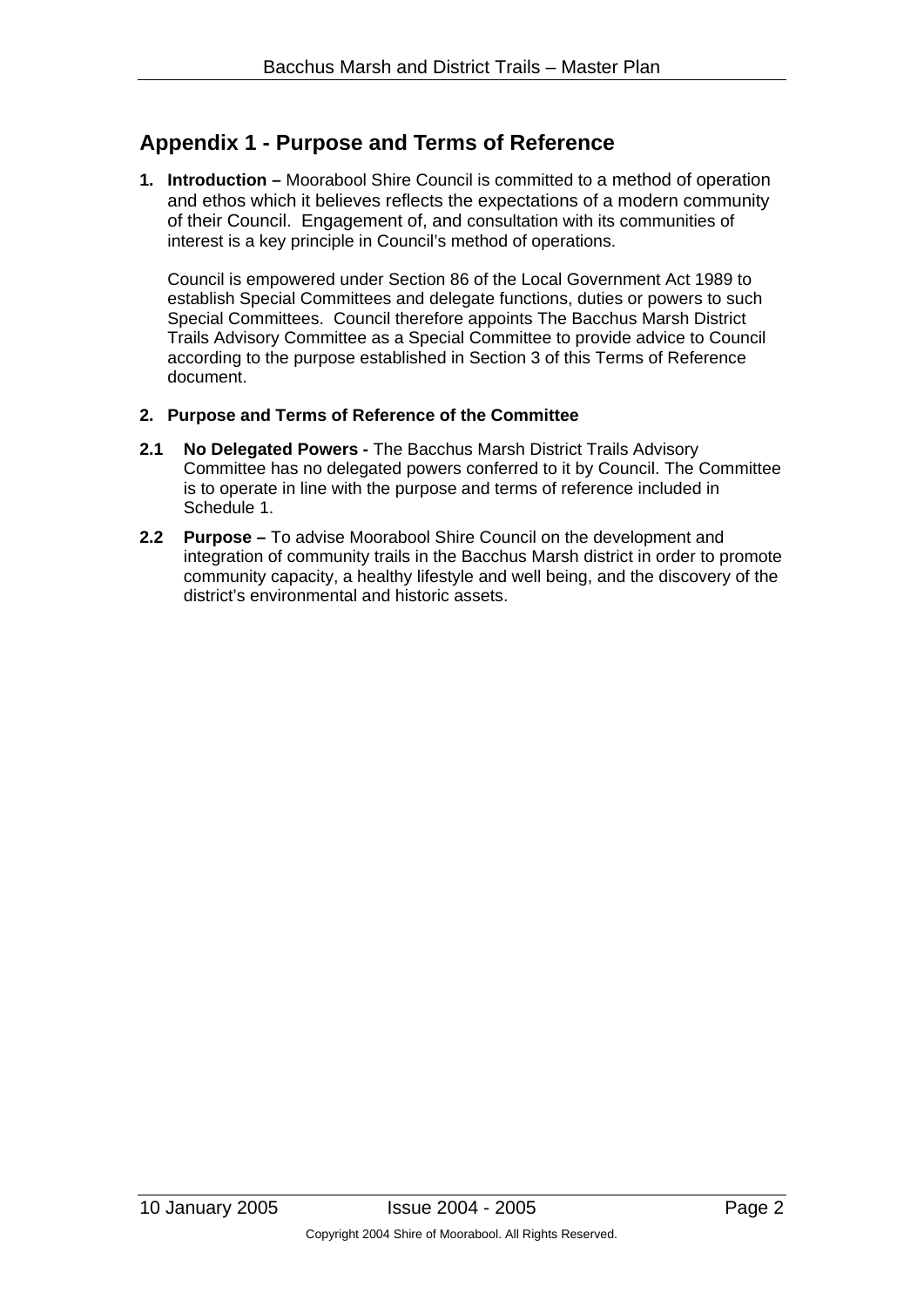#### **Schedule 1 - Terms of Reference**

#### **1. Terms of reference**

**1.1 Role –** To advise Moorabool Shire Council on the development and integration of community trails in the Bacchus Marsh district in order to promote community capacity, a healthy lifestyle and well being, and the discovery of the district's environmental and historic assets.

Members of the Bacchus Marsh District Trails Advisory Committee have a primary responsibility to liaise and provide advice and recommendations to Council on:

- Development of a trails Master Plan
- Implementation of the Master Plan with continuous reviews.
- Annual maintenance programs.
- Development of residential amenities with respect to planning and residential development.
- Provision of amenities, signage to existing new trails and related issues.
- Promotion of existing and proposed community trails to the wider public, local community and other groups.
- Accessing and securing grants.
- Risk assessment and treatment options.

#### **1.2 Conditions & Limitations**

- The role of the group is advisory and does not have a statutory role.
- Pecuniary interest of any representative in the group must be disclosed.
- **1.3 Council's Relationship with the Bacchus Marsh District Trails Advisory Committee** - Council will value and respect the input and advice provided by the Bacchus Marsh District Trails Advisory Committee and use it, together with information from other sources, to inform its practices, policies and procedures. Council will not necessarily be bound by decisions of the Bacchus Marsh District Trails Advisory Committee*,* and retains the right to prioritise initiatives in accordance with budget and Community Plan processes.

#### **2. Membership**

**2.1 Membership -** the Bacchus Marsh District Trails Advisory Committee will comprise the following members:

Community Members:

Council Members:

- **Cr Peter Russell**
- **Council Officers** Subject to available resources (non-voting)
- **2.2 Role of the Councilor and Officers -** A Councilor may chair the Bacchus Marsh District Trails Advisory Committee to ensure that advice provided by the Bacchus Marsh District Trails Advisory Committee is presented directly to the level of authority in Council where decisions are made.

The Councilor has voting rights.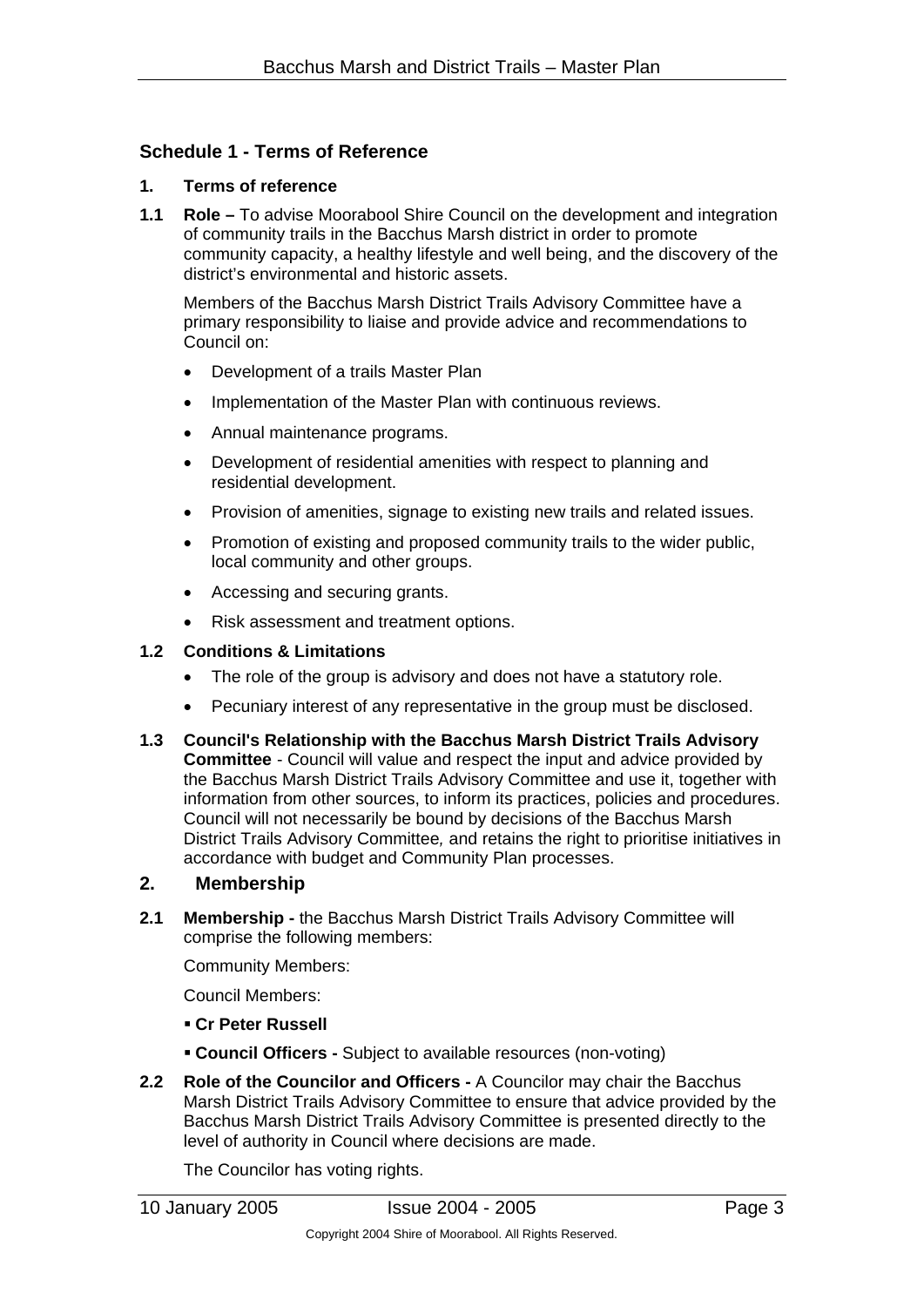Council officers do not have voting rights.

Council officers will support the operations of the Committee through technical support and advice. Council Officers will usually comprise staff from Community Development or Environment, subject to available resources / specific requirements.

From time to time the Bacchus Marsh District Trails Advisory Committee may decide that it would be beneficial for Council officers from other areas to also attend to address specific areas of interest.

- **2.2 Term of Appointment –** Community Members will be appointed to the Bacchus Marsh District Trails Advisory Committee for a period of three years. Annually, each March, the Committee will nominate Community Members to Council for approval at Council's Statutory Meeting.
- **2.3 Selection Criteria -** The Bacchus Marsh District Trails Advisory Committee will seek to appoint people with experience, knowledge and understanding of relevant issues with the capacity to provide strategic advice to Council on access issues. Accordingly the following criteria will be used to evaluate appointments to the Committee:
	- Participation from people with relevant skills, interests or qualifications.
	- Community members would either be residents of the Moorabool Shire or be regular visitors.
- **2.4 Selection Process -** The selection process will be as follows:
	- Expressions of Interest will be sought through public process.
	- **The Bacchus Marsh District Trails Advisory Committee will seek to** appoint people with experience, knowledge and understanding of relevant issues with the capacity to provide strategic advice to Council on access issues.
	- Selection to the Bacchus Marsh District Trails Advisory Committee will be based on the selection criteria detailed above.
	- The Committee will determine an appropriate selection panel and will provide Council with its recommendations for adoption.

#### **3. Administrative Matters**

- **3.1 Council Support to the Committee -** Council will provide assistance and support to the Bacchus Marsh District Trails Advisory Committee within the resources available to it in order to enable the Committee to be able to effectively undertake its role. In order to assist members of the Bacchus Marsh District Trails Advisory Committee, the Council undertakes to provide the following support:
	- The Council Officers will provide technical support and advice services to Bacchus Marsh District Trails Advisory Committee subject to specific requirements.

#### **3.2 Frequency of meetings**

- Meetings will be held at a frequency as determined annually by the Committee**.**
- **If required, the Bacchus Marsh District Trails Advisory Committee can** agree to meet out of schedule to respond to a particular issue or task.